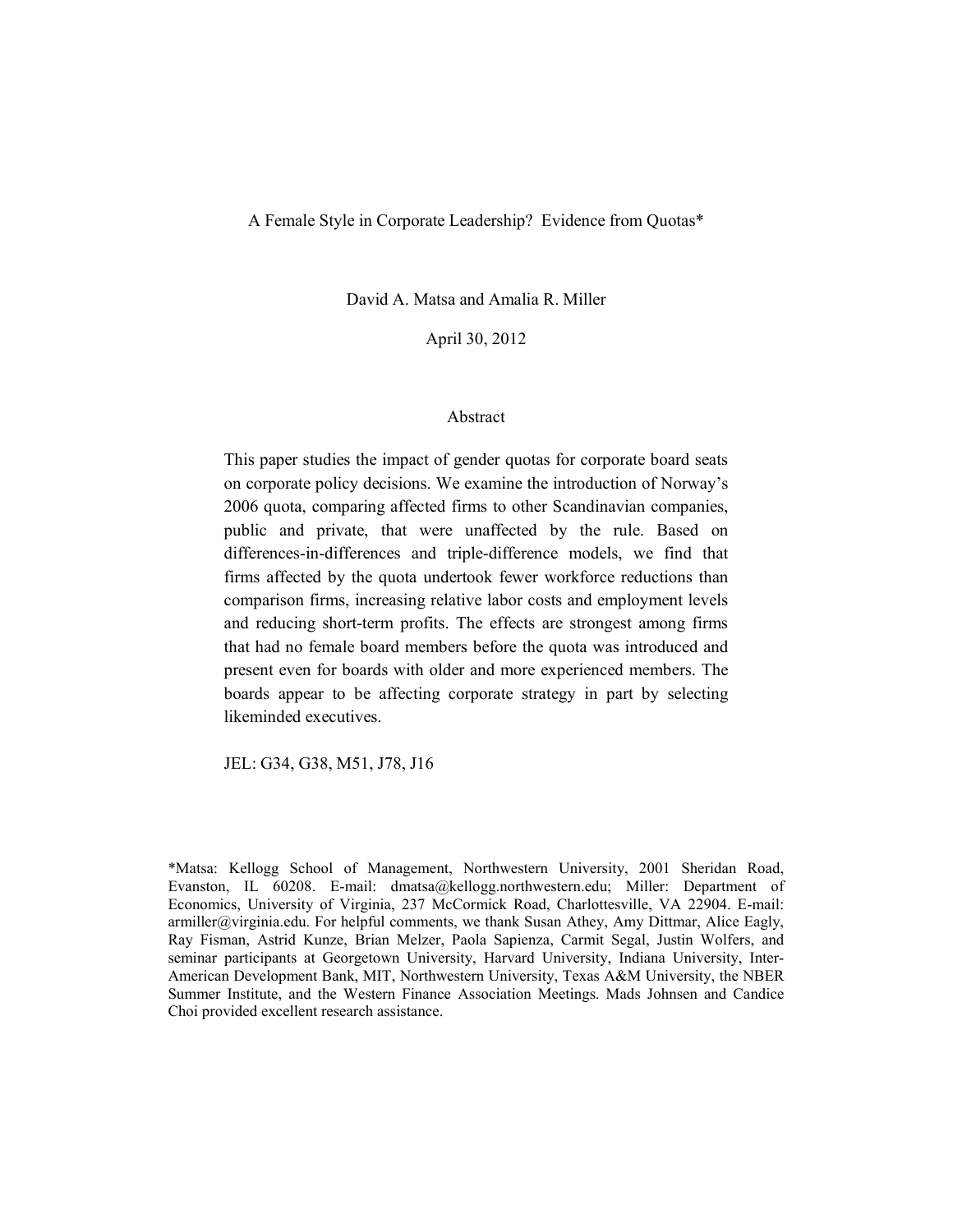*"It's just a terrible thought having to lay off people, because we like our employees and we need them. And they are well-trained, and they're loyal. And they have been working for us for decades, some of them, or many of them have. And it's just a terrible thought to have to send them away."*

> –Nicola Leibinger-Kammüller, CEO, TRUMPF Group (PBS Newshour, Feb. 8, 2012)

*When you make a decision, whatever that decision is whether it's about an acquisition, whether it's about anything, [being a woman] just makes you more sensitive to everyone that's involved, everyone that's involved; their health care, their retirement, all their benefits.*

> –Female corporate board member (Broome, Conley, and Krawiec 2010, p.43; repetition in original)

Despite substantial female progress in recent years, business leadership remains largely male dominated. In the past fifteen years, women's share of corporate officer positions in Fortune 500 firms has grown from 8.7 to 15.7 percent; board seats from 9.6 to 15.2 percent; and CEO positions from 0.2 percent to 3.0 percent (Catalyst 2010). This trend is likely to continue as young women increasingly invest in business school training.<sup>[1](#page-1-0)</sup> Whereas the pace of progress has been extensively documented and examined, little is known about how corporate strategy would be different if women were better represented at the top of the corporate ladder.

Policymakers in Europe have recently begun to hasten women's growth in business leadership by adopting gender quotas for corporate boards of directors. The European Union collectively and more than a dozen countries individually have considered these requirements; early adopters include France and Spain. The first such law, and the only mandatory quota already in effect, was adopted in Norway in 2006. The law required all publicly listed companies to increase female representation on their boards of directors to 40 percent within two years. The

<span id="page-1-0"></span><sup>&</sup>lt;sup>1</sup> In 1970, only 3.6 percent of master's degrees and 8.7 percent of bachelor's degrees in U.S. business schools were conferred on women. Today, women earn more than 44 percent of master's degrees in business and management, accounting for 37 percent of MBAs and 48 percent of specialized master's degrees. Among undergraduate business majors, women first outnumbered men in 2002 (AACSB 2010).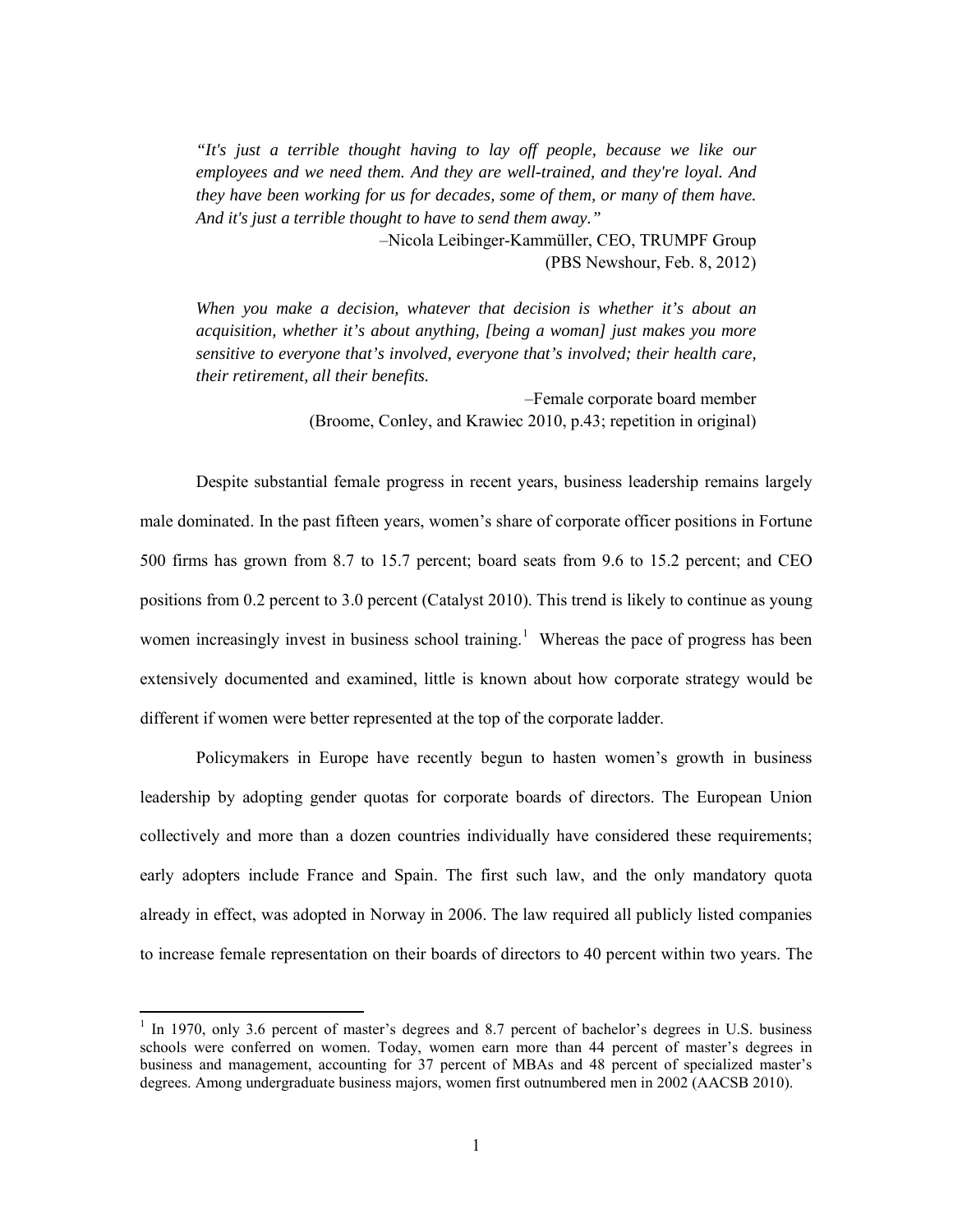quota increased female representation by over 20 percentage points at the typical affected firm.

A large body of literature on gender points to fundamental differences in the preferences of men and women (Marini 1990; Croson and Gneezy 2009), and there is evidence that individual managers bring their own personal styles to managing their firms (Bertrand and Shoar 2003; Graham and Narsimhan 2004; Bloom and Van Reenen 2010; Malmendier, Tate, and Yan 2011). This does not necessarily imply, however, that gender quotas will affect corporate policy decisions. First, are there similar gender differences among the selected group of men and women at the top of the corporate world? Second, given that the policy focus has been on increasing *board* diversity, do corporate boards matter?

Despite the importance of this issue for the future of industry, if and how gender quotas will affect corporations remains unclear. Studies interested in the effects of female leaders and directors are based on cross-sectional comparisons and are difficult to interpret because selection in the matching of female managers and directors to firms can bias correlations of female leadership and firm outcomes. For example, Ryan and Haslam (2005) find that firms are more likely to promote women after negative performance shocks. The correlation between women's leadership and corporate outcomes thus may not imply a causal relation.

Furthermore, even if we knew the causal effect of women's business leadership, this knowledge would not necessarily extend to the effects of quotas or other mechanisms to enforce greater participation of women in corporate leadership. Ensuring women's board representation through quotas may change the nature of board member selection and thus have direct effects. For example, it may lower the average competence in the pool of eligible candidates, increase the number of members that are new to the board, or increase the total number of board seats.

This paper studies the effects of the Norwegian gender quota on corporate decisionmaking. Comparing financial data for publicly listed firms in Norway with a matched sample of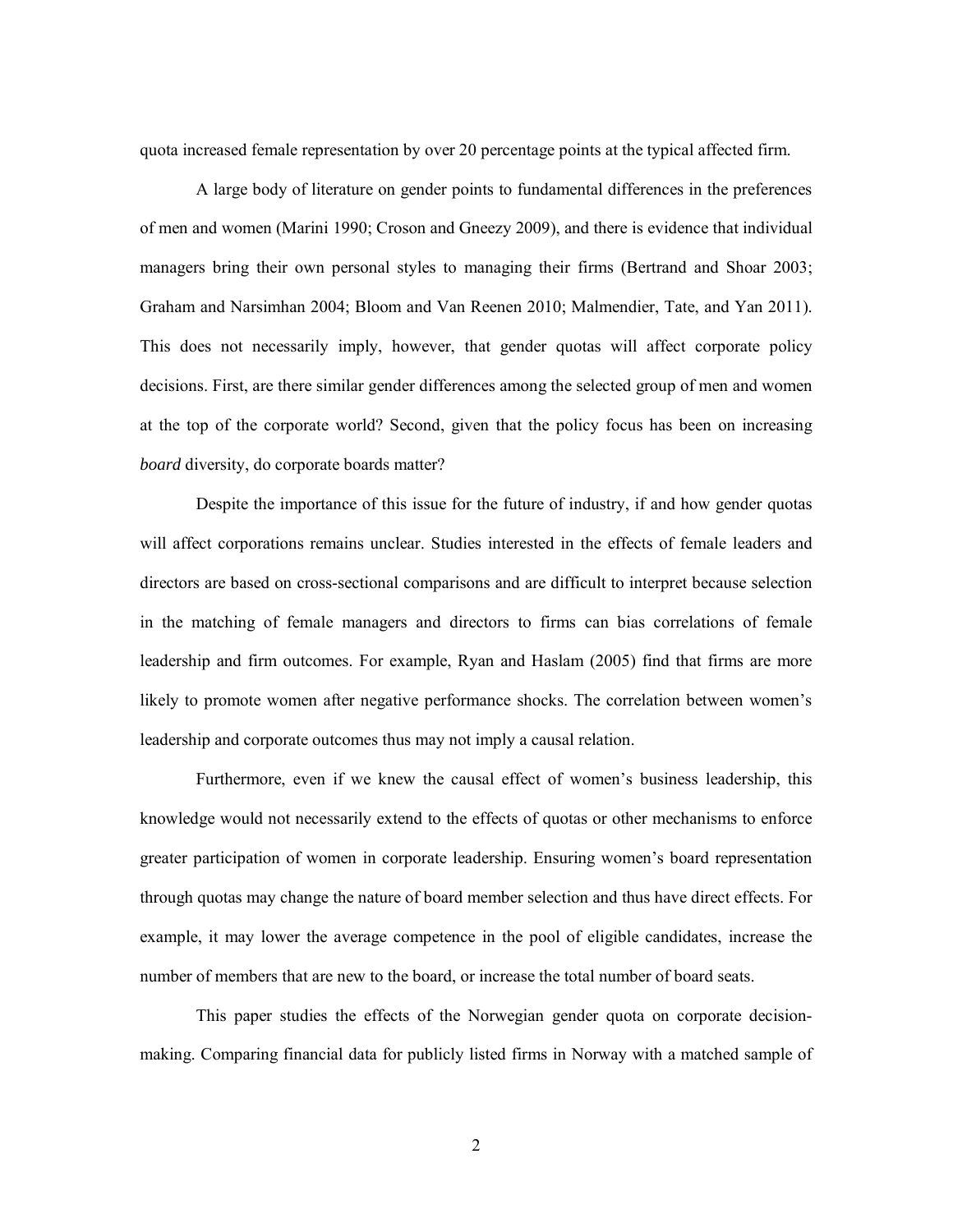unlisted firms in Norway and listed and unlisted firms elsewhere in Scandinavia, we find that most corporate decisions were unaffected after women's board representation increased. Revenues, nonlabor costs, mergers and acquisitions, and initiations of joint ventures were similar between firms affected and unaffected by the policy. Sizeable differences emerged, however, in these firms' employment policies. Specifically, firms affected by the quota undertook fewer employee layoffs, causing an increase in relative labor costs (but not the average wage). Fewer layoffs reduced firms' short-run profits. After the quota, the ratio of operating profits to assets among affected firms decreased by about 4 percentage points, relative to firms that were unaffected by the law.

These results are robust to a variety of specifications and samples, and we find the strongest effects among firms that were required to add the most women in order to comply with the law. Falsification tests find no evidence of pre-trends or differential employment patterns among listed Norwegian firms during the previous global recession.

We also find no evidence that the impact of the Norwegian gender quota was driven by changes in board member characteristics other than gender, such as age or experience. Although the female directors were younger than average, they replaced younger men and did not decrease the average age of the boards. Indeed, we find that layoffs similarly decreased for boards with older and more experienced members after the quota. To the extent that the effects of the quota reflect gender differences in corporate leadership, the findings align with prior research documenting gender differences in attitudes towards layoffs, such as Rubinstein's (2006) survey of business newspaper readers. The differences may reflect female board members' consideration of labor hoarding as a more profitable long-run strategy or their having a greater concern for workers' vulnerability to unemployment risk. Indeed, experiments find that women are generally more long-term oriented (Silverman 2003) and altruistic (Andreoni and Vesterlund 2001) than are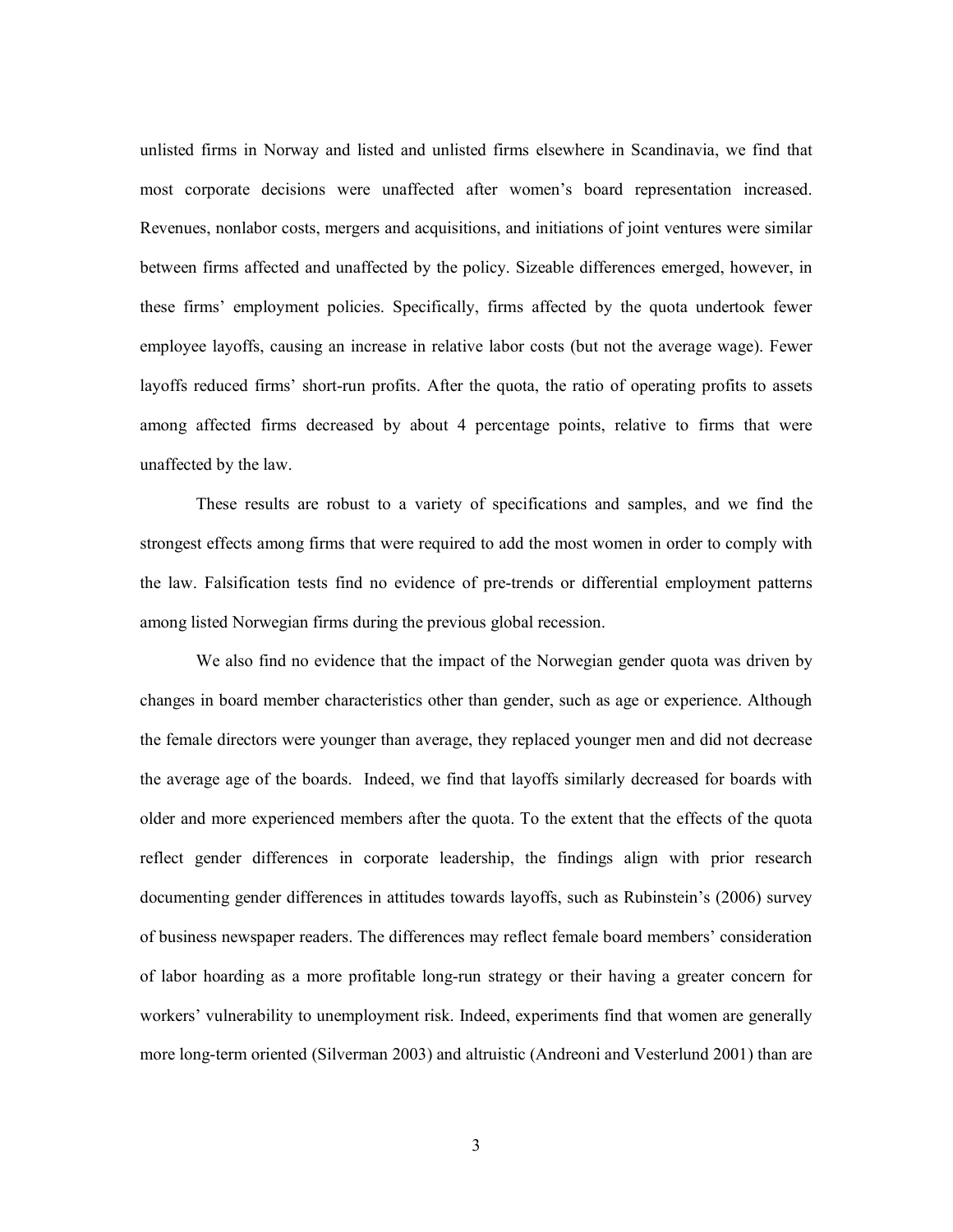men, and survey evidence documents corresponding sex differences in corporate directors' preferences and values (Adams and Funk 2009). It is also possible that men and woman have the same corporate goals but differ in their ability to achieve them. Whatever the motivation, our findings suggest that labor hoarding may be part of a distinctive female leadership style.

Separate from gender, our results indicate that corporate boards influence business decisions. They provide new evidence that boards of directors affect business strategy—an issue that is fundamental to developing effective corporate governance but inherently complicated by the endogeneity of the director-selection process. With respect to gender diversity on corporate boards, the closest paper is Adams and Ferreira (2009), who use fixed effects and instrumental variables to link female directors to increased monitoring but potentially lower firm value. We also examine the mechanisms through which corporate directors affect business strategy—an area in which a recent survey about the role of boards of directors by Adams, Hermalin, and Weisbach (2010, p.80) concludes that "much work remains to be done." We find that new female directors appear to affect strategy in part by selecting likeminded executives to run the business and in part by influencing existing managers, which is consistent with surveys, such as Demb and Neubauer (1992), who describe boards as playing an active role in developing corporate strategy and objectives.

<span id="page-4-1"></span>This paper is part of a growing body of literature on the Norwegian gender quota. Event studies of the stock market reaction to these policies find opposite results, depending on which announcement date is examined (Ahern and Dittmar [2](#page-4-0)011; Nygaard 2011).<sup>2</sup> Our paper is the first to exploit a triple-difference identification strategy based on public/private and cross-country

<span id="page-4-0"></span> $2$  A gender quota on Norwegian boards was first debated in the Norwegian legislature as early as October 1999 (Nygaard 2011). Ahern and Dittmar (2011) examine stock returns in February 2002 when the Minister of Trade and Industry first discussed the policy in an interview with Norway's largest newspaper. Nygaard (2011) examines stock returns in December 2005 when it was unexpectedly announced that the quota would actually be mandated and under the threat of forced liquidation. Both events are described as a surprise, but the first is associated with negative average stock returns and the second with positive.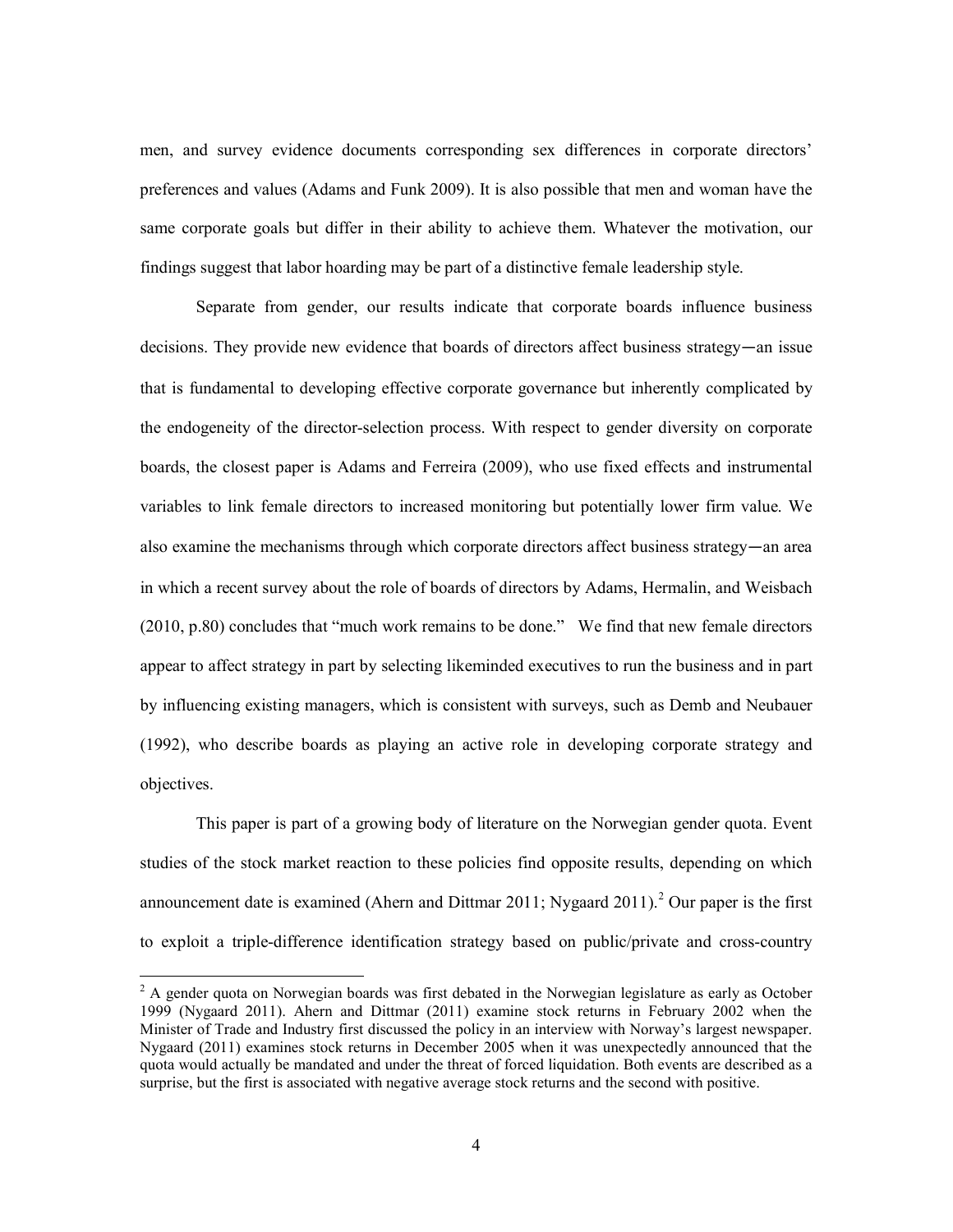differences, in addition to exploiting variation based on firms' distance from compliance prior to quota adoption. Among these papers, ours was also the first to find a significant effect of the quota on accounting variables, such as return on assets, and on employment. Most importantly, our paper is unique in its examination of how the gender quota changed the *style* of corporate leadership and shows that these changes in corporate strategy *cannot* be explained by board member age or experience. We find that the gender quota did not lead to less-profitable business decisions overall—only to changes in human resources management—an outcome that has been linked to gender differences in multiple surveys of business professionals and executives (e.g., Rubinstein 2006; Adams, Licht, and Sagiv 2010).

More broadly, the paper contributes to the economic literature on gender and organizations. Many studies have been concerned with existing barriers to women's professional advancement, including discrimination (e.g., Goldin and Rouse 2000), family obligations that reduce human capital investments and slow career progress (e.g., Bertrand, Goldin and Katz 2010; Miller 2011; Kunze 2011), and the lack of mentors (e.g., Athey, Avery, and Zemsky  $2000$ .<sup>[3](#page-5-0)</sup> In contrast, this paper is primarily concerned with understanding what happens when public policies help women overcome these barriers and occupy positions at the top of the corporate hierarchy. Rather than limiting our analysis to the effects of the quota on profits, we explore how management style changes when female leadership is exogenously increased. [4](#page-5-1) Within the literature on gender quotas, our approach is closest in spirit to that of Chattopadhyay and Duflo (2004) and Pande (2003), who study how public good provision changes under the

<span id="page-5-0"></span><sup>&</sup>lt;sup>3</sup> See Blau and Kahn (2000) for more on the sources of the gender pay gap for all workers. For a discussion of gender imbalances among top positions, see Bertrand and Hallock (2001) and Glass Ceiling Commission  $(1995)$ .

<span id="page-5-1"></span>Much of the affirmative action literature, in contrast, focuses on documenting the direct effects of programs or legislation on the employment or college admissions of the protected group (see, e.g., Holzer and Neumark 2000 and references therein). Studies that consider private sector business activity tend to focus on performance, assessing the potential efficiency costs from binding regulations, rather than asking if women bring a new leadership style to organizations.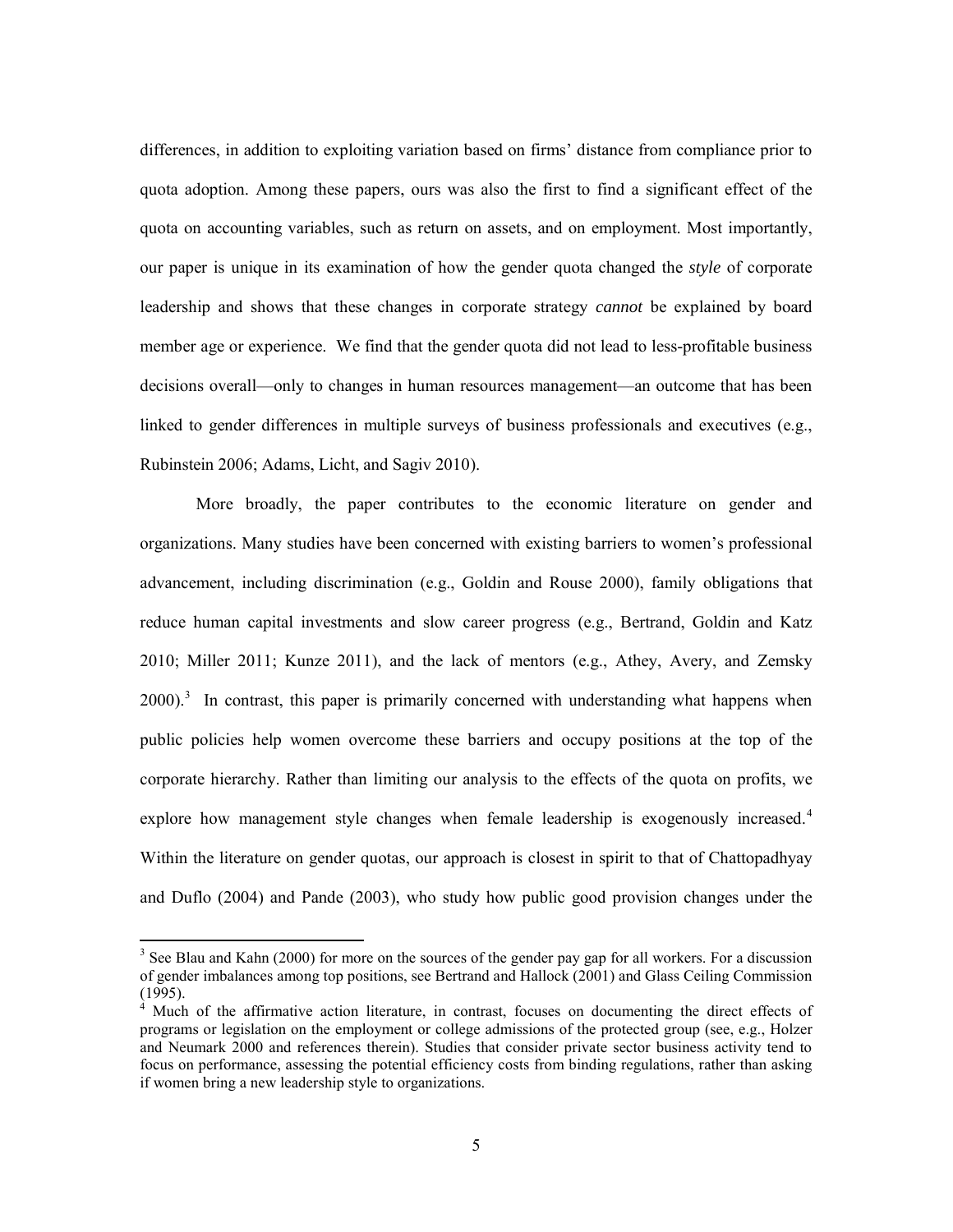leadership of female and minority politicians.

## **I. The Policy and Design of the Study**

#### **A.** *The Norwegian Gender Quota*

The regulation we study requires that Norwegian public limited companies have at least 40 percent representation from each sex on their board, among directors appointed by shareholders. In Norway, public limited companies are required to have a capitalization of at least one million Norwegian kroner (about US\$150,000) and an auditor, and their shares must be available to the general public, typically through a stock exchange. Similar gender quotas have been proposed or adopted elsewhere in Europe, and disclosure requirements have been introduced in the United States, United Kingdom, and Australia.<sup>[5](#page-6-0)</sup> In Norway, a quota was initially proposed on a voluntary basis in 2003. After firms failed to increase their female representation, however, a mandatory quota was instituted in 2006, and firms were given two years to comply. According to official records from Statistics Norway, nearly all firms complied by February 2008 and all did by April 2008. Although efficiency arguments have been advanced in support of greater board diversity, they do not appear to be the reason why Norway adopted the quota scheme. Scholars summarize the events leading up to the quota as "the equity argument has become law" (Randøy, Thomsen, and Oxelheim 200[6](#page-6-1), p.2).<sup>6</sup> Policymakers appear to have been aiming to promote equality, rather than targeting any particular economic outcome.

To ensure that our estimates capture the effects of the quota for board members and not other policy changes, we investigated other legal changes implemented in Norway around the

<span id="page-6-0"></span><sup>&</sup>lt;sup>5</sup> Following the Norwegian gender quota, others have been passed in Spain (in 2007), the Netherlands (2009), France (2010), and Iceland (2010) and have been proposed in Belgium, Finland, and Sweden. The Swedish proposal was withdrawn following a change of government in 2006. Vice President of the European Commission Viviane Reding recently expressed an interest in quotas across all of Europe if

<span id="page-6-1"></span>Ansgar Gabrielsen, the Minister of Trade and Industry, proposed the quota in 2002 to overcome the perceived problem of "boys' clubs" excluding women from corporate boards (Reiersen and Sjåfjell 2010).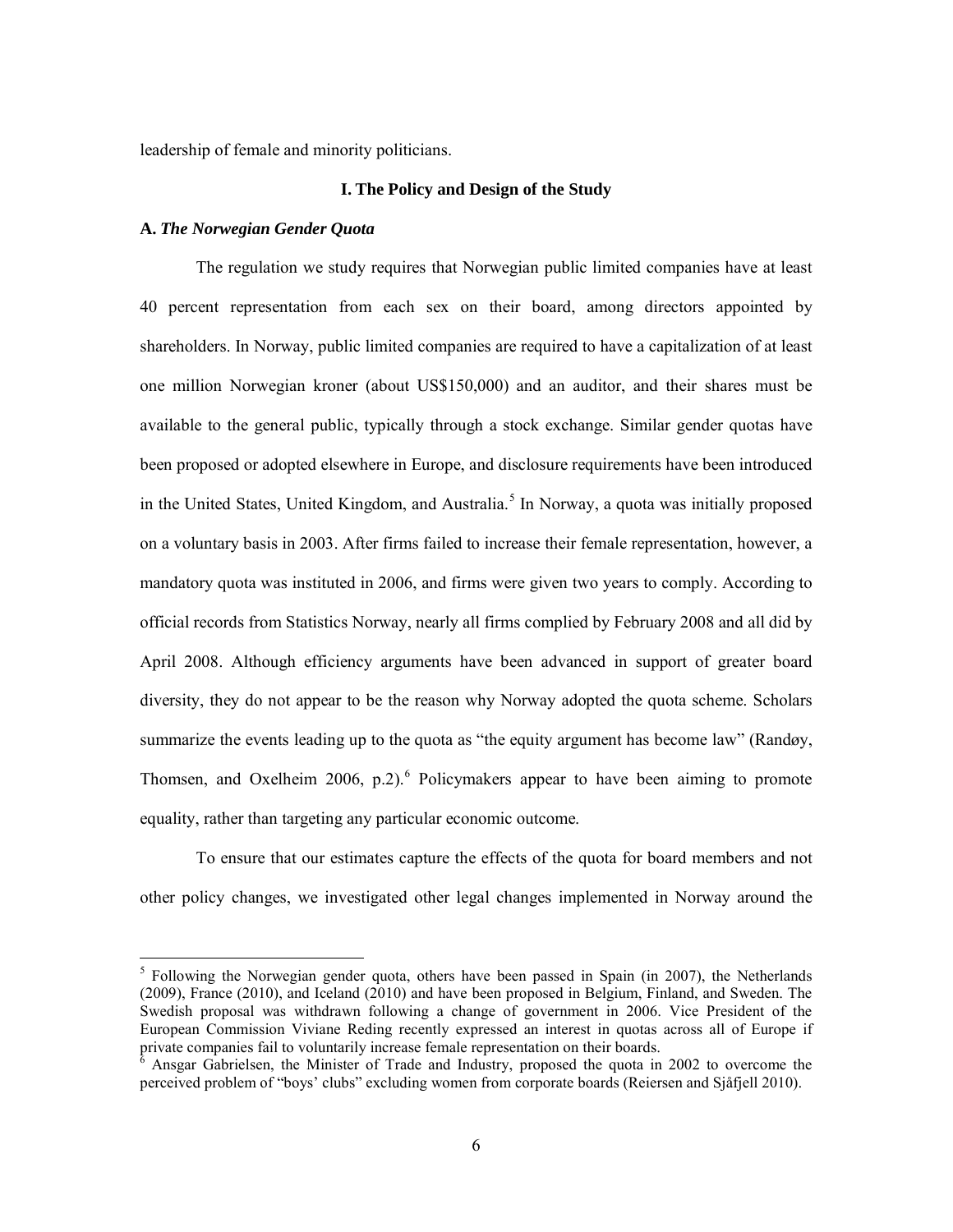time of the quota. In corporate law, the Competition Act of 2004 replaced the Competition Act of 1993, which harmonized Norwegian law with European Union competition rules and introduced a pre-merger notification scheme. In commercial law, an act relating to cosmetic products was passed in 2005 and effective in 2006. Potentially more relevant for our analysis is the 2005 Working Environment Act, which updated the 1977 law (as amended in 1995). Appendix A describes all aspects of the law that affect employee termination; as we document, there were minimal changes in these provisions. Both versions of the law also equally applied to listed and unlisted firms *within* Norway, which means that its impact should be accounted for in our within-Norway and triple-difference identification strategies.<sup>[7](#page-7-0)</sup> The European Union also required firms to adjust their accounting from domestic Generally Accepted Accounting Principles (GAAP) to International Financial Reporting Standards (IFRS) by 2005. Although this change should not differentially affect financial reporting within Norway, we also re-estimate our main models with controls for accounting standards (results in Appendix, Table A1). This does not alter the results.

#### **B***. Data and Empirical Approach*

We analyze a panel of Scandinavian companies in the years 1999 to 2009 using data from Bureau Van Dyjk's Orbis database. We start with the full set of public limited companies in Norway, excluding banks and financial institutions, which are subject to different ownership rules. $8$  We limit the sample to firms with shares listed on an exchange and with nonmissing information on directors, industry, assets, employees, labor costs, and operating profits in 2006, leaving us with 104 listed Norwegian companies. Restricting the treatment group to listed

<span id="page-7-0"></span> $<sup>7</sup>$  The only exception is one change (to requirements about what economic information firms must share</sup> with employees) that applied only to larger firms with 50 or more workers, which could potentially differentially impact public companies (both laws required advance notification of terminations; see Appendix A for further details). Our results, reported below, are robust to restricting the sample to these larger firms (see Table 5).

<span id="page-7-1"></span><sup>&</sup>lt;sup>8</sup> Norway also changed the registration requirements for financial firms during this period, leading many financial firms to change their organization's form away from being a public limited company. See Pinto Ribeiro et al. (2010) for comparisons between Orbis data and national register-based sources.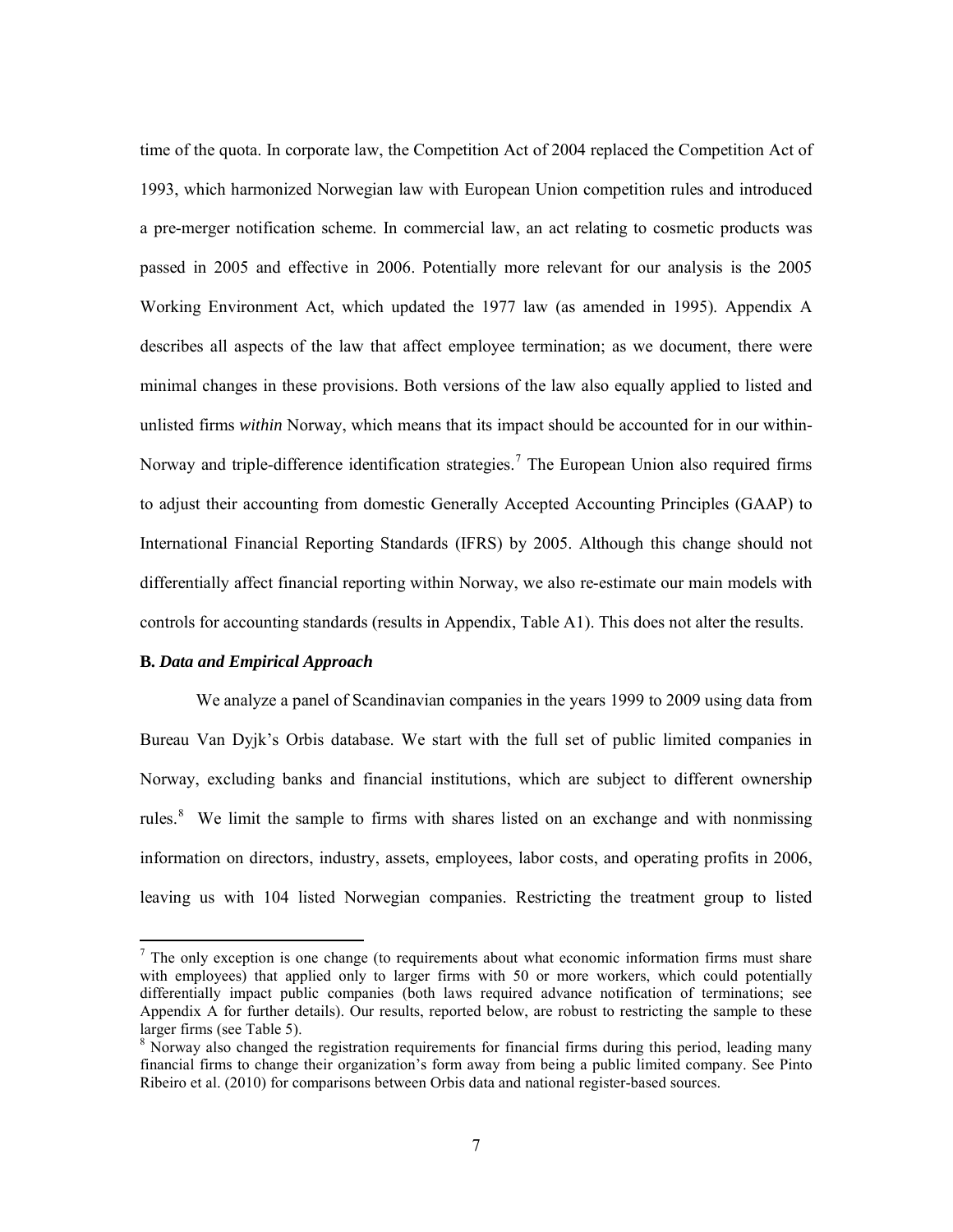companies ensures comparability across countries for the listed versus unlisted classification used for identification. This choice also focuses our analysis on the subset of companies, subject to the quota, that were least able to avoid it. To avoid the regulation, a *listed* firm would have to delist and concentrate its ownership before it could convert to private status. Indeed, a substantial number of *unlisted* Norwegian public limited companies converted to private status in the wake of the quota, whereas few public *listed* companies changed to private status (Nygaard 2011). Our results are robust to alternate sample selection rules.<sup>[9](#page-8-0)</sup>

Our estimation approach relies on difference-in-difference comparisons with matched samples of private firms in Norway and public and private firms elsewhere in Scandinavia.<sup>10</sup> For each public company in Norway, we identify the five closest firms in each of the three comparison groups based on industry, assets, employees, and operating profits in 2006. We create a single index for firms' proximity using Abadie et al.'s (2004) matching algorithm, weighting differences in each firm characteristic using the inverse of its sample standard error. Although matching helps ensure similarity between the various samples, we obtain similar results when we forgo matching and use the full samples.<sup>[11](#page-8-2)</sup> Financial variables are winsorized at the 1 percent tails, as is common when working with accounting data.

Summary statistics for the various samples are reported in Table 1 for 2006. Affected firms are similar to matched firms, although they have somewhat higher assets and lower profits

<span id="page-8-0"></span><sup>9</sup> For example, Panel A of Table A2 in the Appendix reports results that include unlisted public limited Norwegian companies in the treated group and draws additional matched controls for them. As expected, the effects are diluted by including these firms; the estimates are smaller in magnitude than our main results, yet still statistically significant.<br><sup>10</sup> If firms differ along both observable and unobservable dimensions, estimation that combines matching

<span id="page-8-1"></span>on observables and fixed effects (to account for time-invariant unobservables) can yield more reliable

<span id="page-8-2"></span> $11$  Table A2 in the Appendix reports these results. Estimates in Panel B forgo the matching procedure and find similar results using a control group comprised of all unlisted companies in Norway and all companies elsewhere in Scandinavia for which data are available. As an additional robustness check, estimates in Panel C show that the main results are also robust to limiting the control sample to companies relatively more similar to the affected companies (within a distance of five units) and excluding the two affected companies with no close matches.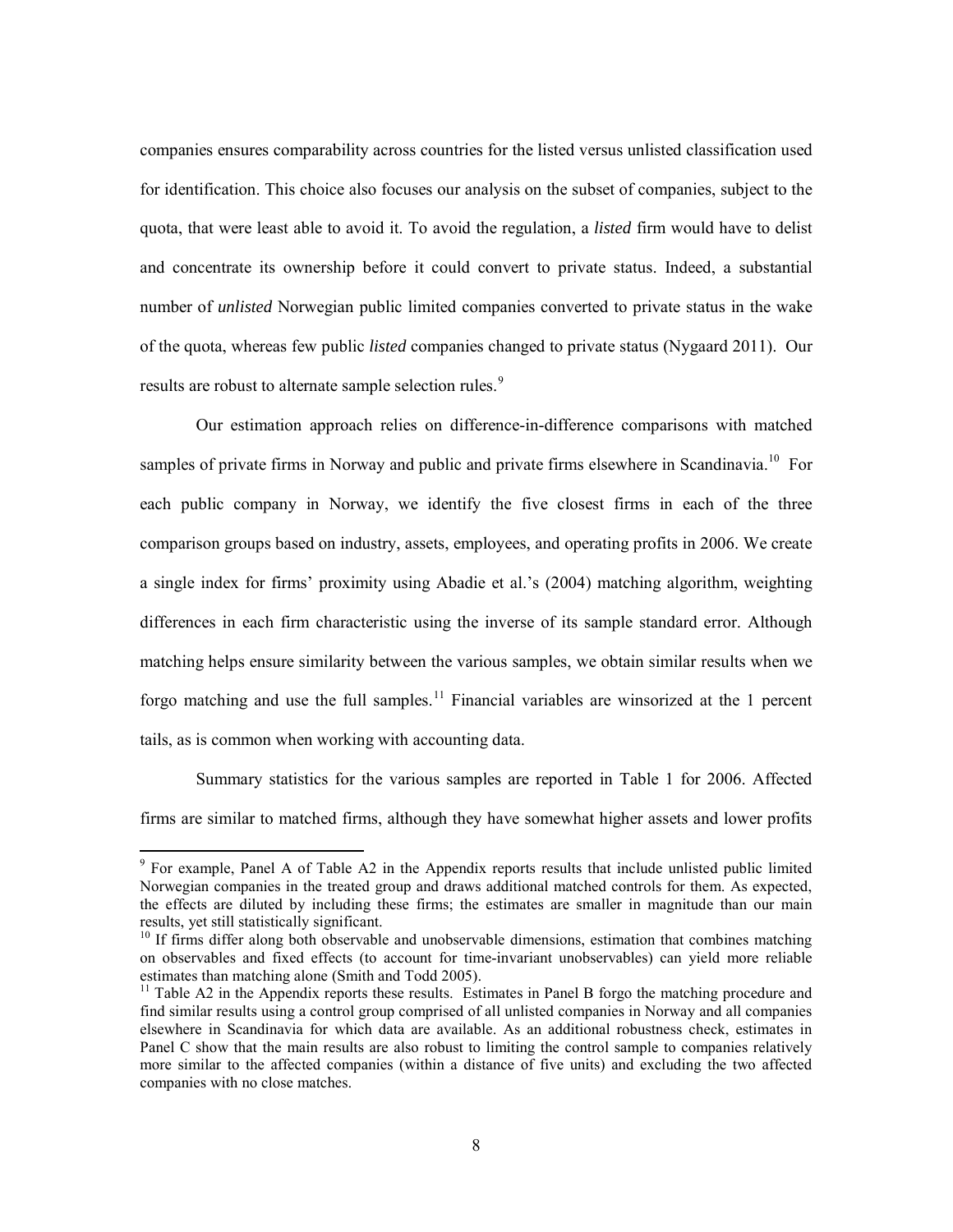and labor costs as a percent of assets (these differences are not statistically significant at conventional levels). Industry mix is similar across the groups as well, with many firms in manufacturing; transport, storage, and communication; or real estate, renting, and business (i.e., service) activities. Because each affected firm is matched with its nearest neighbors, the matching procedure can draw the same comparison firm multiple times. In all, the 1,560 observations for comparison firms correspond to 1,103 distinct firms. We account for the repeated observations in the estimation by adjusting the standard errors for clustering at the firm level.

#### **C.** *Effects of the Quota on Board Composition*

To assess the direct impact of the quota on female board representation, we analyze data on board members from Orbis for the years 2006 and 2009.<sup>[12](#page-9-0)</sup> Over the three-year period, the average female share on boards of directors more than doubled among affected firms, whereas that share increased by only 35 percent for private firms in Norway. Elsewhere in Scandinavia, the increase was 58 percent for public firms and 45 percent for private firms. On average, affected firms increased female representation by about one board member (from 1.1 to 2.3 women) and reduced their male membership by a similar amount (from 5.0 to 4.1 men). Board size increased slightly over the period from 6.1 to 6.3 members. As board size and turnover may directly affect board performance (Adams, Hermalin, and Weisbach 2010), we control for these changes in our analysis of the impact of the quota, where the data are available. In all, 122 new women assumed positions on boards of public companies after the law was implemented.<sup>[13](#page-9-1)</sup>

<span id="page-9-0"></span><sup>&</sup>lt;sup>12</sup> We impute the gender of each named director by matching first and middle names to official lists of names used in Scandinavia. For cases in which the record includes a gendered title, such as Mr. or Mrs., we use the title. We are unable to determine gender for 0.57 percent of the directors and instead assign a weight of one-half for both male and female in these cases. The unassigned gender cases are due to directors with gender-neutral names and without gendered titles. The results are identical if we exclude these individuals from the director sample or assume that they are all men.

<span id="page-9-1"></span> $13$  Based on administrative data from the Norwegian government, the number of distinct women serving on the corporate boards of public companies in our sample increased from 159 at the end of 2005 to 281 in 2009. Although the additional women substantially changed board composition, they represent a trivial share of the more than 80,000 Norwegian women with more than an undergraduate education. In addition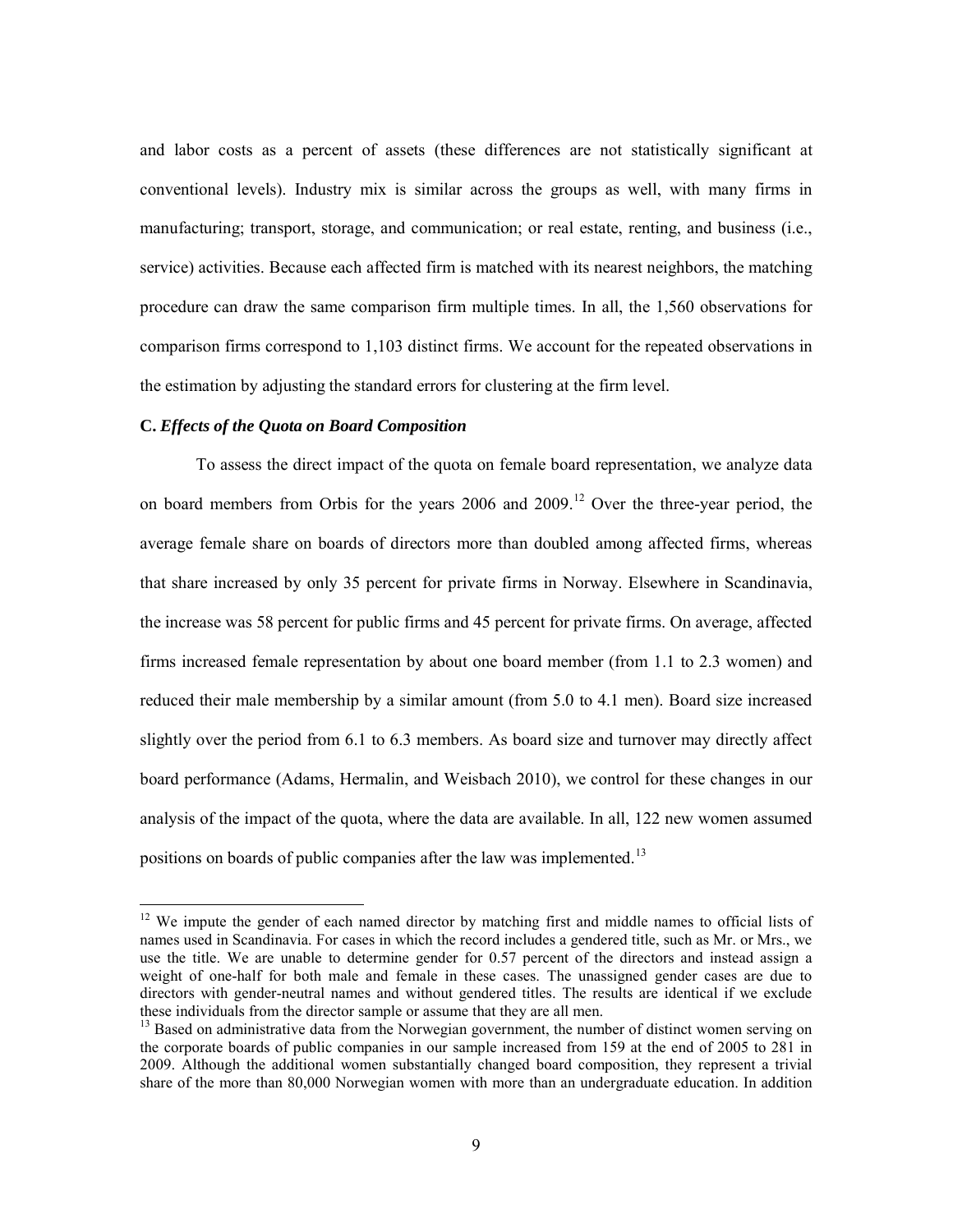To further document the direct impact of the quota, we estimate the following regression model for gender representation on the board of firm *j*:

### *Y<sub>j</sub>* = β\**Norway<sub>i</sub>*\**Listed<sub>i</sub>* + δ\**Norway<sub>i</sub>* + λ\**Listed<sub>i</sub>* + ε<sub>i</sub>,

where *Norway* and *Listed* are indicator variables. We report the difference-in-differences estimate for β in the first row of Table 2. Relative to other listed firms outside of Norway and to unlisted firms in Norway, affected firms have female board shares in 2009 that are 20 percentage points higher (column 1), following an average increase in female board share from 2006 that is 17 percentage points larger (column 2). These dramatic differences indicate that the law had a substantial impact on board composition. The estimates for  $\delta$  show no differences in female representation between private companies in Norway and elsewhere in either 2006 or 2009. Outside of Norway, listed companies have about 6 percent lower female representation in both years (there is a difference in the first column for 2009, but not for the change between 2006 and 2009 in the second column).

### **II. Effects of the Quota on Corporate Activity**

#### **A***. Corporate Profits*

 $\overline{\phantom{a}}$ 

This section describes our main empirical strategy and describes the quota's overall effects on profitability—an indicator of short-term firm performance. To isolate the impact of the quota, we compare changes in outcomes among the affected listed firms in Norway in the years immediately preceding and following the imposition of the quota with changes during the same time period among a sample of similar comparison firms that were not directly affected by the quota. Because no single comparison group is ideal, we implement the strategy in three stages

to the domestic supply of talent, Norwegian companies can also draw both male and female directors from outside of the country (as long as one-half of the directors are residents of Norway or citizens and residents of a different country in the European Union or European Economic Area), which greatly increases the pool of potential directors. In 2009, foreigners comprised only about 17 percent of directors at public companies in Norway.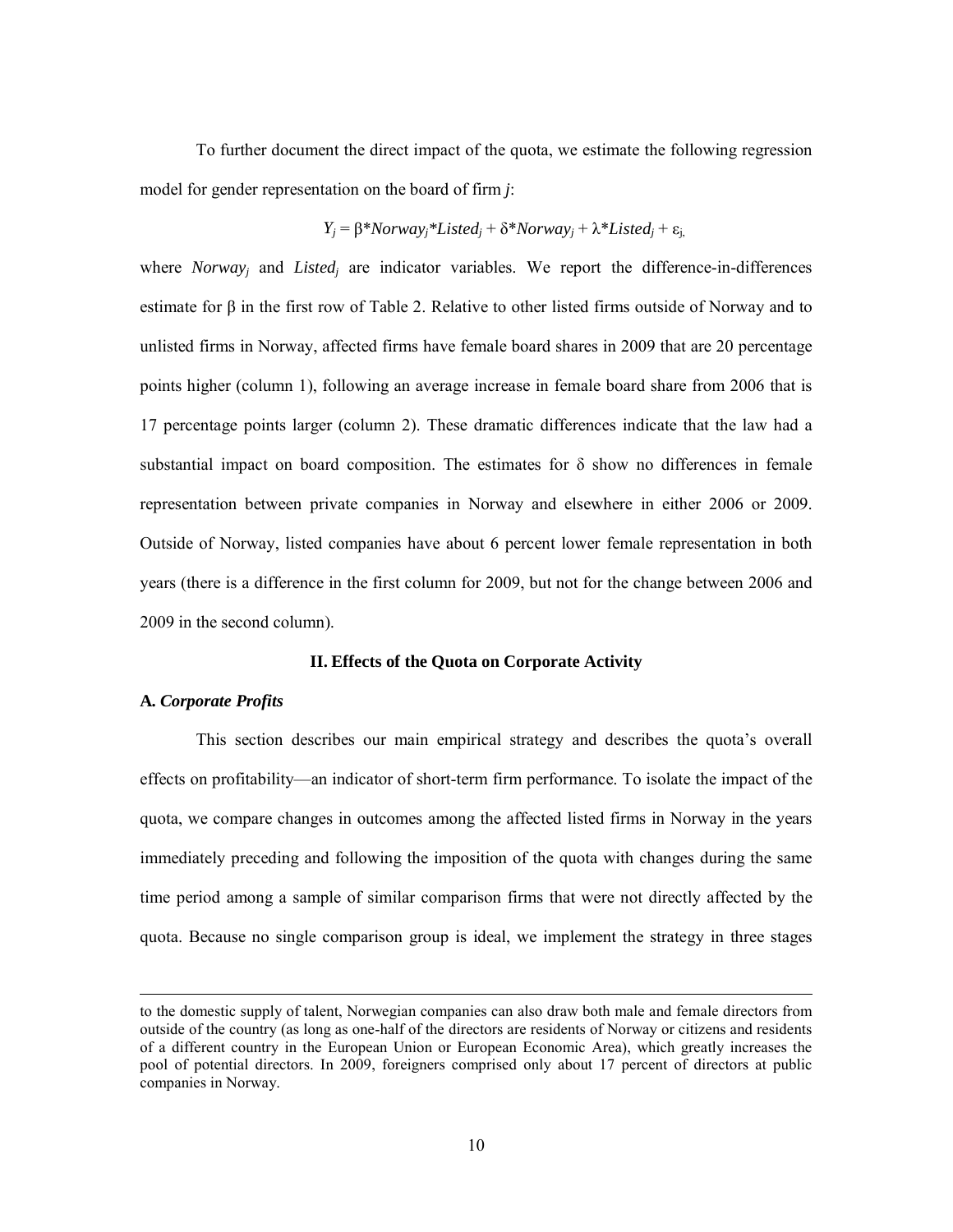and report results in the three columns of Table 3.

In the first column, we use the full sample of listed Norwegian firms, combined with the matched control sample of the five closest unlisted Norwegian companies. The within-Norway estimates compare listed and unlisted firms:

$$
Y_{ijt} = \beta_1 * Listed_j * Post2006_t + \gamma_i * Year_t + \alpha_j + \tau_t + \varepsilon_{ijt},
$$
\n(1)

where  $Y_{ijt}$  measures profits at firm *j* in industry *i* in period *t*, and the terms  $\alpha_i$  and  $\tau_t$  are firm and year fixed effects, respectively. The term  $\gamma_i$  allows for differential linear time trends by industry group.<sup>[14](#page-11-0)</sup> The sample period is from 2003 to 2009, and standard errors are adjusted to allow for arbitrary within-firm correlations in the error term.

The impact of the quota reported in column 1 is negative, indicating that annual profits decreased: within-Norway, profits declined by 2.7 percent of assets among listed firms after 2006 relative to the change in profits in unlisted firms during the same time period. However, this empirical approach will not isolate the impact of the quota if listed and unlisted companies in Norway do not follow a common time trend (Dale-Olsen, Schøne, and Verner 2011). An important concern is that being publicly traded may afford affected firms greater access to capital for growth or may expose their managers to different pressures under similar market conditions.

To address this concern, we employ a second identification strategy that exploits variation within the set of listed companies in Scandinavia. In this approach, listed companies in Denmark, Finland, and Sweden provide the comparison group used to estimate the counterfactual year effects:

$$
Y_{ijt} = \beta_2 * Norway_j * Post2006_t + \gamma_i * Year_t + \alpha_j + \tau_t + \varepsilon_{ijt}.
$$
 (2)

In equation (2), the impact of the law is represented by  $\beta_2$ , the coefficient for the interaction term between Norway and the post-reform period. The estimate for  $\beta_2$  (in the third column of Table 3)

<span id="page-11-0"></span><sup>&</sup>lt;sup>14</sup> We classify firms into the industry groups listed in Table 1, using NACE revision 1.1 classification codes.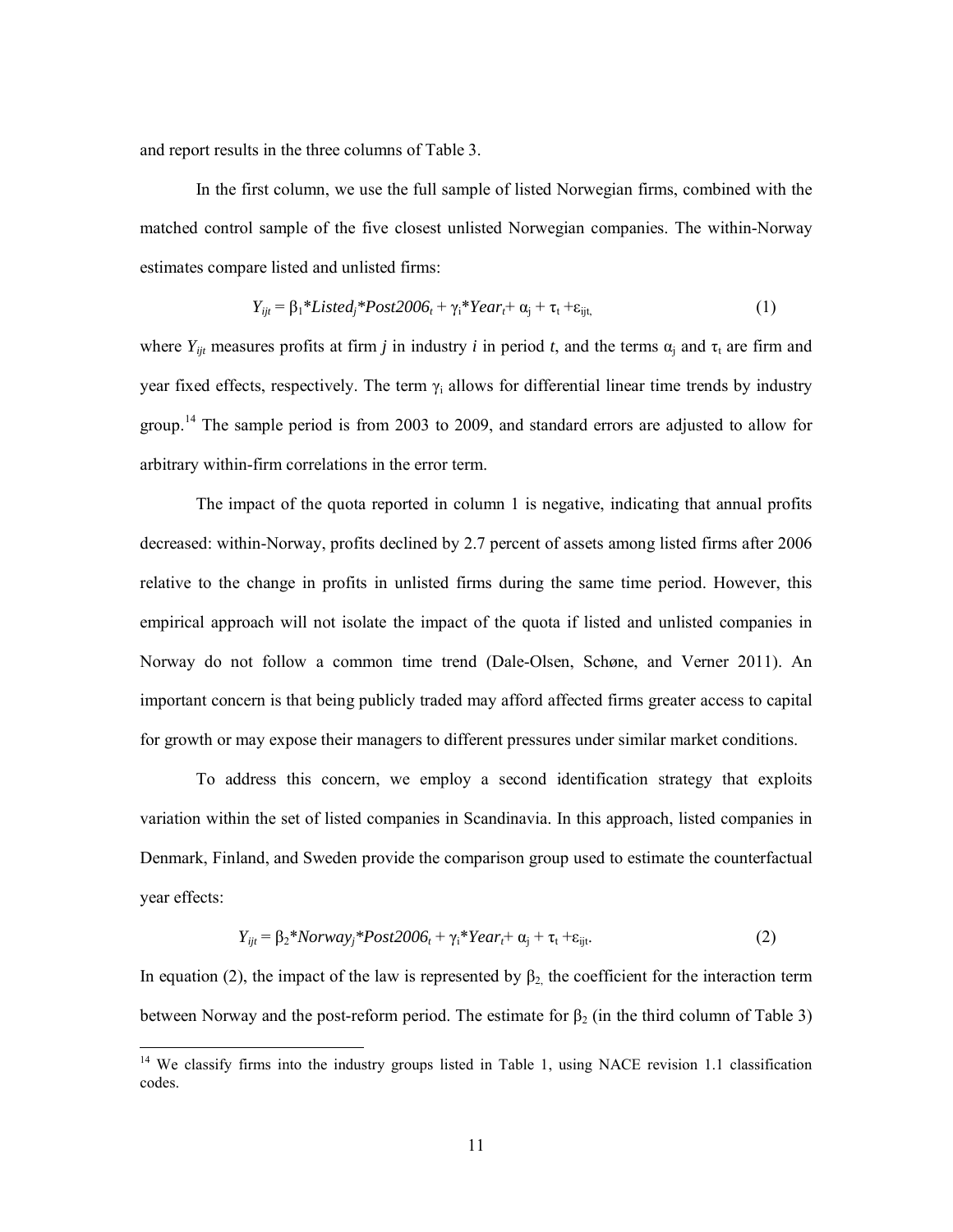is remarkably similar to that in the first column. The quota is associated with a decline in profits by 3.4 percent of assets (again statistically significant at the 5 percent level), this time relative to the change in profits of listed companies outside of Norway.

Our third identification strategy combines these two approaches to estimate a tripledifference for the impact of the law. This approach simultaneously allows public and private firms to follow different trends, while also accounting for any differential changes in business conditions or regulatory environments that may have affected Norwegian firms relative to firms elsewhere in Scandinavia. In this specification, we compare the change in outcomes between listed and unlisted companies in Norway and elsewhere in the region:

$$
Y_{ijt} = \beta_3 * Norway_j *Listed_j * Post2006_t + \lambda * Norway_j * Post2006_t + \delta *Listed_j * Post2006_t + \gamma_i * Year_t + \alpha_j + \tau_t + \varepsilon_{ijt}
$$
\n(3)

The impact of the law is captured by  $\beta_3$ , the triple-interaction between indicators for Norway, listed, and post-2006. This term can be interpreted as the difference in how the profit differential between listed and unlisted companies in Norway changed after 2006, compared to how the corresponding differential changed in other countries at the same time. Equivalently, it is the difference in how the profit differential between Norway and other countries changed differentially for listed and unlisted companies after the quota.

The effect of the quota on profitability is negative, as in the previous columns, and the magnitude is 4.1 percent of assets (column 5). The difference in trends between Norway and the other countries that affect *all* companies is measured by the term λ, which can be interpreted as the difference-in-difference between Norway and other countries among unlisted companies. Similarly, the term  $\delta$  captures the differential change in listed versus unlisted companies outside of Norway. In specification (3), these simple difference-in-difference estimates are unrelated to the effect of the quota. These estimates can be thought of as specification checks for equations (1)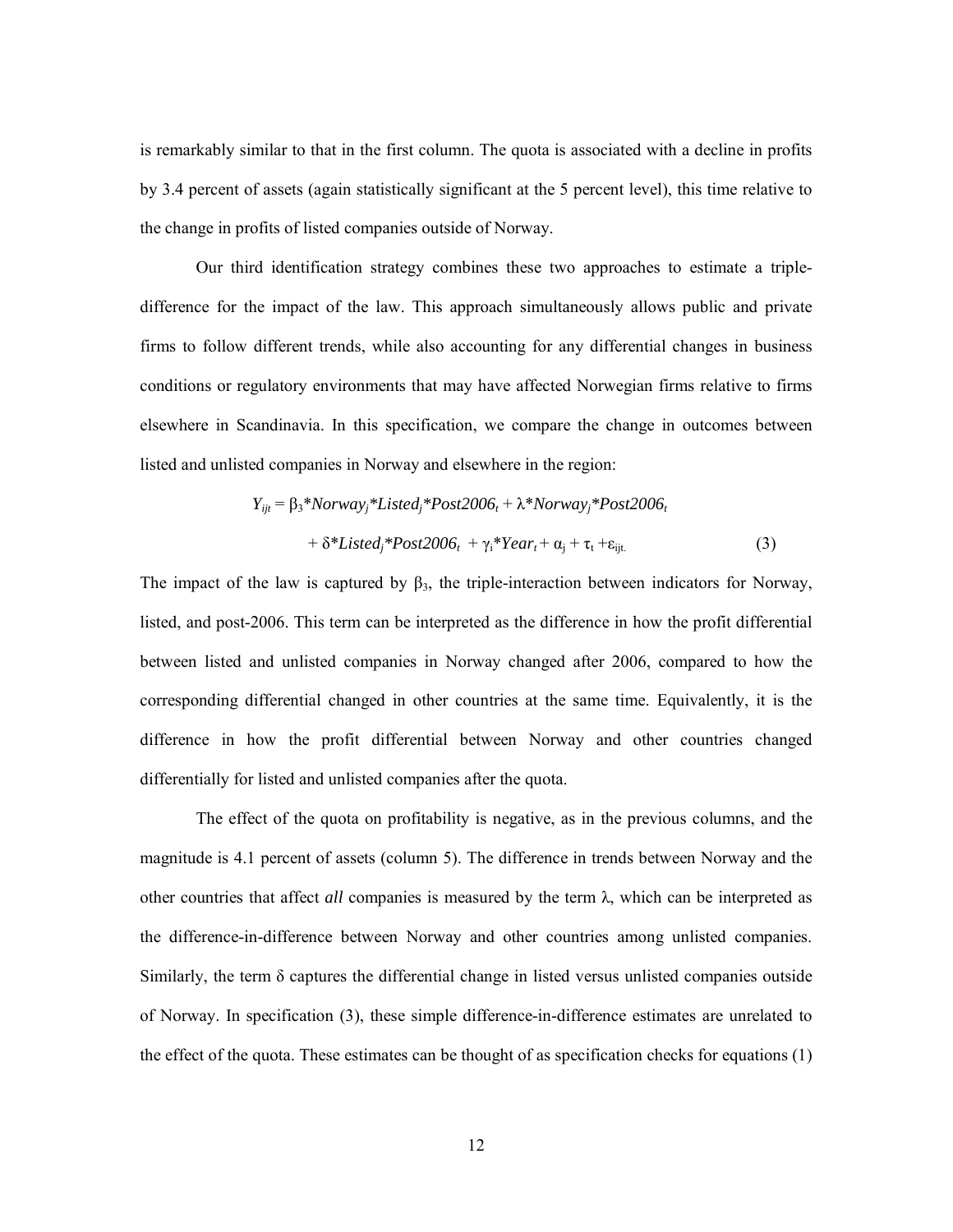and (2) in that there is no reason to expect the quota to induce any variation along these dimensions after controlling for the triple-difference. Indeed, the estimates are small, positive, and statistically indistinguishable from zero. The results in columns 2, 4, and 6 of Table 3 show that the results are robust to the inclusion of additional controls for the total board size and the average number of other board seats occupied by its members in 2006 and 2009.

The relative change in profits is also not due to affected firms increasing their assets, while leaving sales revenue unchanged. The estimated effect of the quota on total assets, measured in either levels or logs, is not statistically significant. Indeed, Table A3 in the Appendix shows that the results are robust to measuring profits relative to sales.

## **B.** *Labor Outcomes*

While the profitability results in the previous section provide an important summary measure of the immediate impact of the quota, the main goal of this paper is to uncover *how* corporate decision-making changes after the quota. Our next analysis, reported in Table 4, decomposes the change in profits into the effects on revenues and costs and identifies increased relative employment as a root cause. Each column reports the triple-difference estimate of the effect of the quota using specification (3) for a different dependent variable.

The first column of Table 4 repeats the estimate for overall profitability: operating profits decrease by 4.1 percent of assets. Because of the accounting identity, this decrease in profits must reflect some combination of a decrease in revenues and/or an increase in costs. To explore the corporate changes that lead to the decrease in profits, we separately examine the impact of the quota on these items. Because the triple-difference specification is common across these regressions, the sum of the effects on each of these components must sum to the aggregate effect on overall profitability. The second column reports the results for revenues. The estimate, which is noisy and not statistically significant, suggests that revenues may decrease by a modest 0.9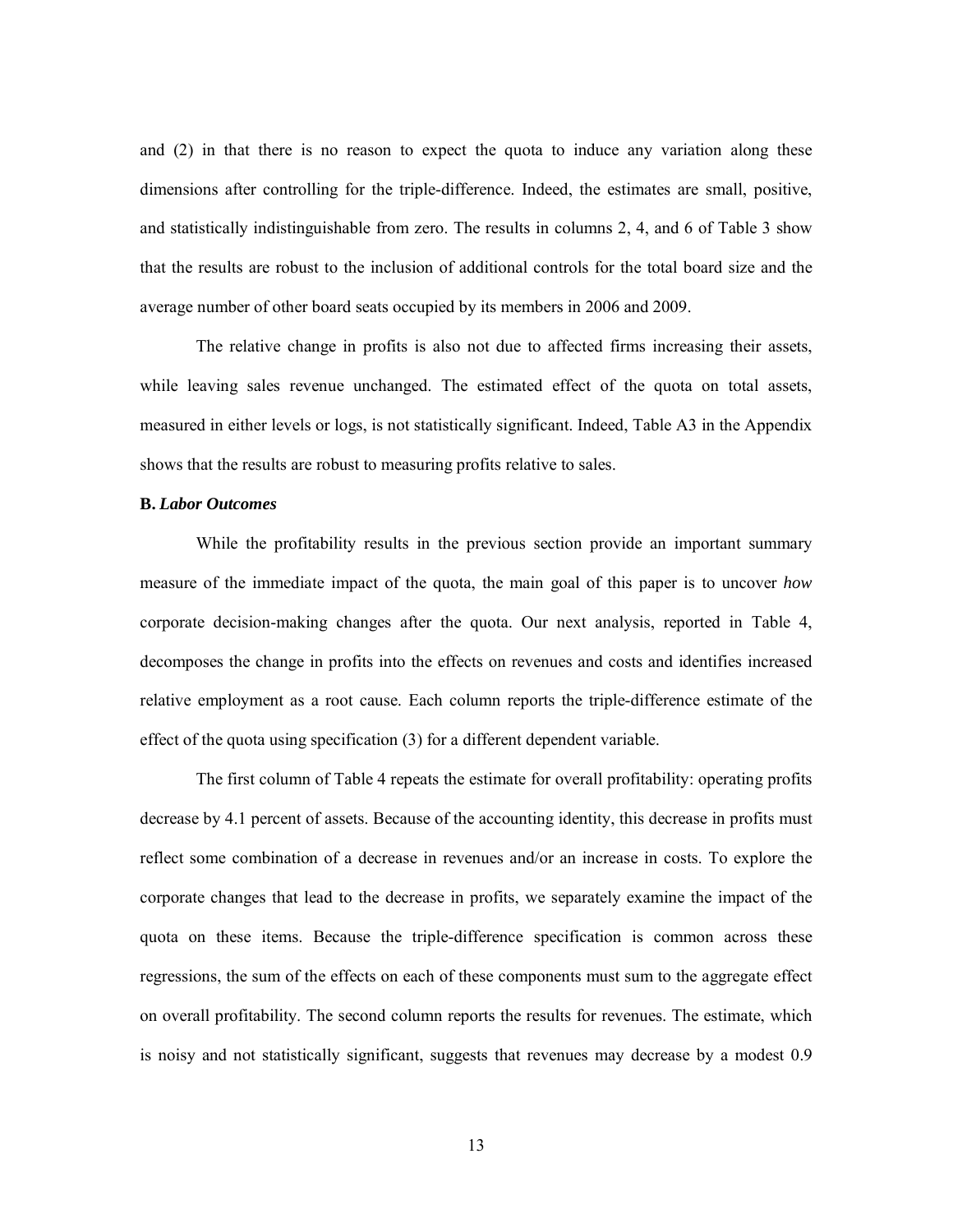percent of assets, on average, after the quota is imposed.

The most substantial effect of the law, both statistically and economically, is its effect on labor costs. As reported in the third column of Table 4, labor costs increase by 4.1 percent of assets, on average, relative to unaffected firms after the quota. In contrast to the results for labor costs, we find that other costs decrease by about 1.0 percent of assets, on average, after the quota, and the decrease is not statistically significant (column 4). The fact that other costs *decrease* suggests that the increase in labor costs are not simply attributable to the firms negotiating poorly with all of their suppliers after the quota takes effect. This evidence is more consistent with changes in board members' style and preferences, rather than skill or experience, causing the drop in short-run profitability. These patterns are repeated in the second panel of Table 4, where estimates are reported that include controls for board size and number of other boards.

To investigate the impact on labor outcomes in further detail, we separately estimate the quota's effects on employment (number of workers) and labor costs (the sum of compensation costs for all workers). We unfortunately do not observe the full distribution of wages paid at these firms. The main results are reported in columns 1 and 3 of Table 5. Each of the three panels reports estimates from a different identification strategy described in the previous section: specification (1), the within-Norway comparison, is in Panel A; specification (2), within-listed companies, is in Panel B; and specification (3), the triple-difference is in Panel C. The 2005 update to employment regulation in Norway (described in Section 3 and Appendix A) makes the within-Norway and triple-difference approaches especially valuable for exploring labor effects of the quota. Columns 2 and 5 show that the effects are similar in a sample limited to firms with more than 50 workers, providing further evidence that they are not driven by the changes in employment regulation.

These estimated effects of the quota are again quite similar across the three empirical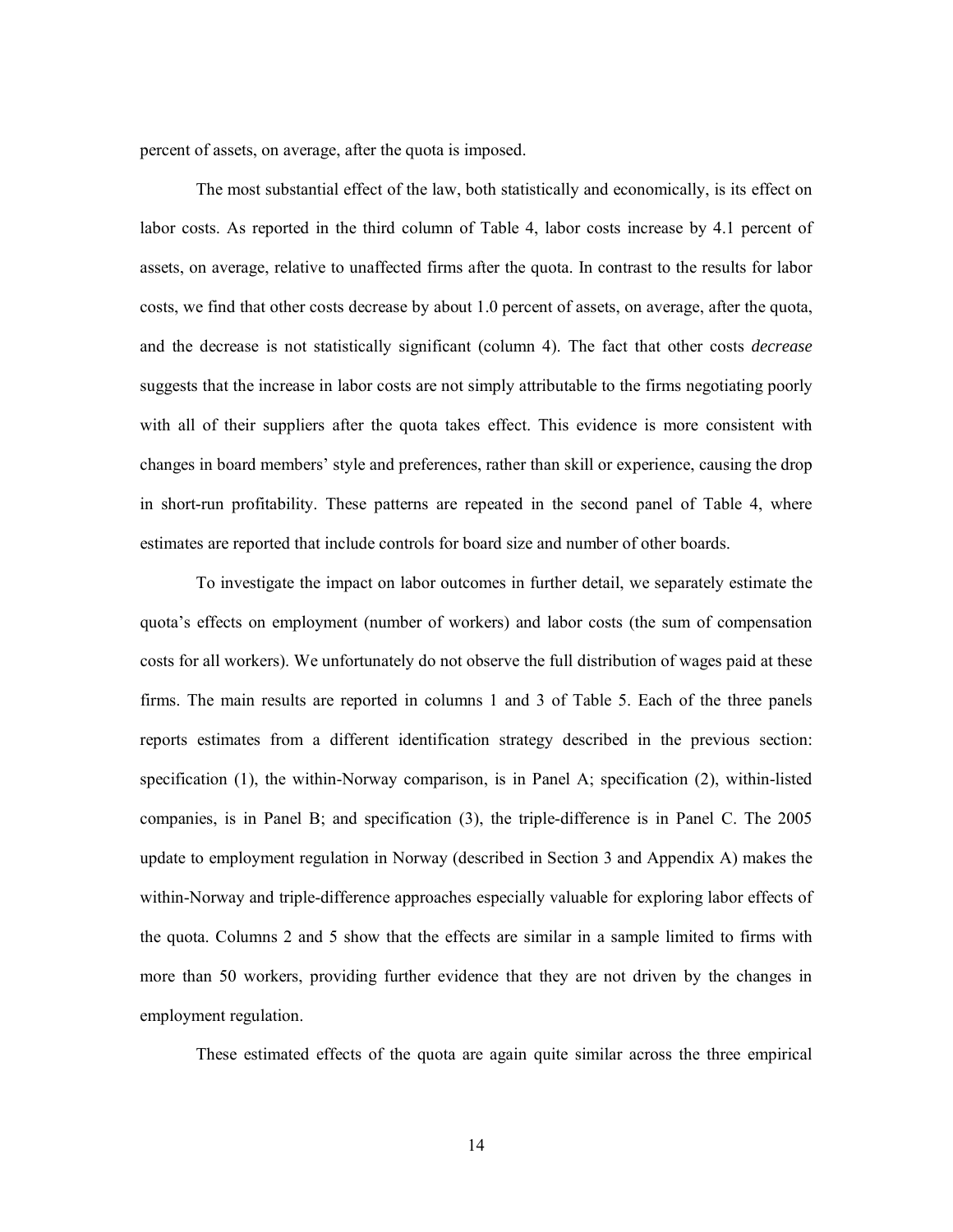approaches. For total employment, the triple-difference estimate is an increase of 0.31 log points, or 36 percent  $(p < 0.01)$ . For the median listed Norwegian firm, this corresponds to about 110 additional jobs that were either created or not destroyed, relative to the comparison firms. The estimates for total labor costs are also positive and statistically significant across the three models. The magnitudes are slightly smaller than the employment estimates: about 0.15 log points, or 16 percent, in the triple-difference specification. The difference between these estimates implies that the quota led to greater relative employment, but did not also increase average wages per worker. For all specifications, the results are robust to the inclusion of controls for board size and the average number of other boards (columns 3 and 6).

The sign and significance of the employment results are not driven by a few outlier observations with large employment changes, but the precise magnitude may be inflated. To investigate this possibility, we first re-estimated the main DDD employment model on a sample limited to observations with standardized regression residuals of less than three (positive or negative). The estimated effect of the quota dropped to a more moderate 0.24 log points (standard error of 0.03). We also experimented with dropping each of the treated companies (and their associated controls) in turn: the point estimates ranged from 0.27 to 0.33. Finally, we estimated robust regression<sup>[15](#page-15-0)</sup> and least absolute deviation versions of our main DDD model, which yielded point estimates of 0.11 (standard error of 0.02) and 0.20 (standard error of 0.02), respectively. These results support the robustness of the positive employment estimate but also reveal some sensitivity in the exact magnitude of the estimate to individual observations. Adjusting for outliers reduces the size of estimate by as much as two-thirds.

This pattern of changes in employment and labor costs is consistent with affected firms'

<span id="page-15-0"></span><sup>&</sup>lt;sup>15</sup> The robust regression procedure first estimates the model using all observations with no weights. Then the main estimates are computed, excluding all influential observations (with Cook's D values greater than one) and lower weight on observations with large absolute residuals from the original regression.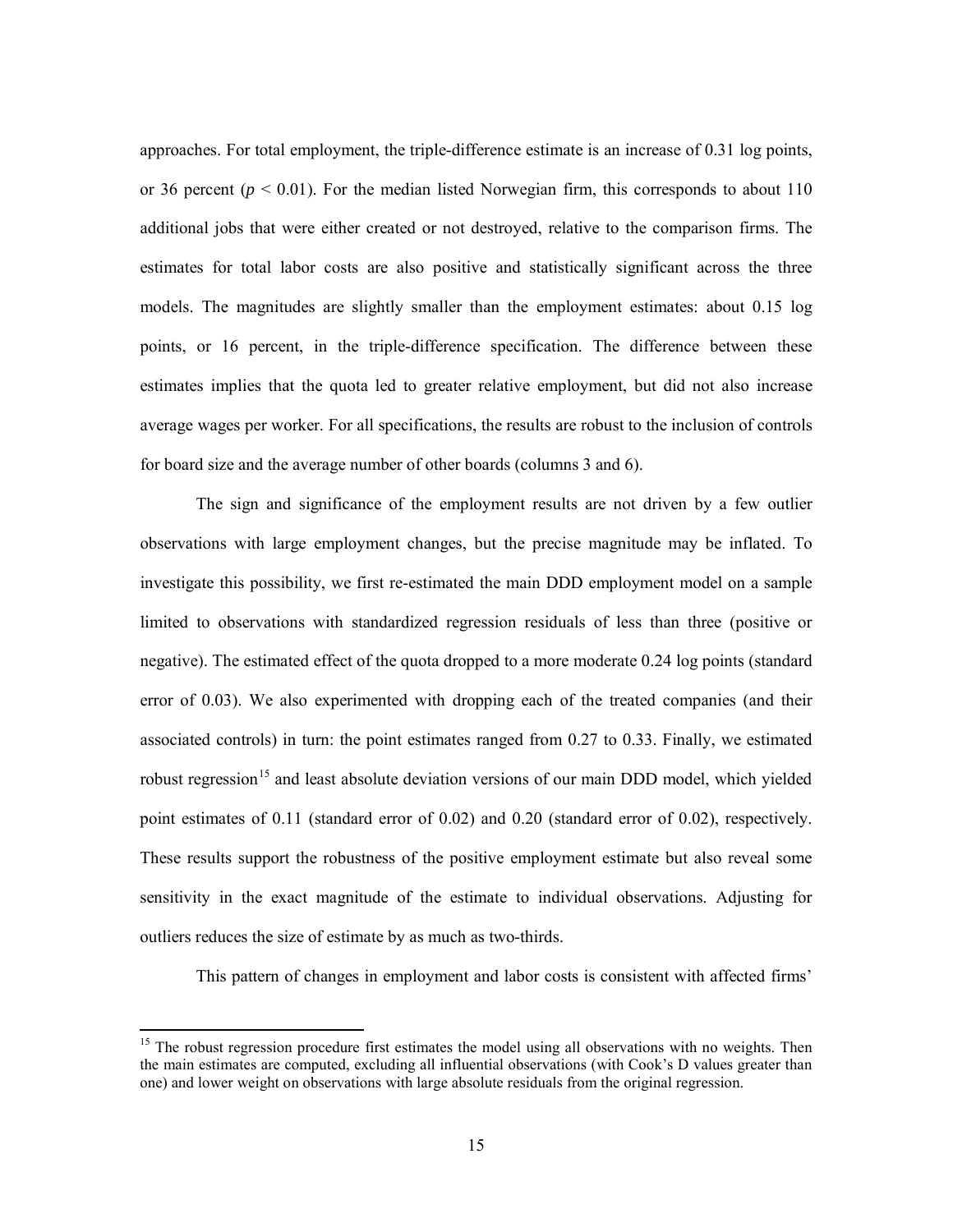corporate boards leading management to hire or retain additional workers whose salaries are below average for the firm. These lower-compensated workers are more vulnerable to risks of negative employment shocks than their highly compensated counterparts. To examine the role of layoffs in these effects, we measure the effect of the quota on year-to-year net reductions in employment. Table 6 reports estimates for the triple-difference model (equation 3). The first column presents estimates from a linear probability model of an indicator for a greater than 1 percent decline in total firm employment. The probability of such a reduction in total firm employment in a given year decreases by 25 percentage points among affected firms, relative to other firms, after the quota is adopted. This constitutes a sizeable drop, especially when compared with the sample mean of 32 percent and standard deviation of 47 percent. In the next two columns, we separately examine the incidence of larger layoff events, affecting more than 3 or 5 percent of the workforce. Layoffs fitting these definitions occur in 25 percent and 20 percent, respectively, of firm-year observations in the full sample. After female board representation increases with the quota, the incidence of these larger layoffs among affected firms decreases by 20 percentage points (for the 3 percent cutoff; column 2) and by 13 percentage points (for the 5 percent cutoff; column 3) relative to unaffected firms. These estimates reflect 65 to 80 percent reductions in the annual incidence of layoffs, relative to the sample means, and 32 to 54 percent of the sample standard deviations.

The quota's impact on employment changes is not symmetric. We also examine the incidence of year-to-year *increases* in employment of more than 1, 3, and 5 percent (columns 3‒5). Workforce expansions are more common than layoffs in our sample, and these occur in 55, 48, and 42 percent of firm-year observations. We find little evidence of a relation between the quota and employment expansions; the estimates are much smaller relative to the sample means and standard deviations and are not statistically significant.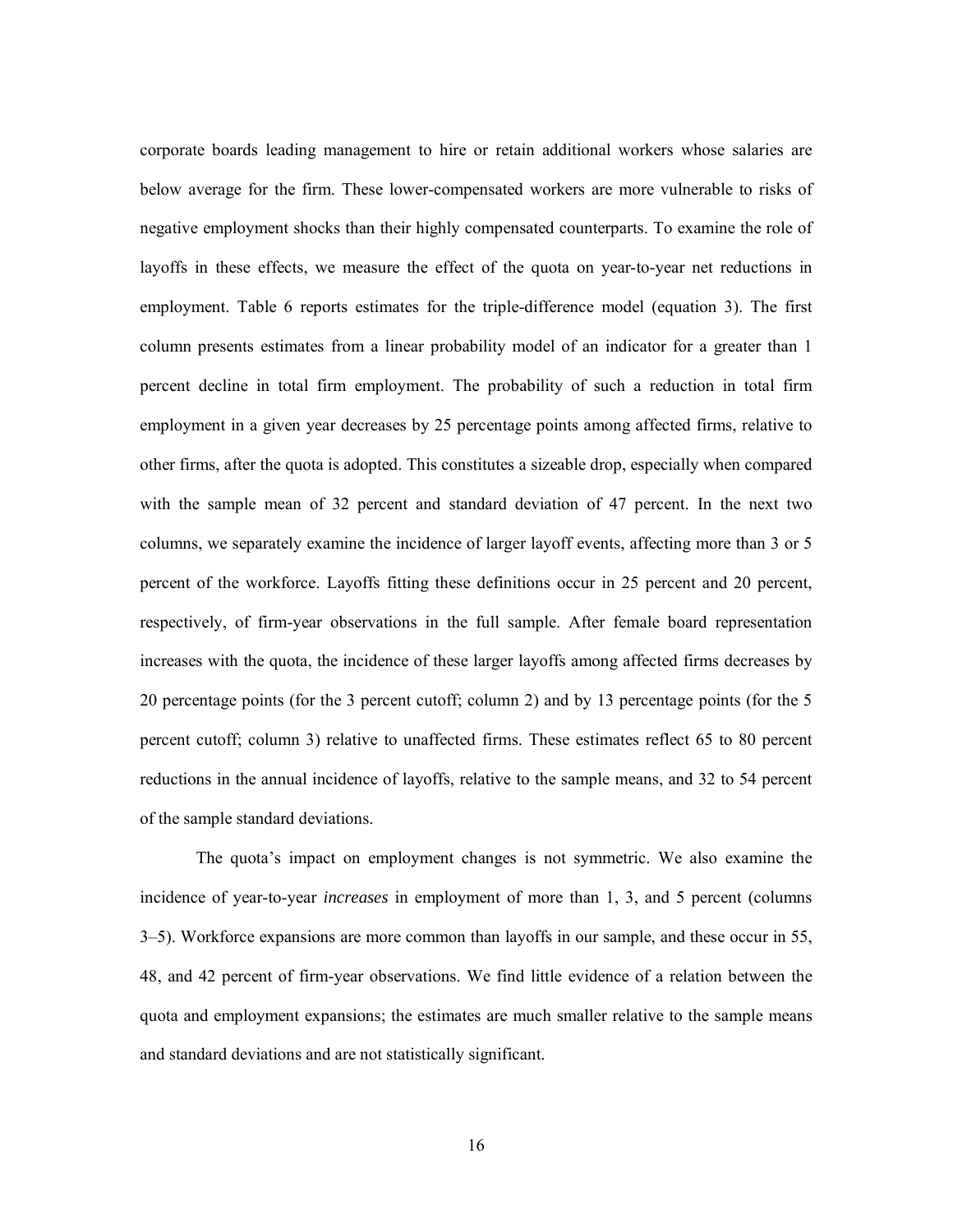Together, these estimates suggest that the growth in relative employment after the quota primarily results from fewer workforce reductions, rather than more workforce expansions. One interpretation is that the gender quota induced transfers from shareholders to workers, at least in the short-run, possibly because the preferences or ability of directors changed. Another possibility is that the quota-induced, gender-diverse boards shifted focus to maximizing long-run shareholder value by avoiding layoffs. Layoffs directly reduce payroll costs and improve short-run operating performance, but they may also increase costs later by decreasing employee morale and requiring the recruiting and training of new hires when demand rebounds (Parson 1972; Katz 1986).<sup>[16](#page-17-0)</sup> Either way, the new board structures appear to reduce mass layoffs in periods of low demand. We conclude that gender quotas for directors can translate into meaningful differences in corporate strategy.

In theory, stock market event studies of the policy's announcement could be used to indicate whether the market expected the quota to create value for shareholders, but such studies of the Norway quota find opposite results, depending on which announcement date is examined (Ahern and Dittmar 2011; Nygaard 2011).<sup>[17](#page-17-1)</sup> Even if the market correctly anticipated that women would reduce layoffs, Edmans (2011) finds that the stock market undervalues the intangible benefits from such strategies. Ultimately, time will tell whether the gender quota created value for these firms in the long run.

#### **C.** *Robustness Checks*

*Pre-Existing Trends.*—We examine various robustness checks in order to verify the

<span id="page-17-0"></span><sup>&</sup>lt;sup>16</sup> Indeed, some management scholars argue that employment downsizing often fails to generate the benefits sought by management (e.g., Cascio 2002). A number of studies find that layoffs are associated with low stock prices or accounting performance (Worrell and Sharma 1991; Lin and Rozeff 1993; Cascio, Young, and Morris 1997; Palmon, Sun, and Tang 1997; Hallock 1998), but it is difficult to separate the

<span id="page-17-1"></span> $17$  See footnote [2](#page-4-1) for details. As a measure of investors' perceptions, stock price movements may underestimate women's ability to lead companies (Wolfers 2006). Nevertheless, Adams, Gray, and Nowland (2011) find that shareholders react more positively to new appointments of female directors than to male directors at Australian firms (outside of a quota setting).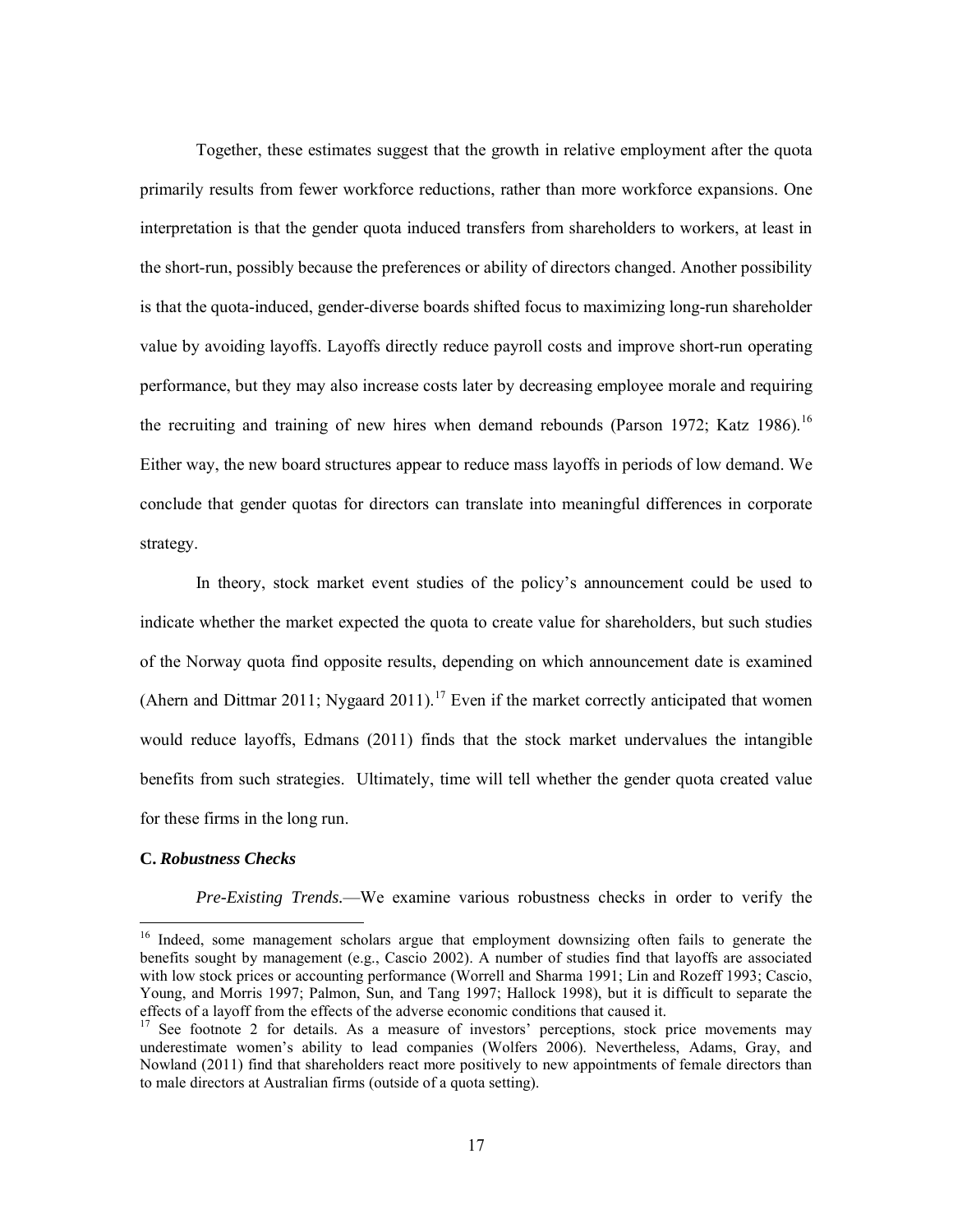connections between the gender quota for board composition, decreased profits, and reduced layoffs. We start by testing for pre-existing trends. We compare relative changes among affected firms during the period preceding the mandatory quota for two reasons. First, the quota itself was not a surprise when the mandate was adopted in 2006, and there may have been anticipatory changes. Starting in 2003, public firms in Norway were encouraged to increase female representation on their boards of directors and warned of mandatory quotas starting in 2006. In practice, few firms added women in earnest until the mandatory period. Thus, the timing of the effects may suggest whether the results are in fact due to the addition of women to the boards or are instead attributable to an omitted variable that led Norway to adopt the rule. Second, we test for differences between affected and unaffected firms before 2007 as a falsification check for preexisting trends that could obscure proper inference of the quota's effects.

To investigate the presence of pre-existing trends between 2003 and 2006, we extend our dataset to 1999 in order to include a baseline period before 2003. We estimate an expanded version of specification (3) with two sets of triple-difference effects. The first set, reported in the first row of Table 7, shows triple-difference effects for the 2003 to 2006 period, relative to the earlier 1999 to 2002 period. These estimates show no indication of differential effects in the preceding period. The estimates are statistically insignificant. They are also substantially smaller than, and inconsistent in sign relative to, the post-quota estimates reported in the second row of Table 7. As in the previous tables, these effects are computed relative to the 2003 to 2006 period and reveal significant declines in profits and layoffs.<sup>[18](#page-18-0)</sup>

*Distance from Compliance.*—We also test the prediction that firms furthest from compliance in 2006 should display the greatest effects of the law. About half the firms in the

<span id="page-18-0"></span><sup>&</sup>lt;sup>18</sup> Adding the pre-period data has little effect on the main triple-difference estimates for the post-2006 period. We also estimated separate quota effects year-by-year; the individual post-quota coefficients were not statistically distinguishable from one another.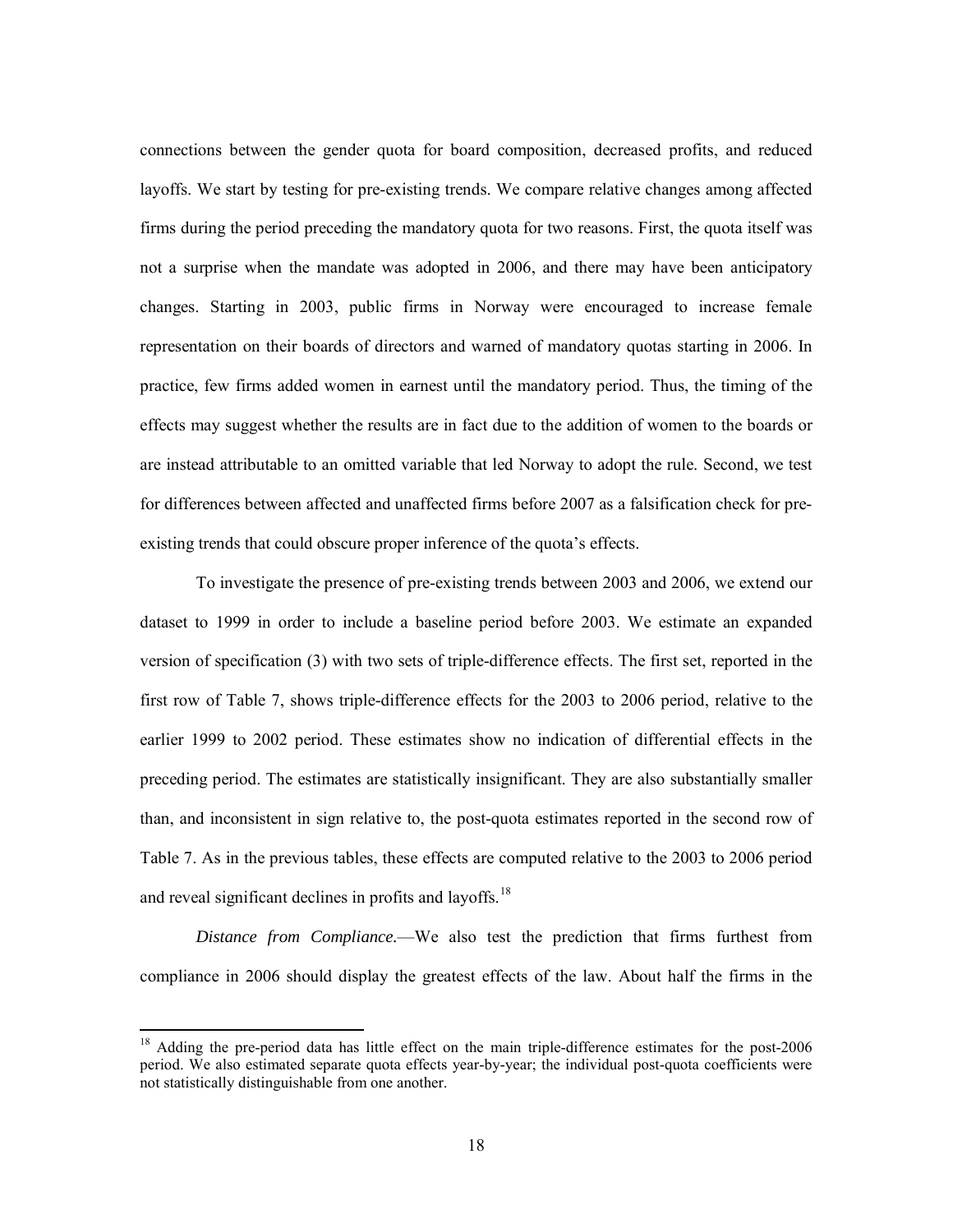affected group had no women on their boards in 2006, when the quota became law. In analysis reported in Table 8, we estimate whether these firms, which were effectively required to add a greater number of women to their boards before the 2008 deadline, exhibited greater effects.

In Panel A of Table 8, we limit the sample to the affected firms and estimate differential effects of the quota based on firms' distance to compliance. Because all of the firms in this specification are affected by the law, we are not able to control for baseline time trends. Instead, we simply compare changes in the main outcomes after 2006 for firms, depending on their boards' status in 2006. We find that profits were relatively stable for firms with some women but declined significantly after the quota was adopted for those that had no women on their boards in 2006. Both employment numbers and costs increased for both sets of firms, but the increases are significantly larger among firms that had no women on their boards in 2006 ( $p < 0.06$ ). The incidence of layoffs declined for all treated firms, but the effect is larger and more precisely estimated for the firms with no women on their boards in 2006.

While this variation within the treatment group provides additional support for the main results for profits and employment, there are important limitations to the analysis. In particular, without a control group, we are not able to identify the actual impact of the quota on either set of firms.<sup>[19](#page-19-0)</sup> To address this issue, we estimate an expanded version of our main triple-difference model (equation 3), which allows for heterogeneous effects based on whether the board included

<span id="page-19-1"></span><span id="page-19-0"></span><sup>&</sup>lt;sup>19</sup> The identification approach in panel A is closest to the approach used in Ahern and Dittmar (2011), though that paper uses variation in female director share in 2002, instead of 2006. The major limitation of this approach is that firms with female directors before the quota were unusual and may have had different time trends in outcomes for reasons unrelated to the quota. For example, Appendix Table A.I in Ahern and Dittmar (2011) shows that firms with any female directors in 2002 were larger, had more leverage, and located in different industries. Estimation that uses this variation and does not allow for differential time trends by industry, size, and other factors risks uncovering spurious relationships. For example, Ahern and Dittmar (2011) conclude that assets increased after the quota. When we estimate the regression model in panel A of Table 8 for log assets, we also find positive and significant estimates for *Post-2006* for both groups of firms and a larger estimate (0.635 compared with 0.540) for those with no women in 2006. However, this relation reverses in the triple-difference model, where the *Post-2006\*Norway\*Listed* estimate is negative for firms with no women and positive for those with some women in 2006 and not statistically different.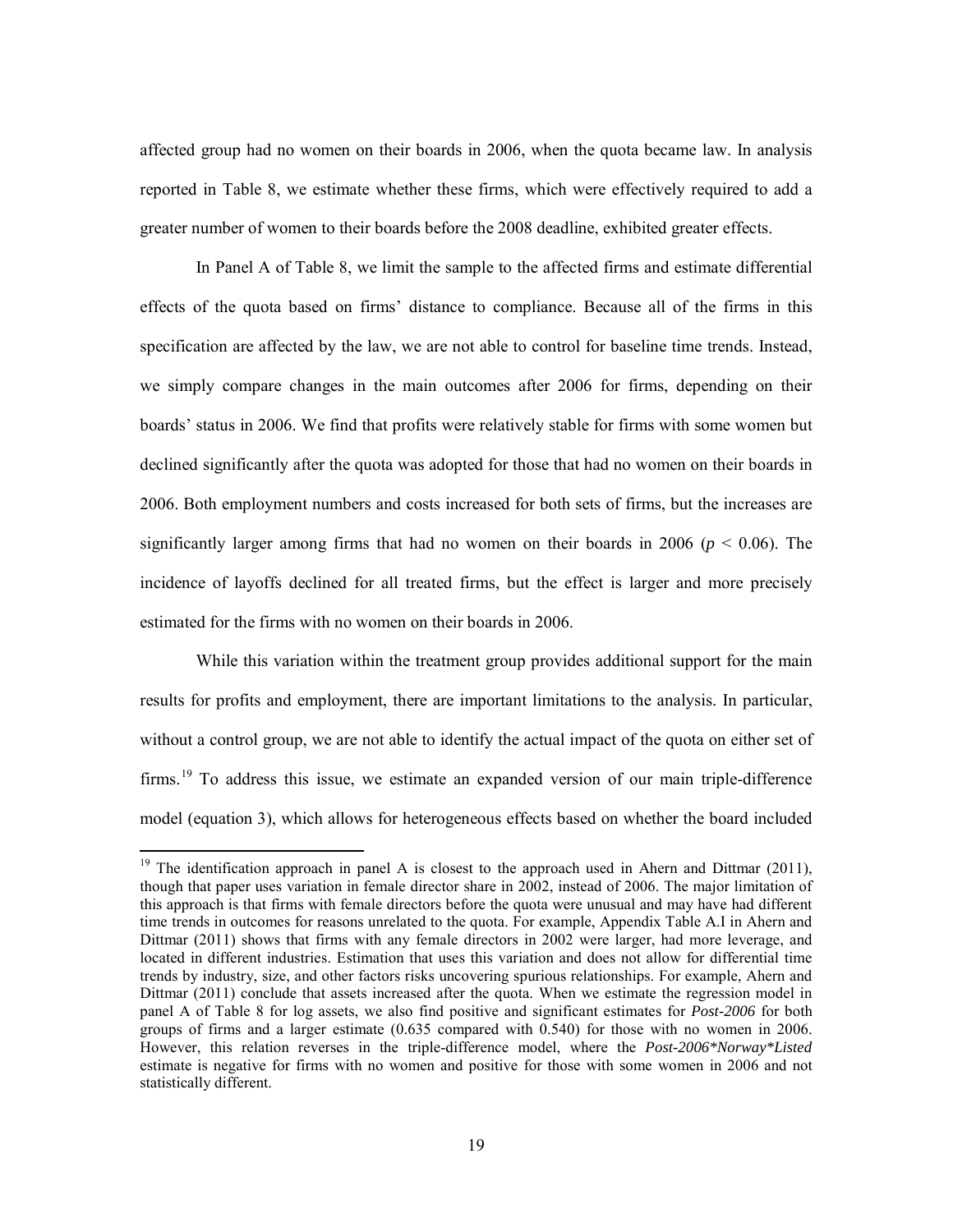any women before the law was adopted. The results are reported in Table 8, Panel B. These estimates are based on the full sample of affected and matched comparison firms. To identify the impact of the quota, we also include additional controls for the interactions between the "No Women in 2006" indicator variable and the variables for *Post-2006*, *Norway*\**Post-2006,* and *Listed*\**Post-2006*.

The results find larger estimates of the quota's effect on all outcomes for firms with no women on the board in 2006 before the mandate was adopted. Although the estimates for firms with some female board members in 2006 are similar in magnitude to the overall estimates reported in the previous sections, the estimates are less precisely estimated (on the reduced set of firms) and not always statistically significant. The effects for firms with no women in 2006 are larger and statistically significant for each of the main outcomes: profits decline by 4.5 percent of assets; employment increases by 0.46 log points, or 58 percent; employee costs increase by 0.25 log points, or 28 percent; and the rate of layoffs declines by 24 percentage points.

This analysis suggests that our main findings are indeed attributable to the gender quota, rather than another, unobserved shock affecting listed firms in Norway after 2006. Nevertheless, it is also important to recognize the limitations of this last approach. Even if the quota is exogenous, the *timing* of compliance is not. It is likely that the firms that complied during the voluntary period found it less costly to do so and differ from noncomplier firms in other dimensions as well. Even during the mandatory period, the exact timing of compliance may be related to unobservable firm characteristics that may also affect profitability and employment. For example, firms may have differed in their abilities to identify and attract capable women to serve on their boards, especially in a period of suddenly increasing demand for female board members. For these reasons, our main analysis relies on identification based on the imposition of the quota, rather than on the observed timing of compliance.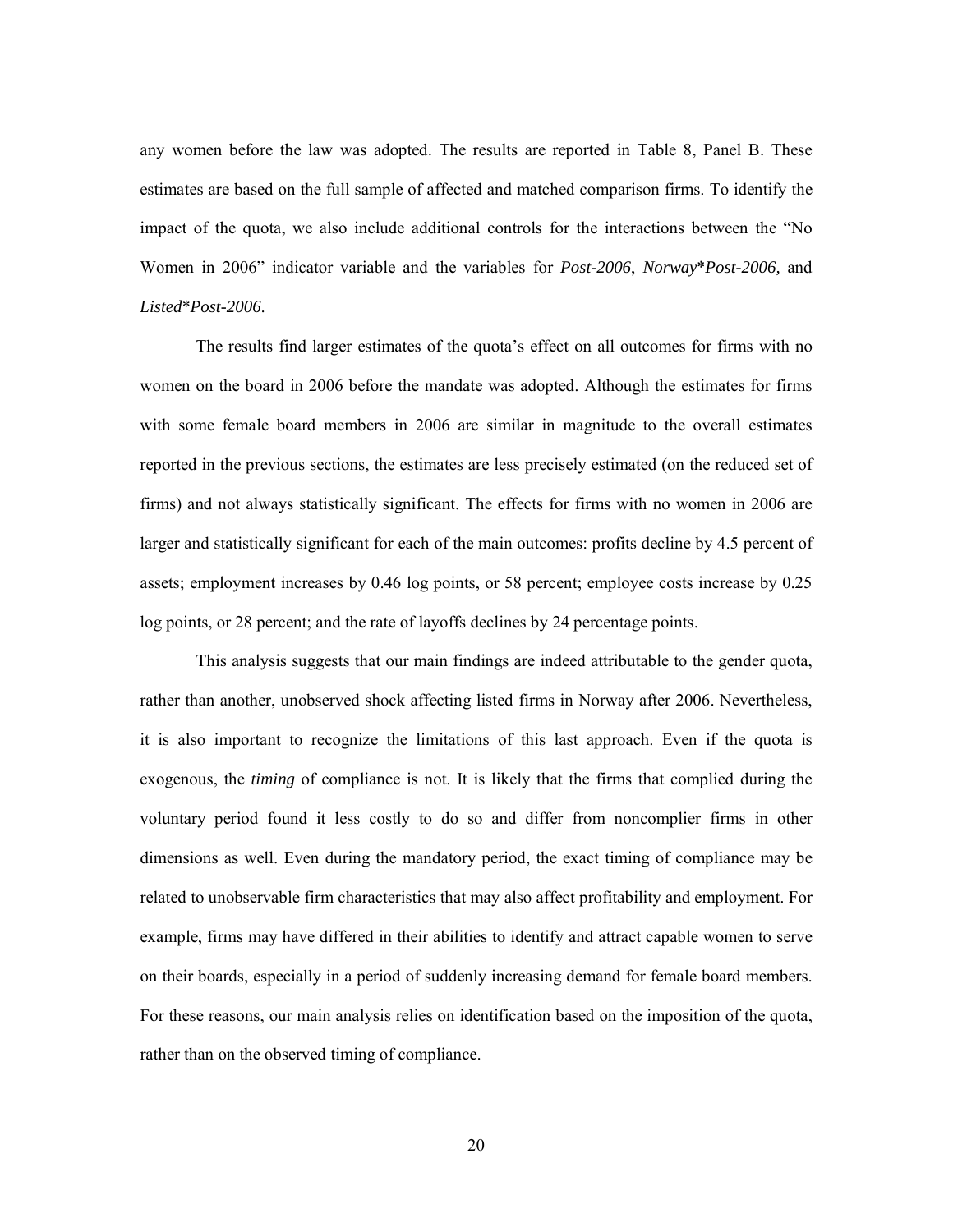*Unrelated Effects of Recession.*—Our results indicate that listed companies in Norway responded differently to the recent global recession than did other listed and unlisted companies inside and outside Norway. We link these patterns to the quota but another possibility is that there is something else about listed Norwegian companies that make them less likely to lay off workers in recessions. In this section, we investigate and rule out two possible reasons for why Norwegian companies might respond differently and then examine relative changes in Norway during the previous global recession as a falsification test.

- **1. Government Ownership:** We verify that the results are not limited to government-owned firms. This exercise is useful in eliminating political explanations for the apparent shift in corporate priorities to favor employment, especially of lower-wage workers (e.g., La Porta and López-de-Silanes 1999; Megginson and Netter 2001). We obtain information on stock ownership from Orbis. Our main analytic sample, examined above, already excludes all companies in which the Norwegian government's direct ownership stake exceeds one percent (because of missing information). In further tests, we exclude the possibility that the government is directly influencing the appointment of directors and corporate strategy, even when its ownership role is indirect, such as through pension or sovereign wealth funds. From the sample, we identify and exclude 32 Norwegian listed firms in which the sum of the government's direct and indirect ownership share is at least one percent (and also exclude their matched comparison firms). Estimates on this smaller sample, reported in Table A4 in the Appendix, closely resemble the findings for the full sample.
- **2. Petroleum Industry:** Norway is a large producer of petroleum, and so high oil prices may have buffered some companies from the effects of the recession. The results are unchanged if we exclude companies in the petroleum industry from the analysis. If there are spillover effects to Norwegian firms in other industries, there is no reason to expect these to be limited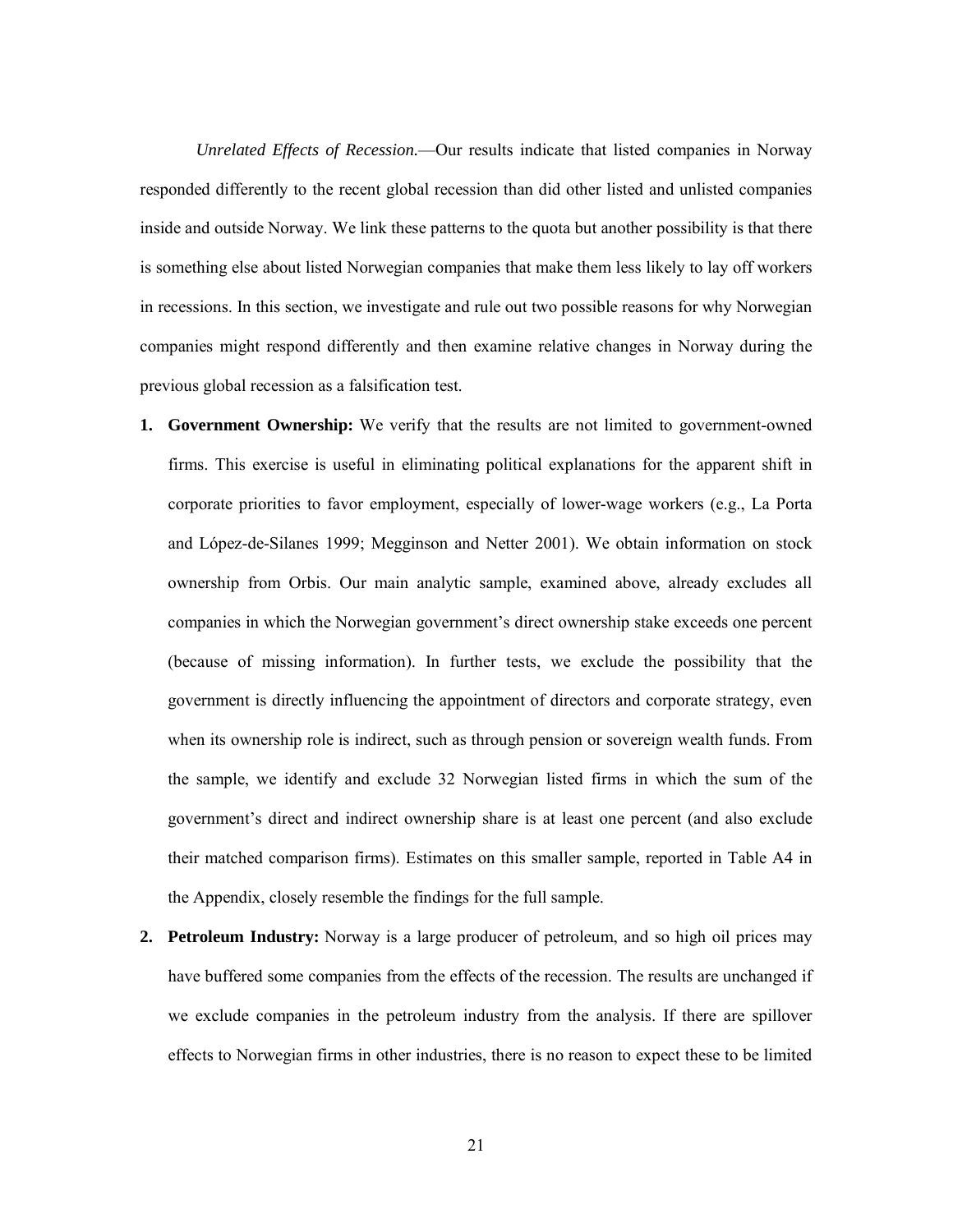to public listed companies.

**3. Other Effects of Global Recession:** To further examine whether other possible (but unidentified) differences might affect how Norwegian companies' labor policies respond to recession, we collected additional data from the pre-quota period and estimated our triple-difference model using data from the previous global recession.<sup>[20](#page-22-0)</sup> This exercise provides a general falsification check to test whether the differential changes in profits and employment were linked to the quota. We study the global recession that started around 2001 using financial data on Scandinavian public and private firms from Orbis for the period of 1997 to 2003. Our sample of firms includes all listed Norwegian companies with data available in 2000, the last year in the pre-period, and a set of matched comparison firms from each of the three other groups (private Norway, public elsewhere, and private elsewhere) using the same matching algorithm as before. In contrast with our findings for the period surrounding the implementation of the quota, there is no relative change in profits, employment, employee costs, or layoffs in listed firms in Norway for the period following the 2001 recession. The DDD estimates, reported in Table A5 in the Appendix, are small and statistically insignificant. The lack of an effect in this earlier period supports our interpretation that the relative changes in profits and employment amid the recent global downturn indeed reflect the impact of the quota.

#### **III. Are the Results about Gender or Other Effects of the Quota?**

The Norwegian gender quota for corporate directors brought meaningful differences in corporate strategy, specifically in corporations' labor and layoff policies. Although the quota concerned gender, the results we have discussed so far could potentially be attributed to changes

<span id="page-22-0"></span><sup>20</sup> One possibility we considered is differences in unionization. However, unionized labor is in fact *less* common in Norway (57%) than in the other Nordic countries (82% in Sweden, 76% in Denmark, and 76% in Finland).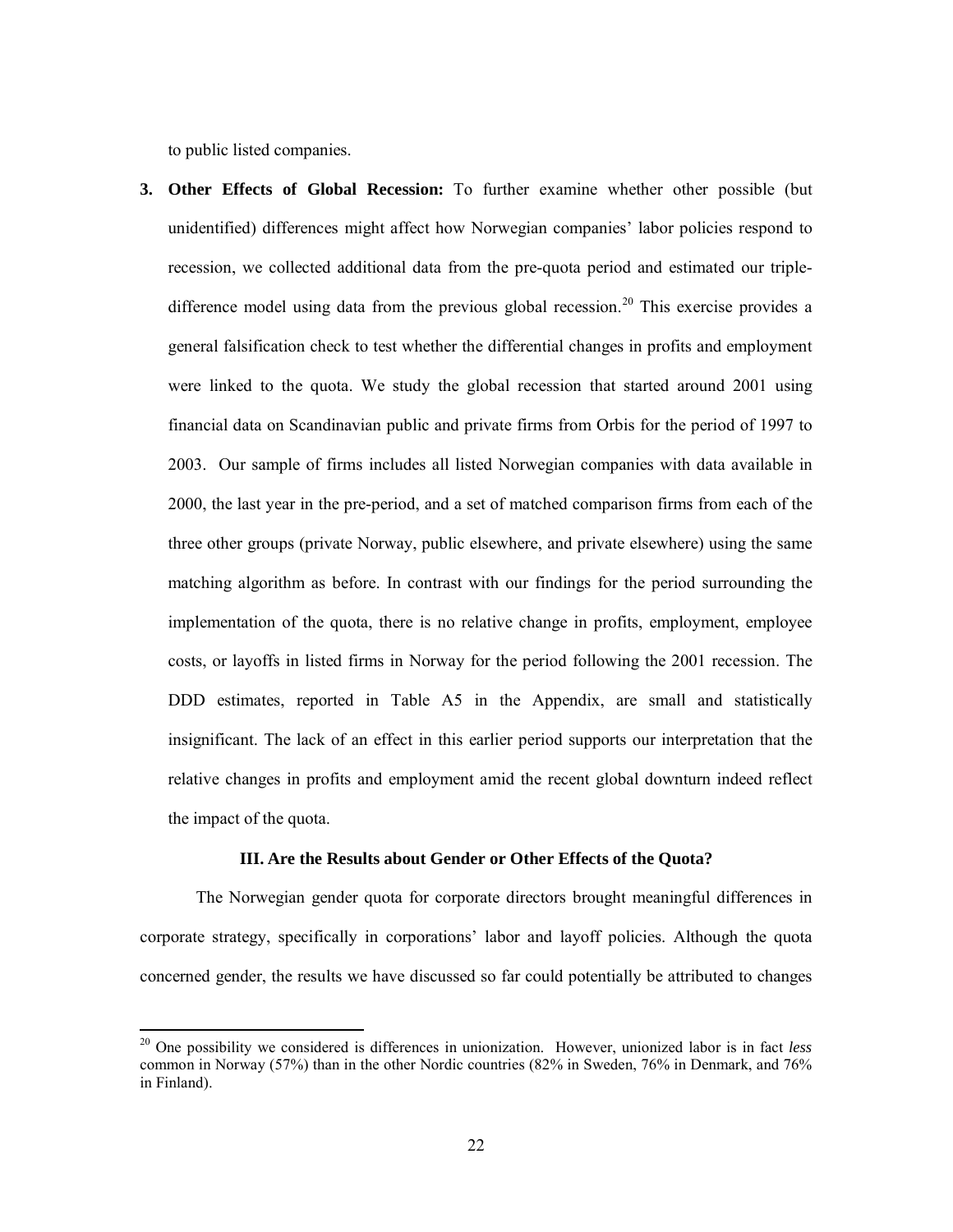in other characteristics of the newly appointed women or other consequences of compliance with the quota.

#### **A***. Director Ability?*

Compliance with the gender quota forced firms to appoint directors they would not otherwise select and may have altered other observable characteristics of companies' board members, such as their age and executive experience. If scarce female talent was the reason for low female representation before the quota, then the binding constraint imposed by the quota could have induced firms to hire less qualified women. In particular, the new female directors may be younger and less experienced than the men they replaced. The fact that the quota increased labor costs but did not affect revenue or nonlabor costs suggests that the effects of the quota are not simply due to an overall decrease in director quality. Nonetheless, it is possible that changes in director age and experience could explain the reluctance of the new boards to undertake layoffs.

We track changes in average director age for public listed companies from 2002 to 2009 using official data from the Norway business register. Figure A1 in the Appendix plots the average age of all directors, male directors, and female directors of public listed companies over time. The averages of these firm-year-level values are presented with 95 percent confidence intervals. Women on boards are younger on average than men. A naïve analysis might conclude that the quota lowered board age, but that is not correct. The average age of female directors does not change over the period and neither does the average age of *all* directors; the increasing share of female directors is offset by the rising average age of male directors. Director age is also stable throughout its distribution, not just its mean. Between 2003 and 2009, the tenth percentile of the age distribution is level at 37, the median is level at 49, and the  $90<sup>th</sup>$  percentile decreases only slightly from 62 to 61.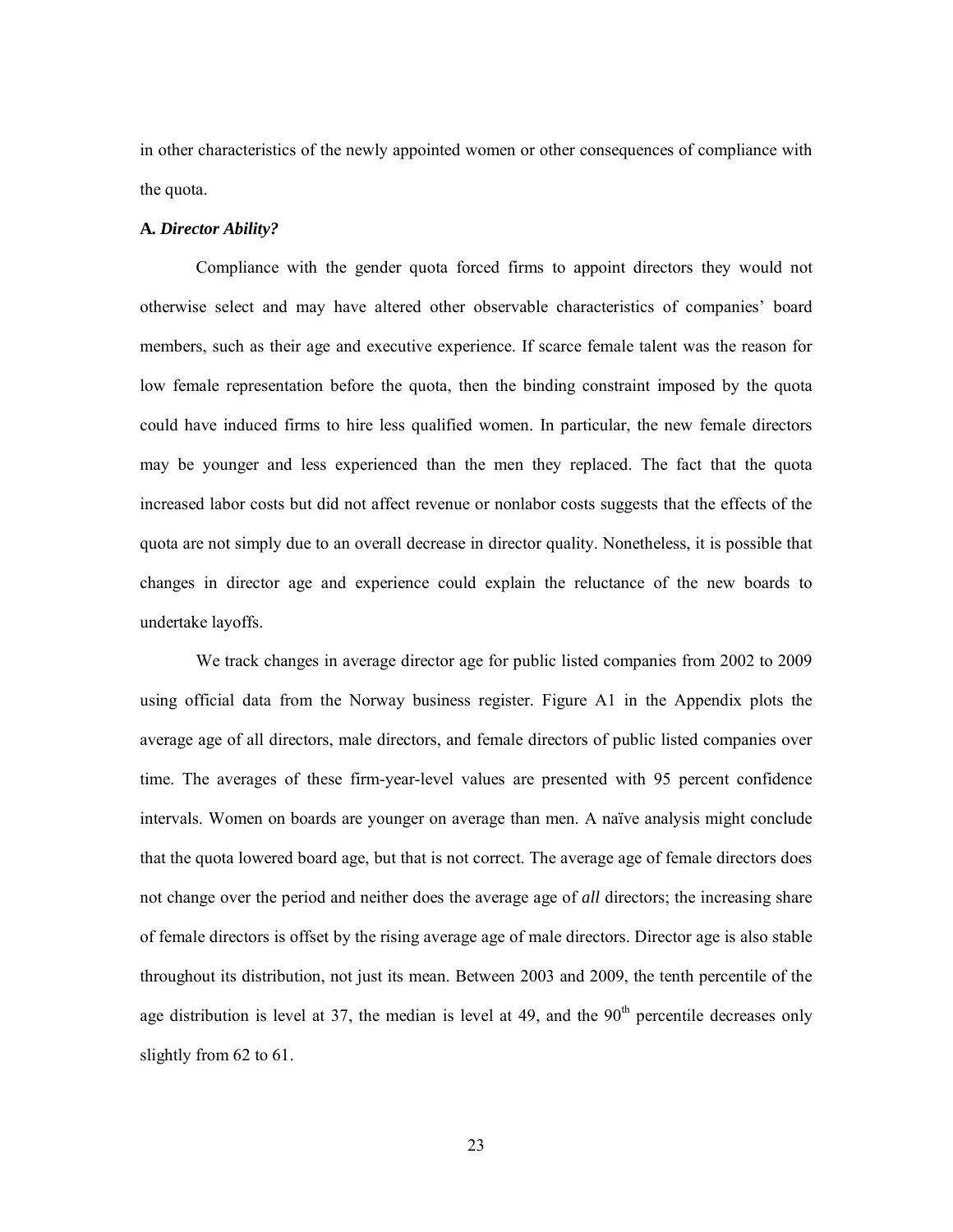The fact that the average director age is stable indicates that declining director age is not a likely candidate to explain the impact of the quota. We confirm this intuition using the Norway business register data to estimate an expanded version of the first specification (that relies on within-Norway variation by listed status) that includes controls for average board member age, board size, the average number of other board seats, and the share of new directors (i.e., those who were not directors at the same firm in the previous year). Adding these controls leaves the coefficients on *Listed\*Post-2006* virtually unchanged (see Table A6 in the Appendix). This is similar to results reported by Ahern and Dittmar (2011; Online Appendix Table XII) for Tobin's Q: controlling for age and experience decreased the magnitude of the coefficient on director gender by less than 10 percent (from  $-0.593$  to  $-0.541$ ).

For additional information on director characteristics, we collected data from Thomson ONE Banker, which is available for 94 of the 104 public Norwegian firms in our main analytic sample. Table A7 in the Appendix summarizes the average values for key background and demographic characteristics of male and female board members of these firms in 2009. Female board members are about five years younger than males, on average, and are significantly less likely to have worked as a  $CEO<sup>21</sup>$  $CEO<sup>21</sup>$  $CEO<sup>21</sup>$  Although women average less previous board experience, the difference is not statistically significant, and they tend to be currently serving on more boards, possibly as a result of the quota. Although they have similar educational backgrounds, women are more likely to have experience in education, law, or the public sector and less likely to have worked in engineering.

<span id="page-24-0"></span><sup>21</sup> Unfortunately, our director *panel* does not contain information on CEO experience. Figure A2 in the Appendix uses data reported in Ahern and Dittmar (2011; Table 2) to plot the shares of directors at affected firms whose outside occupation was CEO and who had any prior CEO experience, for the years 2001 to 2009. There is a steady decline in the share of directors with any CEO experience in the early part of the decade, but this trend ends the quota was mandated in 2006. Indeed, the share remains relatively stable after the quota (59 percent in 2006 and 58 percent in 2009). There is even more stability in the share of directors who are currently CEOs. In fact, that share is slightly higher in 2008 than in 2001 (26 percent vs. 25 percent) and slightly lower in 2009 (24 percent).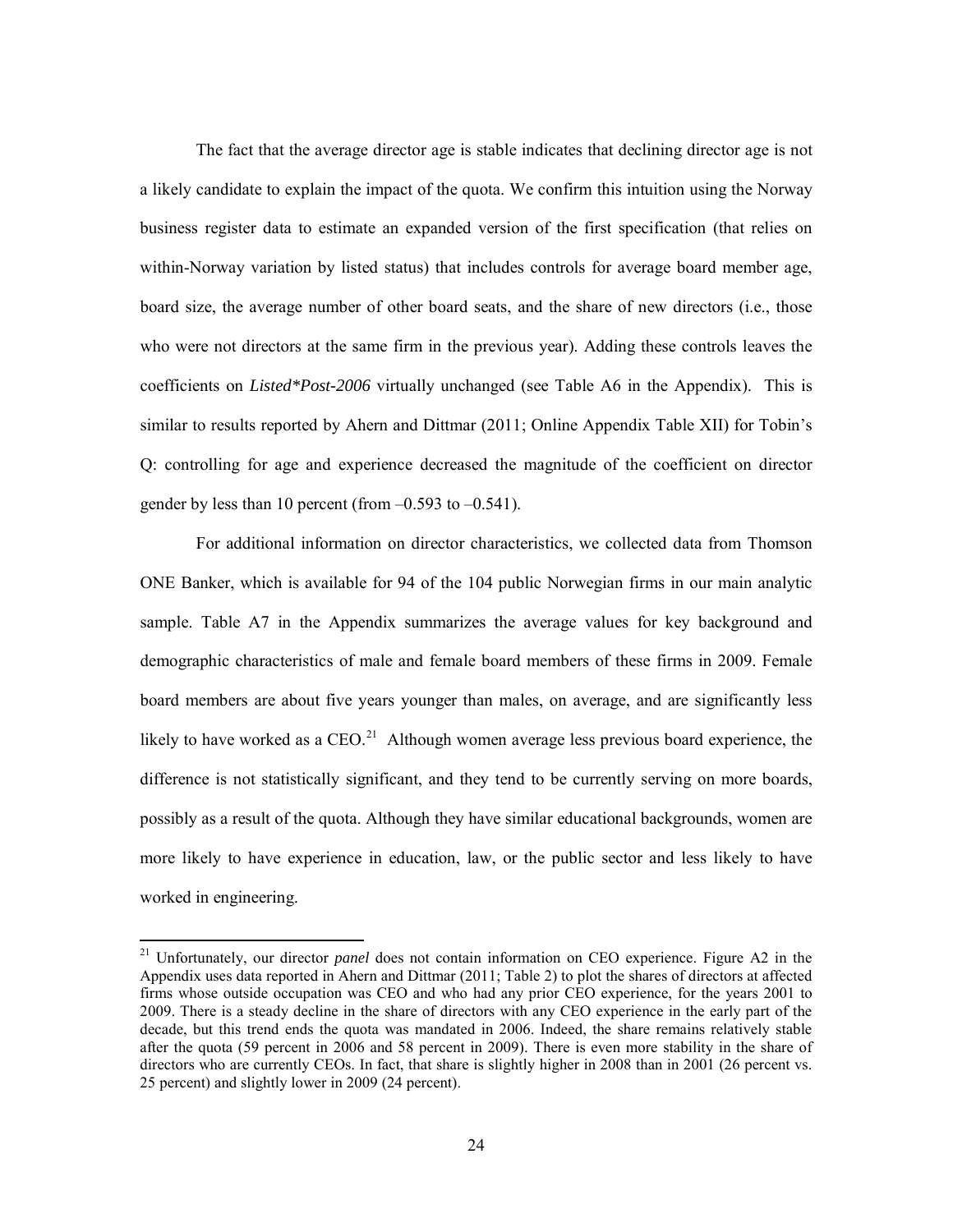To shed some light on whether women appointed to board seats after the quota were similar to previously appointed women, Appendix Table A7 also compares female board members, serving in 2009, who were first appointed to their boards before and after the quota. The women are broadly similar. Differences in CEO experience, education, and other board positions are small and not statistically significant. The only statistically significant differences (other than the mechanical difference in age that would be expected if all women were initially appointed to boards at the same age) are increases in directors with work experience in education (from 0 to 5 percent) and information technology (from 4 to 12 percent). The increasing representation of people with backgrounds in information technology is also present for male of board members. In all, women appointed to board positions after the quota have similar education, professional experience, and other characteristics to woman appointed before the quota took effect.

The lack of any *decline* in average director age or experience following the quota makes these characteristics unlikely candidates to explain the impact of the quota. Furthermore, as an additional test, we examine whether the effects of the quota on profitability and employment were concentrated among corporate boards that were younger and less experienced. Table 9, Panel A reports tests that repeat the main triple-difference estimates but allow for differential effects for firms with older and younger boards in 2009 (based on whether average board member age is above or below the median value of 51). Panel B does the same by CEO experience (in which the median is 25 percent). The pattern of the quota's effects is similar across all board types, and the point estimates for layoffs are even larger for older and more experience boards. Although these cuts by age and experience are potentially endogenous, the relative stability of the estimates does not support age or experience as the primary channels for the quota's effect.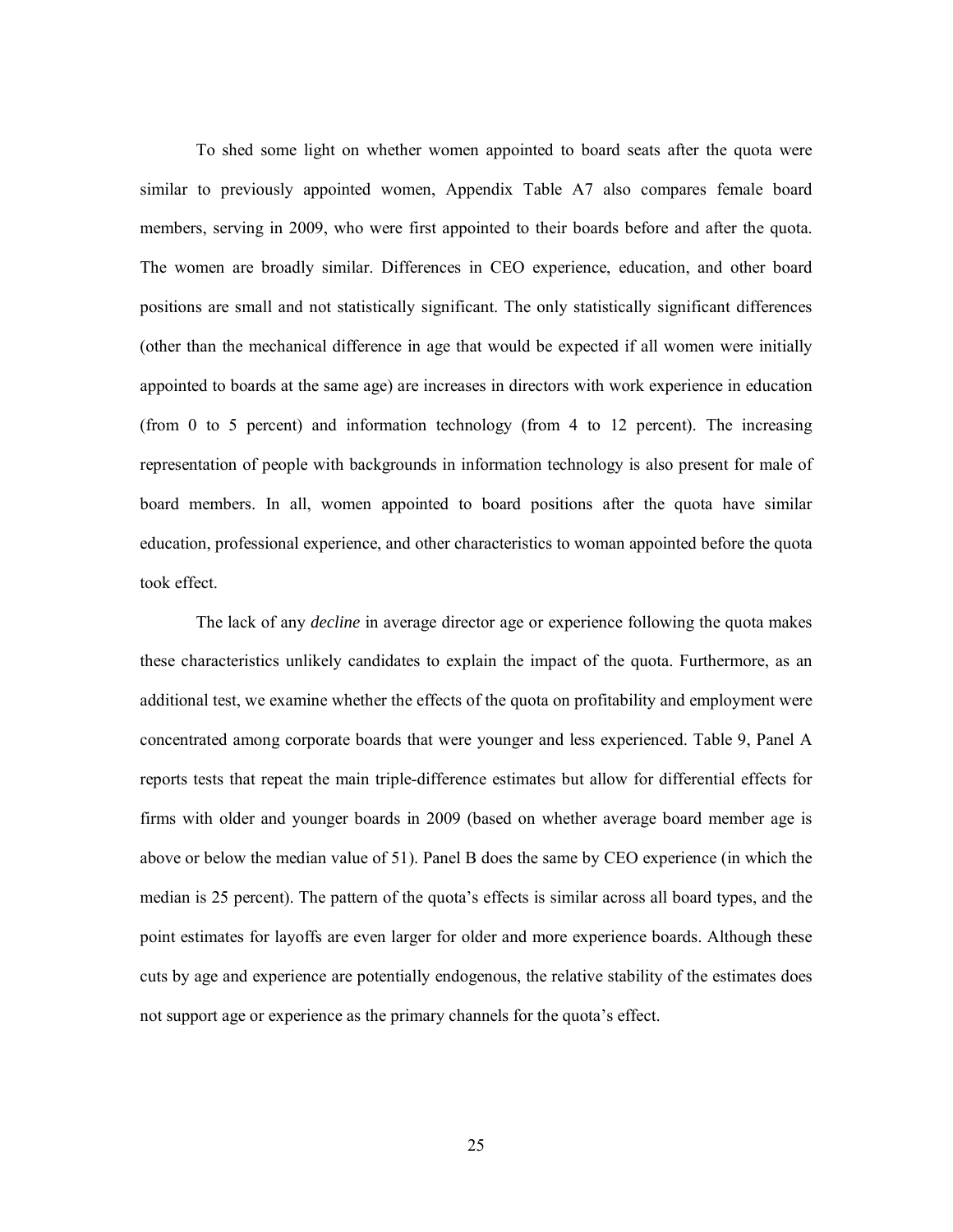#### **B***. Declining Corporate Activity?*

Another alternate explanation for the observed changes in profits and employment is that boards affected by the quota were somewhat dysfunctional during the transition period. One might imagine that the quota could lead boards to be relatively inactive either because of contentiousness between senior male board members and their new female colleagues or because the new directors were more tentative than those they replaced. For example, it is possible that new directors, particularly new directors selected because of an external mandate, would feel hesitant about major corporate activities, including downsizing.

In order to test if the employment results are due to a general reduction in corporate activity following the quota, rather than an intentional reduction in layoffs, we compare rates of mergers and acquisitions, joint ventures, and minority stake purchases in the three-year windows before and after the quota was implemented. We separately calculate these rates for listed Scandinavian companies (drawn from our group of affected firms and the matched control sample) inside and outside of Norway.

The results, reported in Table 10, do not support the inactivity hypothesis. Within Norway, activity levels actually increased modestly after the quota for each of the three measures. Furthermore, the changes in activity levels are all statistically indistinguishable between the listed companies affected and unaffected by the quota. We similarly find no indication of inactivity when we include private companies in the sample and estimate a DDD model in which we compare changes in activity between listed and unlisted companies in Norway and elsewhere in the three-year periods before and after the quota. The quota does not appear to have reduced corporate activity. This indicates that the relative reduction in layoffs for affected firms was not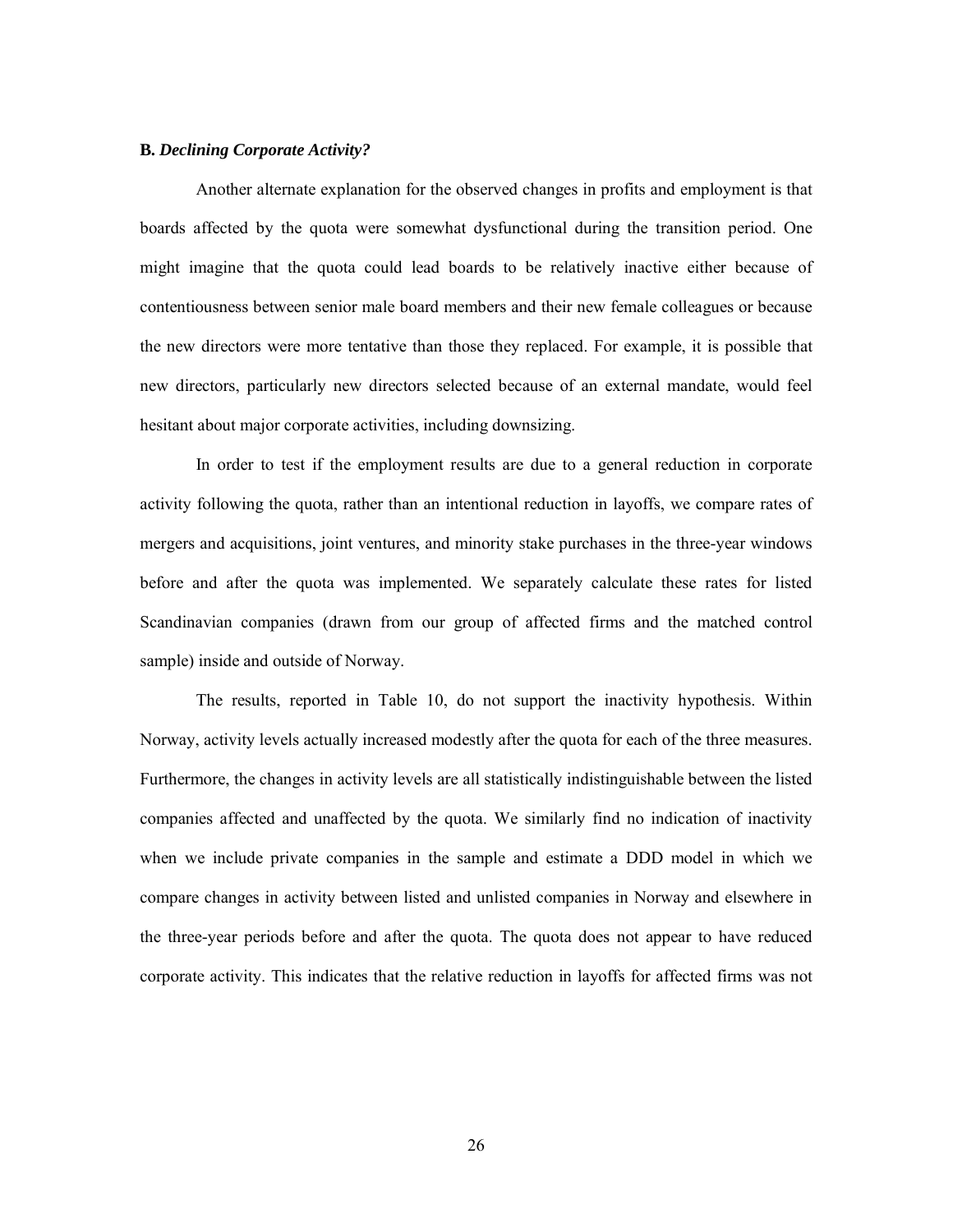the result of their boards being incapable of taking such actions.<sup>[22](#page-27-0)</sup>

## **C***. Director Entrenchment?*

Another possibility is that the quota scheme entrenches female directors. Because female directors are required by law and replacements might be scarce, existing female directors may feel secure in their positions, leading them to feel less pressure to represent shareholders than do their male counterparts. Bertrand and Mullainathan (2003) find that the average manager is reluctant downsize—one feature of what they call "the quiet life." One possibility is that male and female directors have the same preferences—both would reduce layoffs if there were no personal consequences to them—but only female directors act on these preferences because they are harder to replace.

Data on actual turnover rates provide little support for this theory. The share of departing board members in public Norwegian companies was similar in the years before (19 to 22 percent between 2002 and 2005) and after (18 and 24 percent in 2007 and 2008) the quota. Annual turnover rates for female board members fluctuated between 9 and 30 percent between 2002 and 2006 and were 16 and 23 percent in 2007 and 2008, showing no evidence of entrenchment.

# **D***. Gender Difference in Corporate Leadership?*

If not director inexperience, inactivity, or entrenchment, then what led the quota and the new female directors to change firms' labor policies? Without any evidence that the quota's impact is driven by other factors, it is natural to consider a possible connection to board member gender itself, which was the intended target of the quota and its largest direct outcome. A growing literature in economics, management, and social psychology points to fundamental differences in

<span id="page-27-0"></span> $22$  The employment growth is also not due to increased merger activity. As described in Section II.A, there is no change in assets associated with the quota. Ahern and Dittmar's (2011) analysis finds some indication of firms size increasing after the quota. As discussed above, that relation disappears when we control for baseline trends (see footnote [19\)](#page-19-1).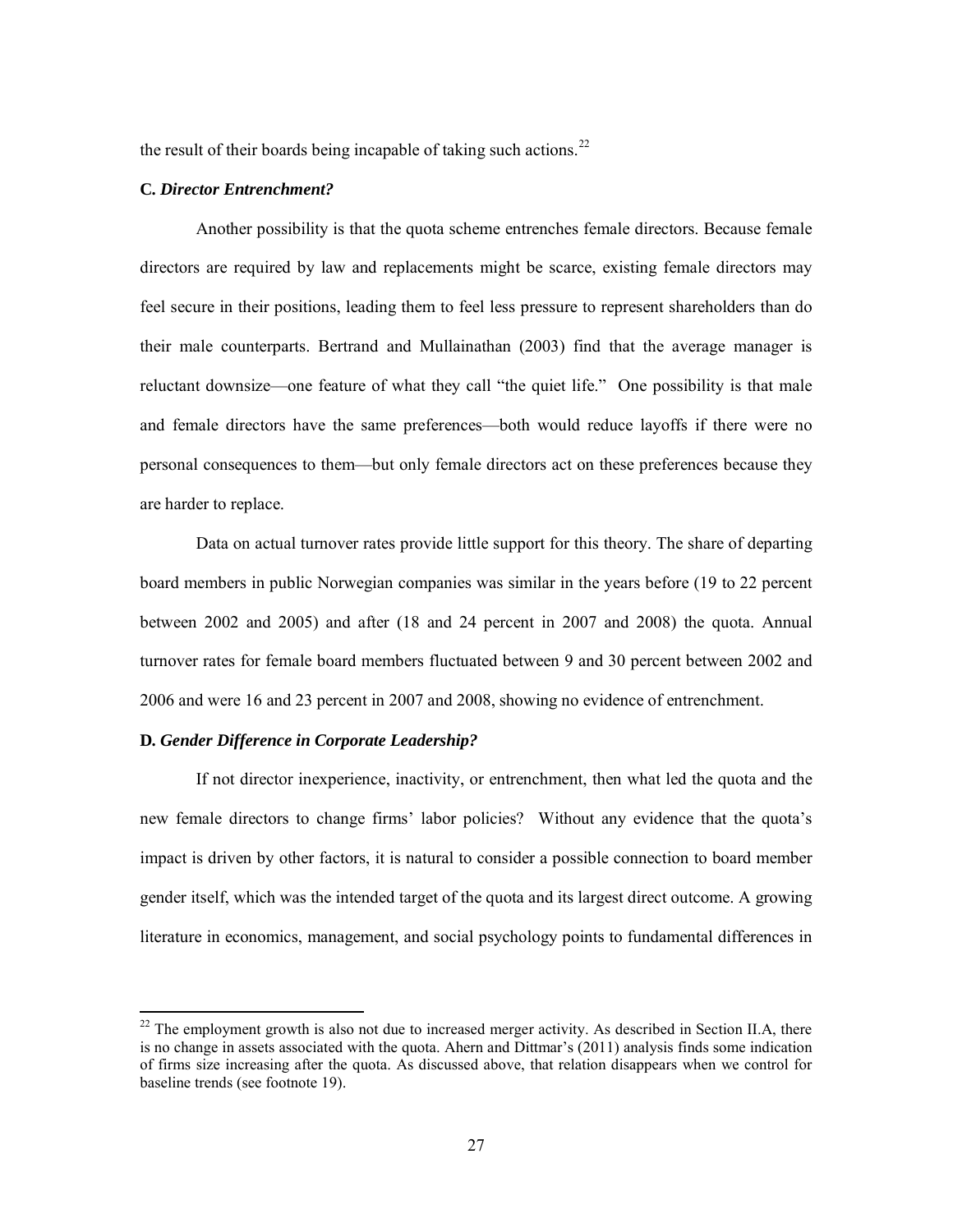the leadership styles of male and female executives.<sup>23</sup> Traditional stereotypes associate corporate leadership with masculinity (Koenig et al. 2011) and with masculine traits, such as power, confidence, aggression, and objectivity (Offermann and Beil 1992). Rather than adopting characteristically male behavior, there is evidence in the management literature of successful female leaders adopting a distinctive, "transformational" style (Rosener 1990; Bass and Avolio 2006; Dezső and Ross  $2008$ ).<sup>[24](#page-28-1)</sup> For example, whereas men are more likely to assert themselves in a controlling manner, women tend to take greater account for the rights of others (Eagly and Carli 2007).

To better understand gender differences among corporate leaders, Adams and Funk (2009) surveyed the universe of resident directors and CEOs of publicly traded companies in Sweden in 2005.<sup>[25](#page-28-2)</sup> Gender equality and board structure in Sweden are similar to Norway. The results are summarized in Figure A3 in the Appendix. Relative to male directors at the same firm, female directors report significantly different values than do their male colleagues. Female directors care less about self-enhancement values (achievement and power) and more about selftranscendent values (universalism and benevolence). Women board members are also more independent-minded, valuing self-direction and stimulation more than men and tradition and conformity less. All of these differences (except achievement) are sizeable in magnitude,

<span id="page-28-0"></span><sup>&</sup>lt;sup>23</sup> Most economic studies of gender differences in preferences focus on students, workers, or the general population, so it is unclear whether the conclusions extend to the selected group of men and women at the top of the corporate world. There are many reasons to be skeptical. For example, women who choose to enroll in business school have unusually high levels of testosterone (Sapienza, Zingales, and Maestripieri 2009), which may affect how managers lead their organizations (Levi, Li, and Zhang 2010). Women who act too "feminine" may be denied promotion (Branson 2006), and women who do make it to the top in a predominantly male environment may adapt their behavior such that gender differences disappear (Adams and Funk 2009).

<span id="page-28-1"></span><sup>&</sup>lt;sup>24</sup> In their meta-analysis of 44 studies of leadership style, Eagly, Johannesen-Schmidt, and van Engen (2003) find women score 0.10 standard deviations higher in the "transformational" dimension than men. <sup>25</sup> Their survey instrument consisted of Schwartz's (1992) 40-question Portrait Value Questionnaire plus a

<span id="page-28-2"></span>question designed to measure risk aversion. The Schwartz value survey is among the most advanced used by psychologists, has been replicated in many countries, and produces consistent and reliable results. Researchers have also shown that these values predict economic behavior in experimental settings, such as voting decisions and altruistic behavior (e.g., Andreoni and Vesterlund 2001).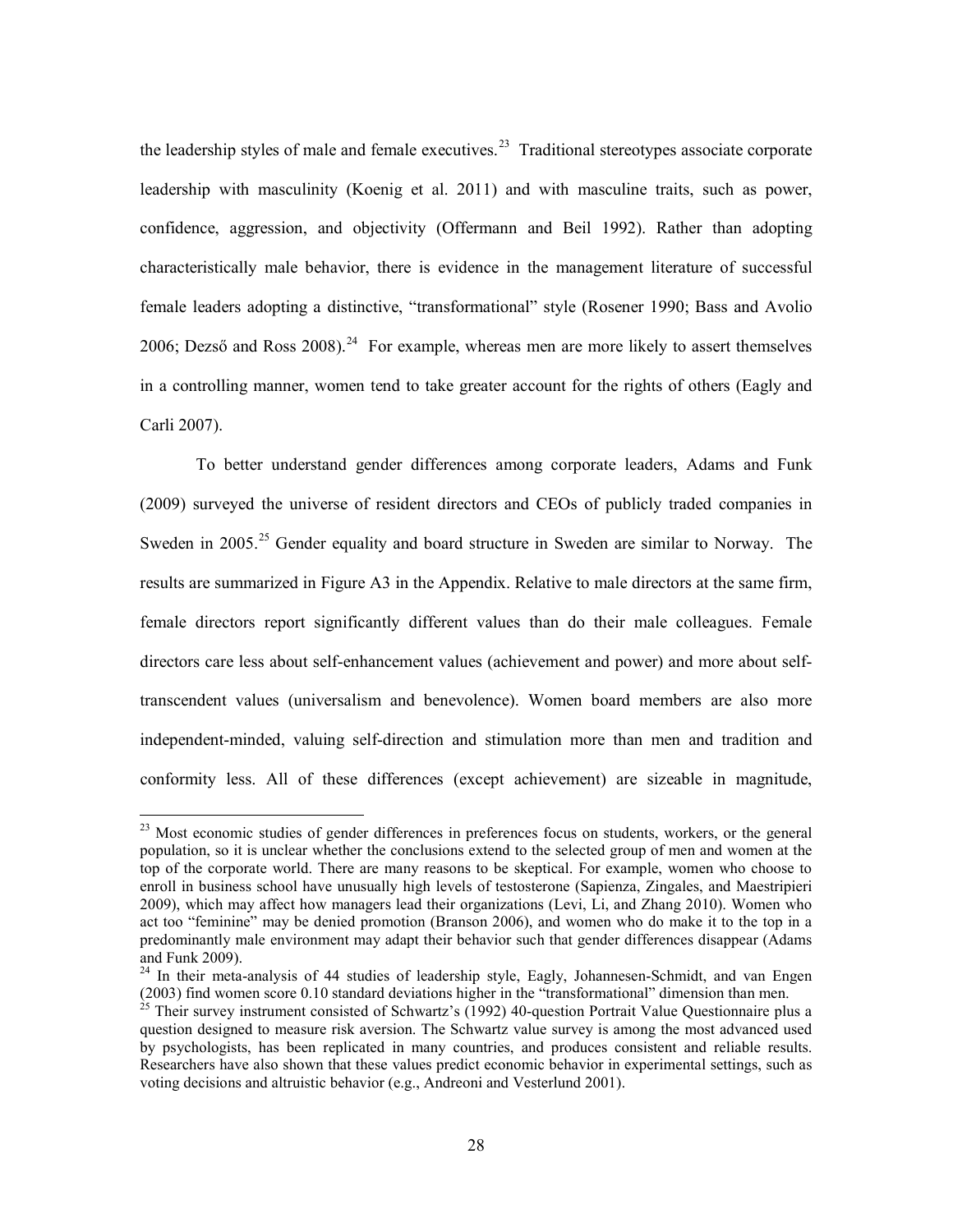measuring about one-third of a standard deviation, and statistically significant.

These differences in male and female directors' values and preferences may explain the quota's effect on firms' outcomes. For example, female directors, motivated by their more selftranscendence values, may lead their firms to decisions that are more stakeholder-oriented, such as maintaining their payrolls in periods of low demand, even at the expense of short-run profits. Indeed, Adams, Licht, and Sagiv (2010) show that directors who value benevolence and universalism are more likely to side with stakeholders when presented with vignettes based on actual legal cases in which there was a tension between the interests of shareholders and those of other stakeholders. The large gender gaps in conformity and tradition, possibly related to women's exclusion from male social networks (e.g., Ibarra 1992), may shed some light on Adams and Ferreira's (2009) finding that female directors are tougher monitors of CEOs; women may be more willing to challenge established practices. Dollar, Fisman and Gatti (2001) find a similar pattern in government, where greater female representation in parliament is associated with less corruption.

Another possibility is that female directors are maximizing long-run shareholder value by avoiding layoffs. Although retaining workers lowered short-run operating performance, it could improve long-run profits by increasing morale and avoiding recruiting and training costs when demand rebounds. Under this interpretation, the new women on these boards are encouraging their firms to adopt strategies that view employees as assets with specific human capital to be developed, rather than as costs to be cut. This interpretation is consistent with women being more patient than men (Silverman 2003; Frederick 2005) and being more likely to use implicit contracts to provide workers with job security.<sup>[26](#page-29-0)</sup>

To further explore gender differences in corporate leadership, we also examine the

<span id="page-29-0"></span> $26$  This interpretation would be analogous to family firms that have been shown to protect workers' jobs in periods of reduced demand (Sraer and Thesmar 2007; Bassanini et al. 2010).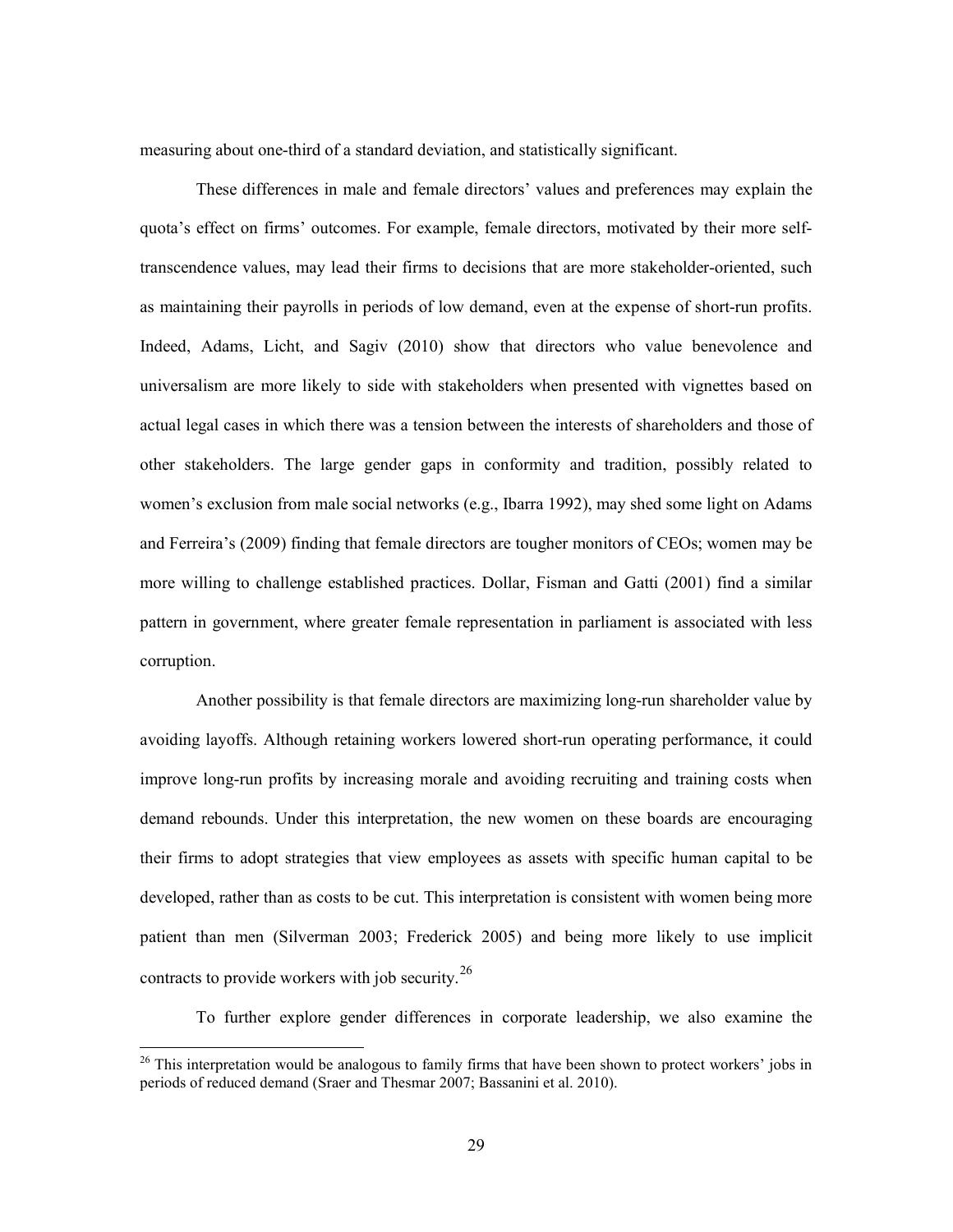quota's effect on corporate leverage as an indicator of corporate risk-taking. Although among the general population women are typically more risk-averse than men (Byrnes, Miller, and Schaffer 1999; Eckel and Grossman 2008), women in the boardroom are not and may even be more risk loving. In fact, women assign less value than men to security, suggesting that having female directors is less likely to affect a firm's financial leverage or the risk profile of investment. We examine women's effect on leverage using the various difference-in-difference and triple difference approaches previously described, and the results are in Table 11.

In the triple-difference model, we find a negative association between the gender quota and firms' debt-to-assets ratios, consistent with female board members preferring safer financial strategies. This result is not, however, statistically significant or consistent across estimation approaches. Furthermore, the magnitude of the response—equivalent to about a tenth of a standard deviation—is modest when considering the large shifts in board composition. The strong association with employment outcomes and weaker association with leverage suggest that selftranscendent values are more important than is risk aversion in forming women's distinctive style.

## **IV. How Do Directors Affect Corporate Strategy?**

Our analysis above indicates that exogenous changes in board composition caused by quotas led to shifts in corporate strategy. But what are board members actually doing to affect corporate outcomes? In this section, we explore potential underlying mechanisms.

The primary function of a company's board of directors is to hire executives to run the firm's day-to-day operations, to advise management, and to approve changes in corporate control. In existing studies, the role of the board in actively setting corporate strategy is unclear. In a classic descriptive analysis of boards, Mace (1971) concludes that boards of large- and mediumsized U.S. corporations serve largely as a sounding board for the CEO and top management but do not establish corporate objectives, strategies, or policies. Yet later studies, such as Demb and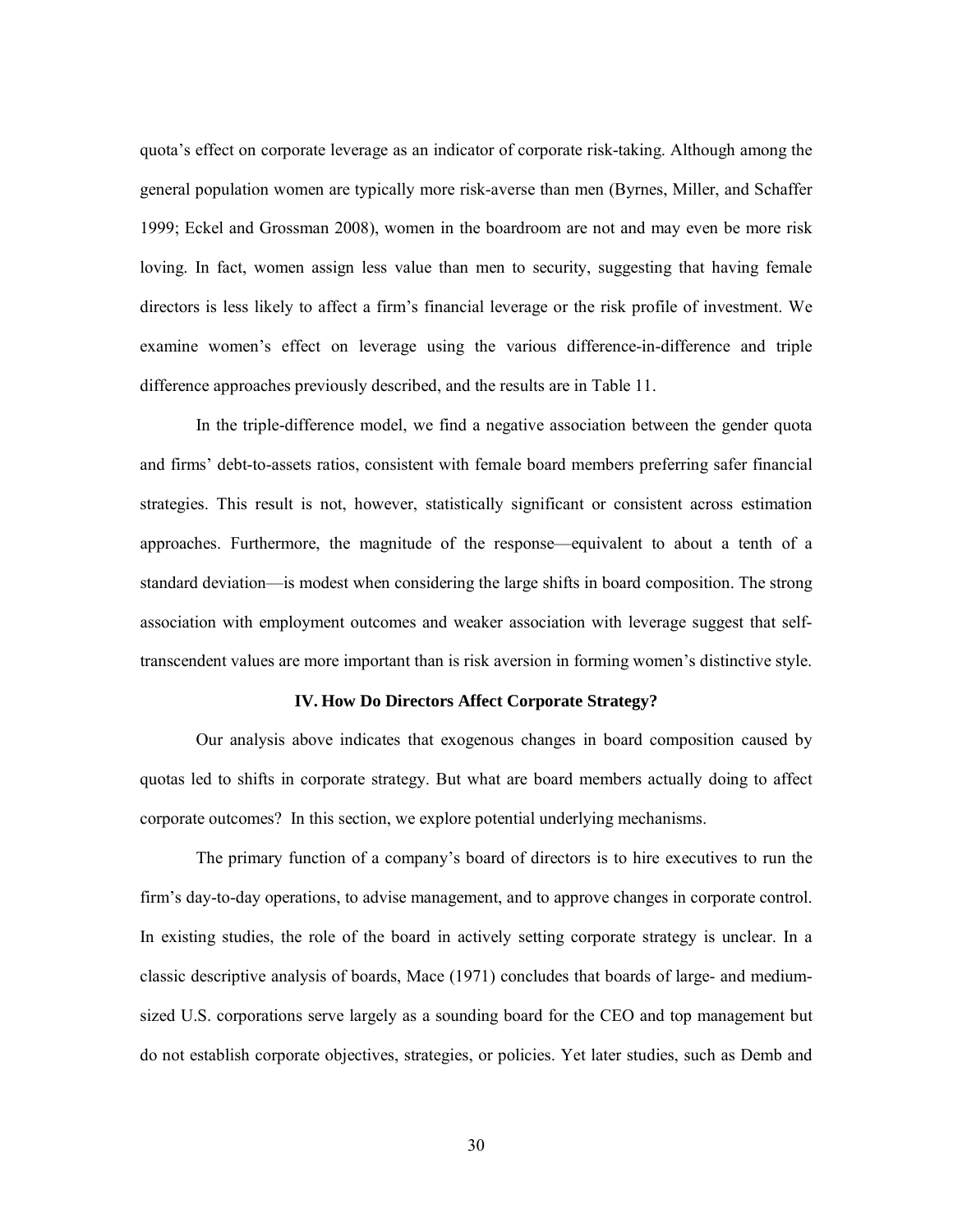Neubauer (1992) and MacAvoy and Millstein (1999), describe boards as playing a more active role. Even when boards do not set strategy directly, they can guide it indirectly when hiring the top executives who will make these decisions. Examining how the new board members in Norway are able to reduce layoffs may shed greater light on boards' role in setting strategy more broadly.

One way for board members to influence the company's direction may be to appoint likeminded individuals to top executive positions, that is, men or women with similar, more stakeholder-oriented preferences or more patience.<sup>[27](#page-31-0)</sup> Indeed, using data for S&P 1,500 companies in the United States, Matsa and Miller (2011a) show that greater female representation on corporate boards increases the likelihood that the CEO will be a woman and increases women's representation among the company's other top-five executives. To investigate the role of CEO turnover in Norway, we supplement our data on CEOs with administrative data from the Norwegian government. Between 2003 and 2009, we find 144 cases of CEO turnover from one year to the next, representing 70 out of the 104 listed firms. Turnover rates in listed firms actually declined slightly (by about 1 percentage point, not statistically significant) in the years immediately following the quota, whereas those in unlisted firms were stable. This is consistent with the lack of an overall association between board diversity and CEO turnover reported by Adams and Ferreira (2009).

Even without increasing the rate of turnover, gender-diverse boards may be selecting new chief executives with different characteristics. For example, in the period before the quota, all replacement CEOs were male. After the quota, 2 (5 percent) were female. This increased hiring of female CEOs is suggestive; it is quantitatively small, but the supply of Norwegian female

<span id="page-31-0"></span><sup>&</sup>lt;sup>27</sup> More female board members may also indirectly increase demand for female managers. Even when it results from a quota, exposure to female leaders has been shown to improve perceptions of female leaders among decision makers (Beaman et al. 2009).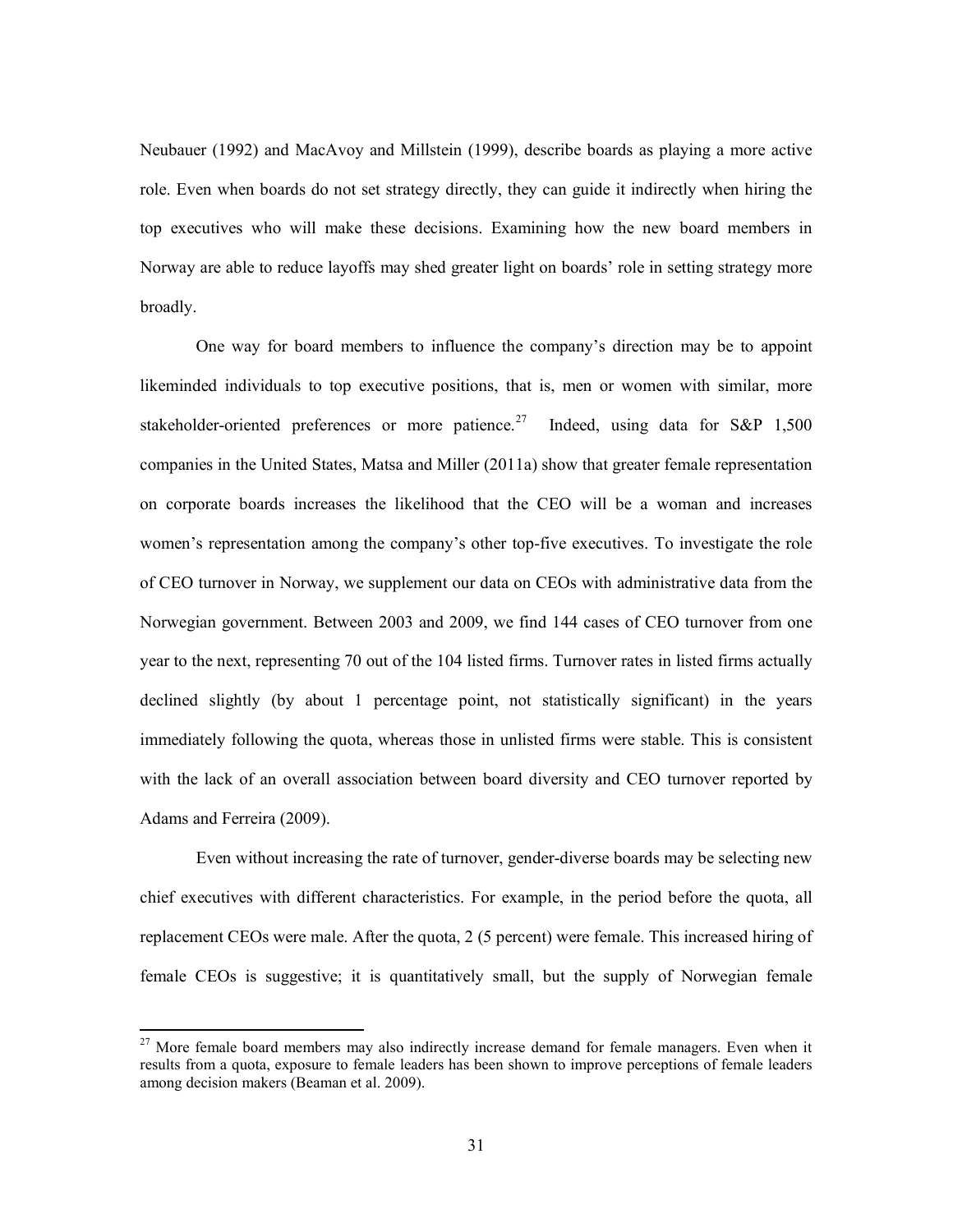executives was also likely reduced by the spike in demand for female directors after the quota. Even among potential male CEO candidates, the gender-diverse boards may be selecting executives who share their values, which unfortunately are not observable in any of our datasets.

To test if CEO changes are a means through which female directors influence policy, we separate listed Norwegian firms into those with a CEO change (34 firms) between December 2005 and December 2007 from those without (69 firms). We select this time period to capture CEO turnover events occurring after the quota but early enough that they are not likely to be caused by changes in corporate outcomes caused by the quota. We estimate heterogeneous effects of the quota for our main outcomes, allowing for differences based on whether the board selected a new CEO after the quota took effect. We do this by interacting the main effects of interest in our main regression models (equations 1–3) with indicators for having a CEO change and for not having one. In order to ensure that counterfactual time trends for each set of Norwegian listed firms is based on the appropriate set of control firms, we also add a separate regressor to each model that interacts the post-quota period indictor with an indicator for being a listed Norwegian firm with a CEO change or one of its matched control firms. In all cases, the estimates for these control variables are quantitatively small and statistically insignificant.

The estimated effects of the quota, separated by CEO turnover, are reported in Table 12. Across all outcomes, the estimated effects are larger for firms with CEO changes. In the tripledifference model (Panel A), the decline in profits is 6.0 percentage points for firms with CEO changes compared with 3.0 for those without. There are also differential changes in employment, employee costs, and layoffs between firms with CEO turnover and those without. The estimates are essentially unchanged if we add an additional post-2006 control for CEO turnover in any companies (including the comparison firms). These results, reported in Panel B, imply that the estimates in Panel A are not being caused by characteristics of CEO turnover that are unrelated to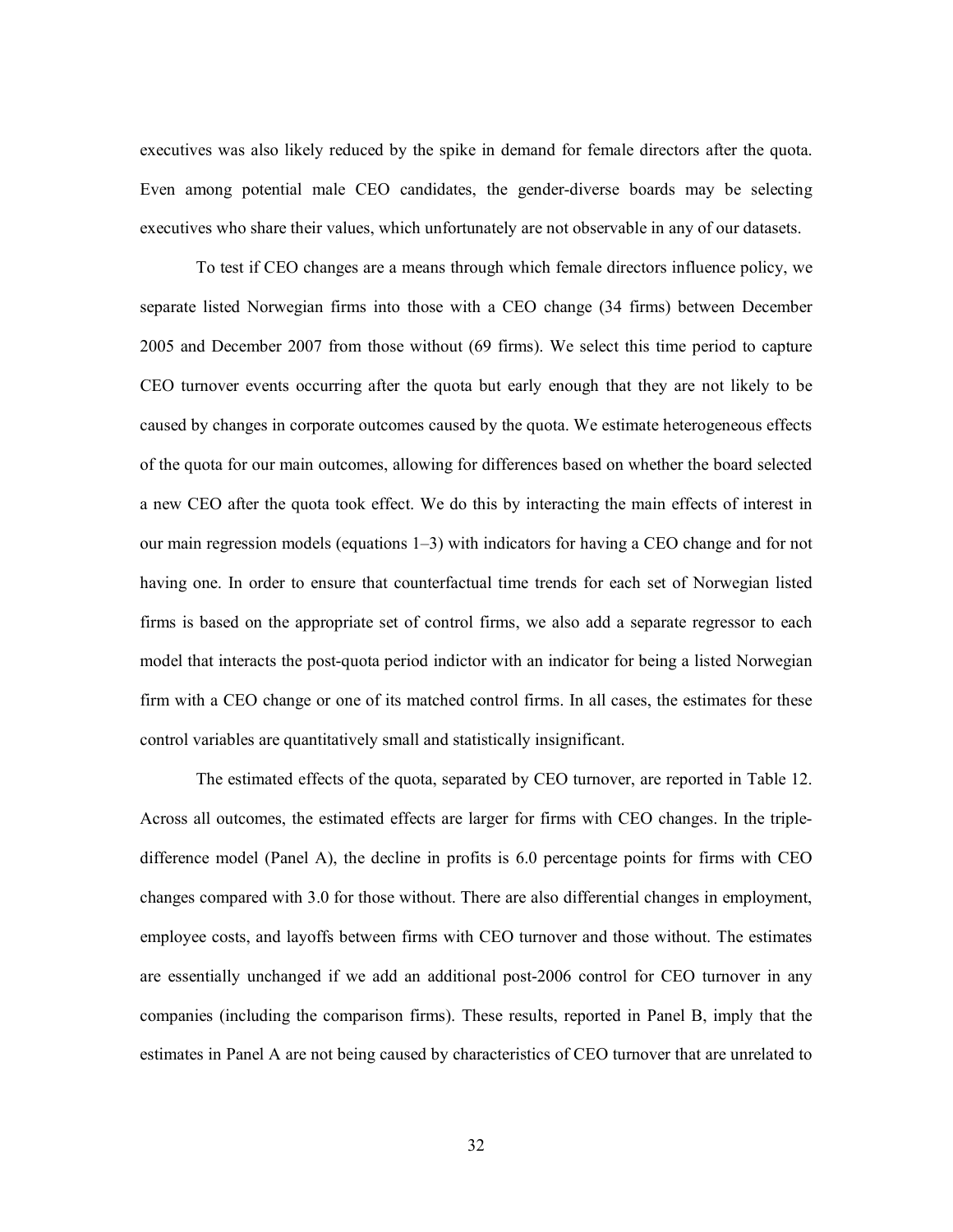the quota.

The pattern of differential effects suggests that selecting a firm's executives is one way in which female board members influence their firms' corporate decisions. Consistent with this interpretation, only two of the 39 new CEOs hired at these firms had ever served as a CEO of a publicly traded firm before the quota period. Rather than the boards using CEO turnover to influence strategy, a possible alternative interpretation is that poor accounting performance led these firms to replace their CEOs. To evaluate this possible interpretation, we researched the circumstances surrounding the exiting CEOs' separations from these firms. Although it is inherently difficult to classify if a separation was forced or voluntary (Eisfeldt and Kuhnen 2010), we were able to use firms' disclosures and press accounts to verify 15 cases in which the CEO left the firm for reasons unrelated to firm performance, such as a bona fide illness, retirement, or better opportunities elsewhere. In these cases, we also find large effects, though with some loss of precision (which is not surprising, given the smaller sample size). The results for the tripledifference model are reported in Panel B. Profits decline by 6.2 percentage points, employment increases by 0.53 log points, employee costs increase by 0.46 log points, and layoffs decline by 22 percentage points.

We conclude that selecting a firm's executives is one way in which female board members influence their firms' corporate decisions. Nevertheless, we find that increased female board representation enabled by the quota also affects policies, even when firms' CEOs did not change (see Panel A). This suggests a viable, albeit potentially more modest, role in which boards influence corporate strategy by advising and directing current managers, at least in Norway. Although the managers were retained at these firms, it may also be that the board's authority to select new management is what ultimately induced these executives to change corporate policy.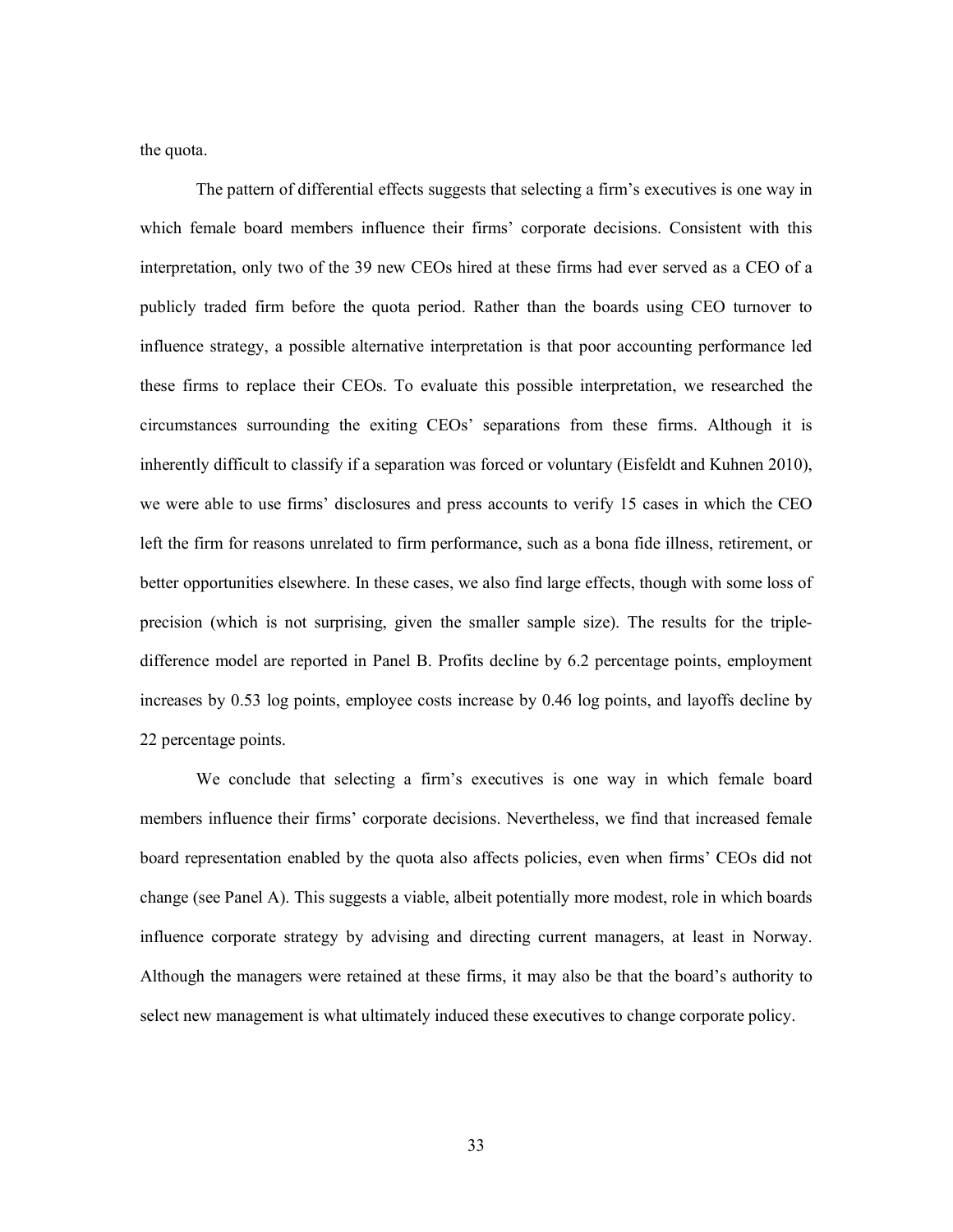#### **V. Conclusions**

Governments across Europe have adopted or considered using quotas to increase gender diversity on corporate boards. This paper studies the first national quota for female board representation introduced in Norway in 2006. Within three years, the female share of corporate directorships doubled from 18 to 40 percent. Using financial data for publicly listed firms in Norway, and a matched control sample of unlisted firms in Norway and all firms elsewhere in Scandinavia, we find that short-run corporate profitability declined after the quota was adopted. Profits decreased because of increased labor costs from fewer layoffs and higher relative employment. These results show that gender quotas can affect corporate strategy. Although the impact of any particular quota may depend on the economic, social, and cultural context, the fact that we document important effects in Norway is itself meaningful. Scandinavian countries are highly ranked in international comparisons of gender equality (e.g., Guiso et al. 2008); the effects of gender quotas may be larger in countries with more traditional gender roles or less public commitment to gender equality.

It is natural to ask if the effects of the quota in this paper can shed light on female corporate leadership styles. As women take leadership positions in more corporations around the world, an important question is how, if at all, this demographic shift will affect industry. This paper shows that profitability fell and employment rose after women were brought onto corporate boards *because* of a quota. Although the Norwegian experience may not predict what will happen when women rise to boards without a quota, there are indications that female corporate leaders exhibit similar values and preferences outside of Norway as well—in environments without quota restrictions. In the United States, for example, businesses owned by women were less likely to lay off workers during the recent recession than were similar male-owned businesses (Matsa and Miller 2011b). Differences may not be limited to labor strategy; U.S. companies with more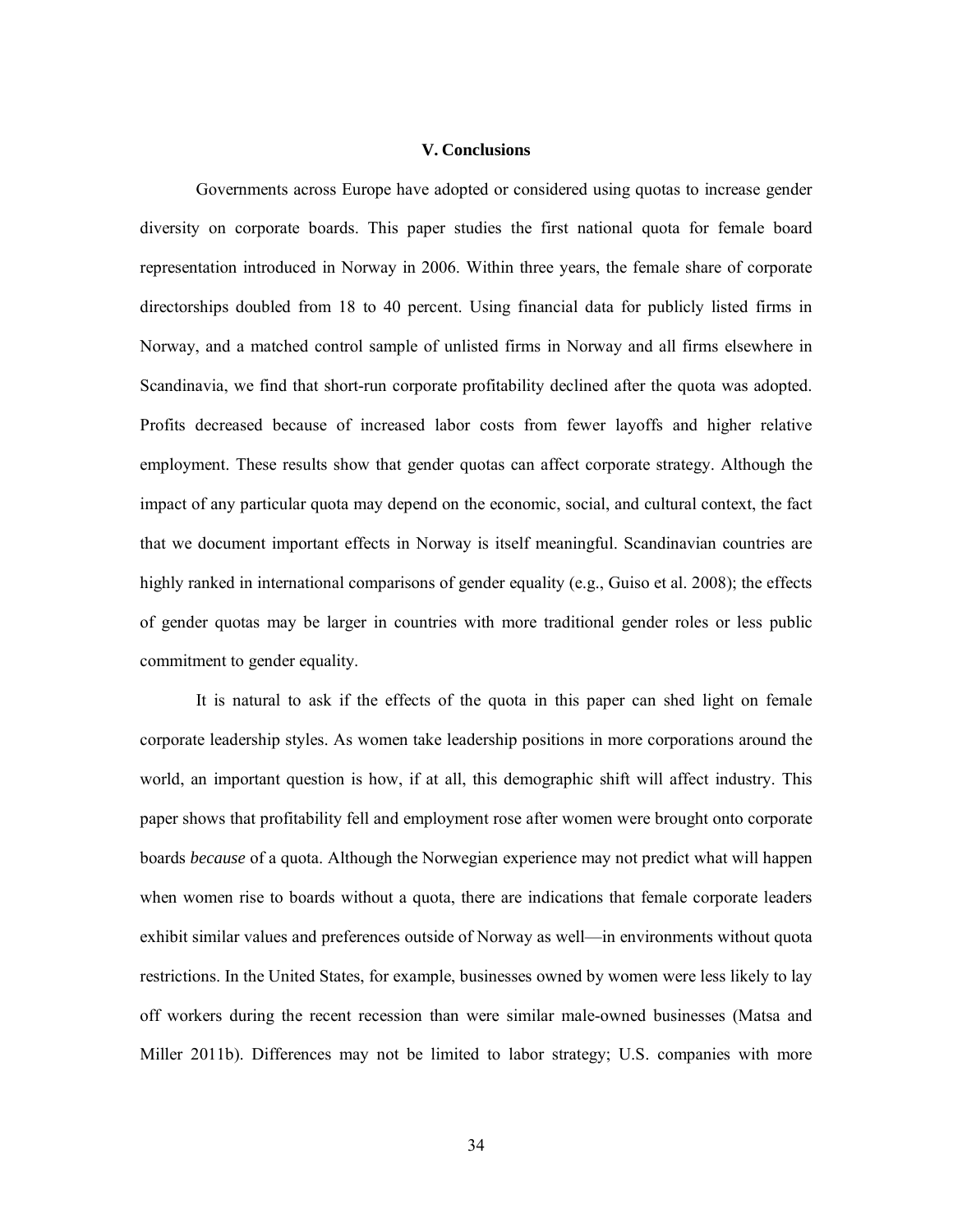female board representation also spend more on environmental and corporate social responsibility (Post et al. 2011; Marquis and Lee 2011). Indeed, International Survey Research (2004) finds that U.S. female senior executives attach the greatest importance to what they describe as the "communal" aspects of the workplace, such as working relationships, customer quality focus, and communication. By contrast, male senior executives are driven more by personal-reward factors, such as career development and compensation.

Although we find what appear to be large differences in managerial style between male and female corporate leaders today, these differences may diminish over time. As more women ascend the ranks of corporate hierarchies, and as the supply of available female talent increases, gender differences in leadership style may diminish if shareholders are better able to select women who match their preferences from the larger pool of candidates. Over time, the presence of additional women on boards may also influence the equilibrium behavior of women and the men serving with them. For example, Adams and Ferrerira (2009) find that male board members have better attendance records when serving on diverse boards, and Boyd, Epstein, and Martin (2010) find that male judges vote differently when they serve on judicial panels with women.<sup>[28](#page-35-0)</sup> The long-term effects of greater gender diversity in corporate leadership present an important area for future research.

#### **REFERENCES**

- Abadie, Alberto, David Drukker, Jane Leber Herr, and Guido Imbens. 2004. "Implementing Matching Estimators for Average Treatment Effects in Stata." *Stata Journal,* 4(3): 290– 311.
- Adams, Renée, and Daniel Ferreira. 2009. "Women in the Boardroom and Their Impact on Governance and Performance." *Journal of Financial Economics,* 94(2): 291–309.
- Adams, Renée, and Patricia Funk. 2011. "Beyond the Glass Ceiling: Does Gender Matter?" European Corporate Governance Institute Working Paper Series in Finance 273/2010.

Adams, Renée, Stephen Gray, and John Nowland. 2011. "Does Gender Matter in the Boardroom?

<span id="page-35-0"></span><sup>&</sup>lt;sup>28</sup> Furthermore, if women's leadership styles are influenced by internal or external costs for violating expectations about appropriate feminine behavior (Blau and Ferber 1986; Jamieson 1995; Akerlof and Kranton 2000), then these norms could change as women's representation increases.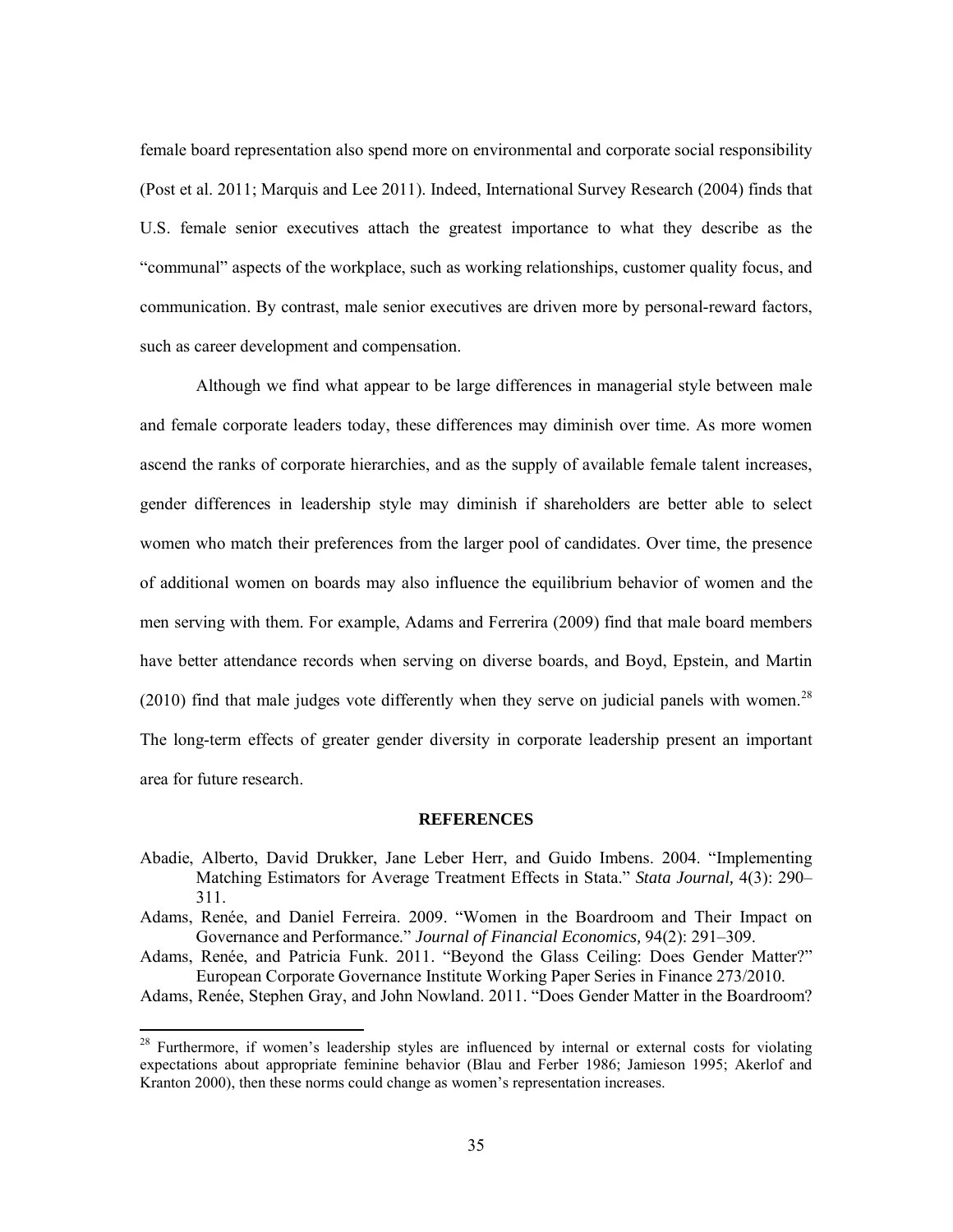Evidence from the Market Reaction to Mandatory New Director Announcements." Working Paper.

- Adams, Renée, Benjamin Hermalin, and Michael Weisbach. 2010. "The Role of Boards of Directors in Corporate Governance: A Conceptual Framework and Survey." *Journal of Economic Literature,* 48(1): 58–107.
- Adams, Renée, Amir Licht, and Lilach Sagiv. 2010. "Shareholders and Stakeholders: How Do Directors Decide?" European Corporate Governance Institute Working Paper Series in Finance 276/2010.
- Ahern, Kenneth, and Amy Dittmar. 2011. "The Changing of the Boards: The Impact on Firm Valuation of Mandated Female Board Representation." *Quarterly Journal of Economics*, 127(1): 137–197..
- Akerlof, George A., and Rachel E. Kranton. 2000. "Economics And Identity." *Quarterly Journal of Economics,* 115(3): 715–53.
- Andreoni, James, and Lise Vesterlund. 2001. "Which is the Fair Sex? Gender Differences in Altruism." *Quarterly Journal of Economics* 116: 293–312.
- The Association to Advance Collegiate Schools of Business. (AACSB) 2010. *Business School Data Trends and 2010 List of Accredited Schools*. AACSB International: Tampa, Florida.
- Athey, Susan, Christopher Avery, and Peter Zemsky. 2000. "Mentoring and Diversity." *American Economic Review,* 90(4): 765–86.
- Bass, Bernard, and Bruce J. Avolio. 2006. "Shatter the Glass Ceiling: Women May Make Better Managers." *Human Resource Management,* 33(4): 549–60.
- Bassanini, Andrea, Thomas Breda, Eve Caroli, and Antoine Reberioux. 2010. "Working in Family Firms: Less Paid but More Secure? Evidence from French Matched Employer-Employee Data." Paris-Jourdan School of Economics Working Paper 2010-40.
- Beaman, Lori, Raghabendra Chattopadhyay, Esther Duflo, Rohini Pande, and Petia Topalova. 2009. "Powerful Women: Does Exposure Reduce Bias?" *Quarterly Journal of Economics*, 124(4): 1497–540.
- Bertrand, Marianne, Claudia Goldin, and Lawrence F. Katz. 2010. "Dynamics of the Gender Gap for Young Professionals in the Financial and Corporate Sectors." *American Economic Journal: Applied Economics*, 2(3): 228–55.
- Bertrand, Marianne, and Kevin F. Hallock. 2001. "The Gender Gap in Top Corporate Jobs." *Industrial and Labor Relations Review,* 55(1): 3–21.
- Bertrand, Marianne, and Sendhil Mullainathan. 2003. "Enjoying the Quiet Life? Corporate Governance and Managerial Preferences." *Journal of Political Economy,* 111(5): 1043- 1075.
- Bertrand, Marianne, and Antoinette Schoar. 2003. "Managing with Style: The Effect of Managers on Firm Policies." *Quarterly Journal of Economics,* 118(4): 1169–208.
- Blau, Francine D., and Marianne A. Ferber. 1986. *The Economics of Women, Men, and Work*. Prentice-Hall: Englewood Cliffs, NJ.
- Blau, Francine D., and Lawrence M. Kahn. 2000. "Gender Differences in Pay." *Journal of Economic Perspectives,* 14(4): 75–99.
- Bloom, Nicholas, and John Van Reenen. 2010. "Why Do Management Practices Differ across Firms and Countries?" *Journal of Economic Perspectives*, 24(1): 203–224.
- Boyd, Christina L., Lee Epstein, and Andrew D. Martin. 2010. "Untangling the Causal Effects of Sex on Judging." *American Journal of Political Science,* 54(2): 389–411.
- Branson, Douglas M. 2006. *No Seat at the Table: How Corporate Governance Keeps Women out of America's Boardrooms*. New York: New York University Press.
- Broome, Lissa Lamkin, Kimberly D. Krawiec, and John M. Conley. 2010. "Dangerous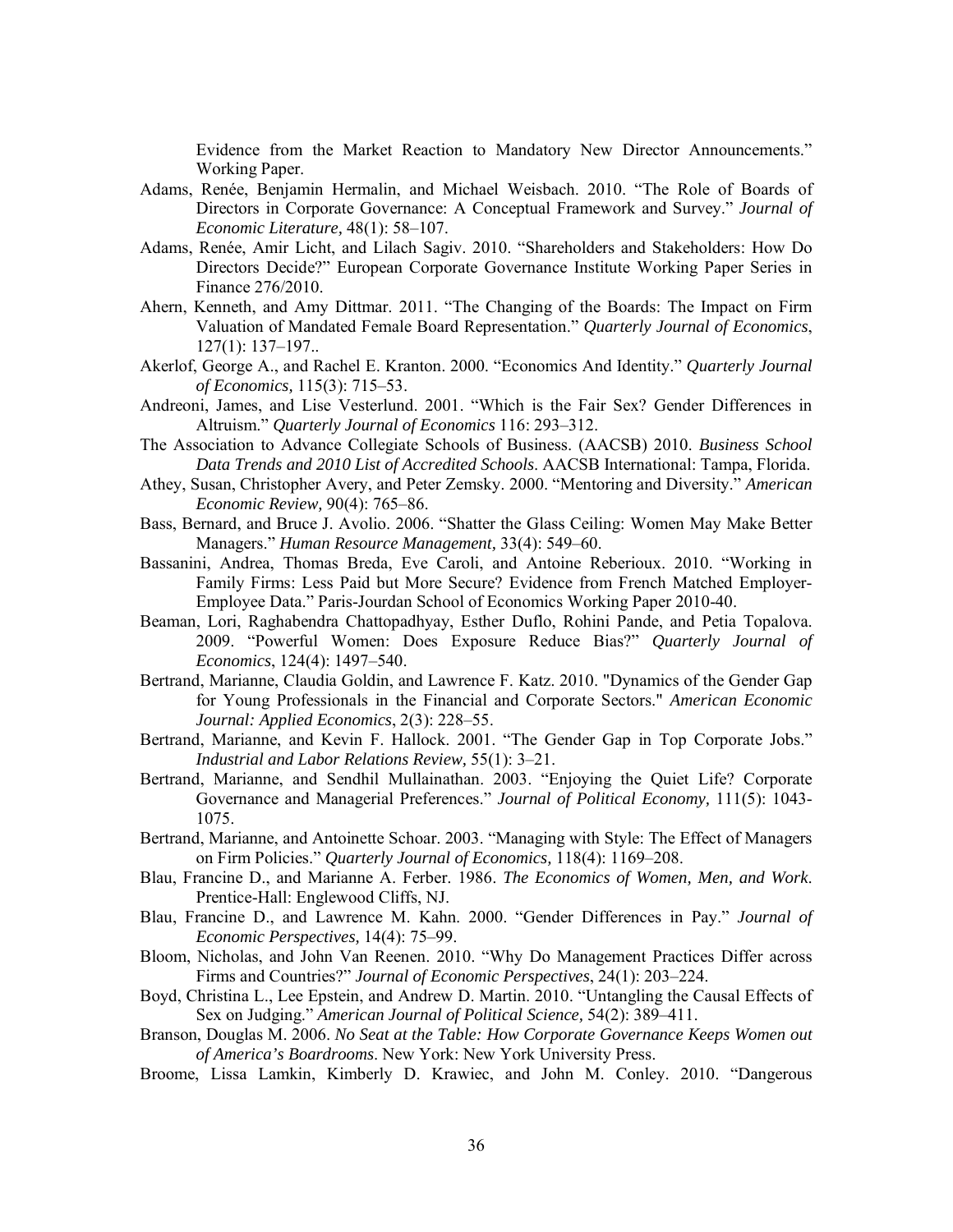Categories: Narratives of Corporate Board Diversity." Duke Law Working Paper 49.

- Byrnes, James P., David C. Miller, and William D. Schaffer. 1999. "Gender Differences in Risk Aversion: A Meta-Analysis." *Psychological Bulletin,* 125(3): 367–83.
- Cascio, W.F., C.E. Young, and J.R. Morris. 1997. "Financial Consequences of Employment-Change Decisions in Major U.S. Corporations." *Academy of Management Journal,* 40(5): 1175–89.
- Cascio, Wayne F. 2002. *Responsible Restructuring: Creative and Profitable Alternatives to Layoffs*. San Francisco: Berrett-Koeher Publishers, Inc.
- Catalyst (2010). *Women in U.S. Management*. New York: Catalyst.
- Chattopadhyay, Raghabendra, and Esther Duflo. 2004. "Women as Policy Makers: Evidence from a Randomized Policy Experiment in India." *Econometrica,* 72(5): 1409–43.
- Croson, Rachel, and Uri Gneezy. 2009. "Gender Differences in Preferences." *Journal of Economic Literature,* 47(2): 1–27.
- Dale-Olsen, H., Schøne, P., and Verner, M. (2011). "Diversity among Directors The Impact on Performance of a Quota for Women on Company Boards." Unpublished manuscript. Institute for social research, Oslo, Norway.
- Demb, Ada, and F. Friedrich Neubauer. 1992. *The Corporate Board: Confronting the Paradoxes*. New York: Oxford University Press.
- Dezső, Cristian L., and David Gaddis Ross. 2008. "'Girl Power': Female Participation in Top Management and Firm Performance." University of Maryland Working Paper.
- Dollar, David, Raymond Fisman, Roberta Gatti. 2001. "Are Women Really the 'Fairer' Sex? Corruption and Women in Government." *Journal of Economic Behavior & Organization*, 46(4):423-429.
- Eagly, Alice H., and Linda L. Carli. 2007. *Through the Labyrinth: The Truth About How Women Become Leaders*. Boston: Harvard Business School Press.
- Eagly, Alice H., Mary C. Johannesen-Schmidt, and Marloes L. van Engen. 2003. "Transformational, Transactional, and Laissez-Faire Leadership Styles: A Meta-Analysis Comparing Women and Men." *Psychological Bulletin,* 129(4): 569–91.
- Eckel, Catherine C., and Philip J. Grossmann. 2008. "Men, Women and Risk Aversion: Experimental Evidence" in Plott, C. and V. Smith (eds.), *Handbook of Experimental Results*.
- Edmans, Alex. 2011. "Does the Stock Market Fully Value Intangibles? Employee Satisfaction and Equity Prices." *Journal of Financial Economics*, doi:10.1016/j.jfineco.2011.03.021
- Eisfeldt, Andrea L., and Camelia M. Kuhnen. 2010. "CEO Turnover in a Competitive Assignment Framework." Northwestern University Working Paper.
- Federal Glass Ceiling Commission. 1995. "Good for Business: Making Full Use of the Nation's Human Capital. A Fact Finding Report of the Federal Glass Ceiling Commission." Washington DC: U.S. Department of Labor.
- Goldin, Claudia, and Cecilia Rouse. 2000. "Orchestrating Impartiality: The Impact of 'Blind' Auditions on Female Musicians." *American Economic Review,* 90(4): 715–42.
- Graham, John R., and Krishna Narasimhan. 2004. "Corporate Survival and Managerial Experiences during the Great Depression." Duke University Working Paper.
- Guiso, Luigi, Ferdinando Monte, Paola Sapienza, and Luigi Zingales. 2008. "Culture, Gender, and Math." *Science* 320: 1164–65.
- Hallock, K. 1998. "Layoffs, Top Executive Pay, and Firm Performance." *American Economic Review,* 88: 711–23.
- Holzer, Harry, and David Neumark. 2000. "Assessing Affirmative Action." *Journal of Economic Literature,* 38(3): 483–568.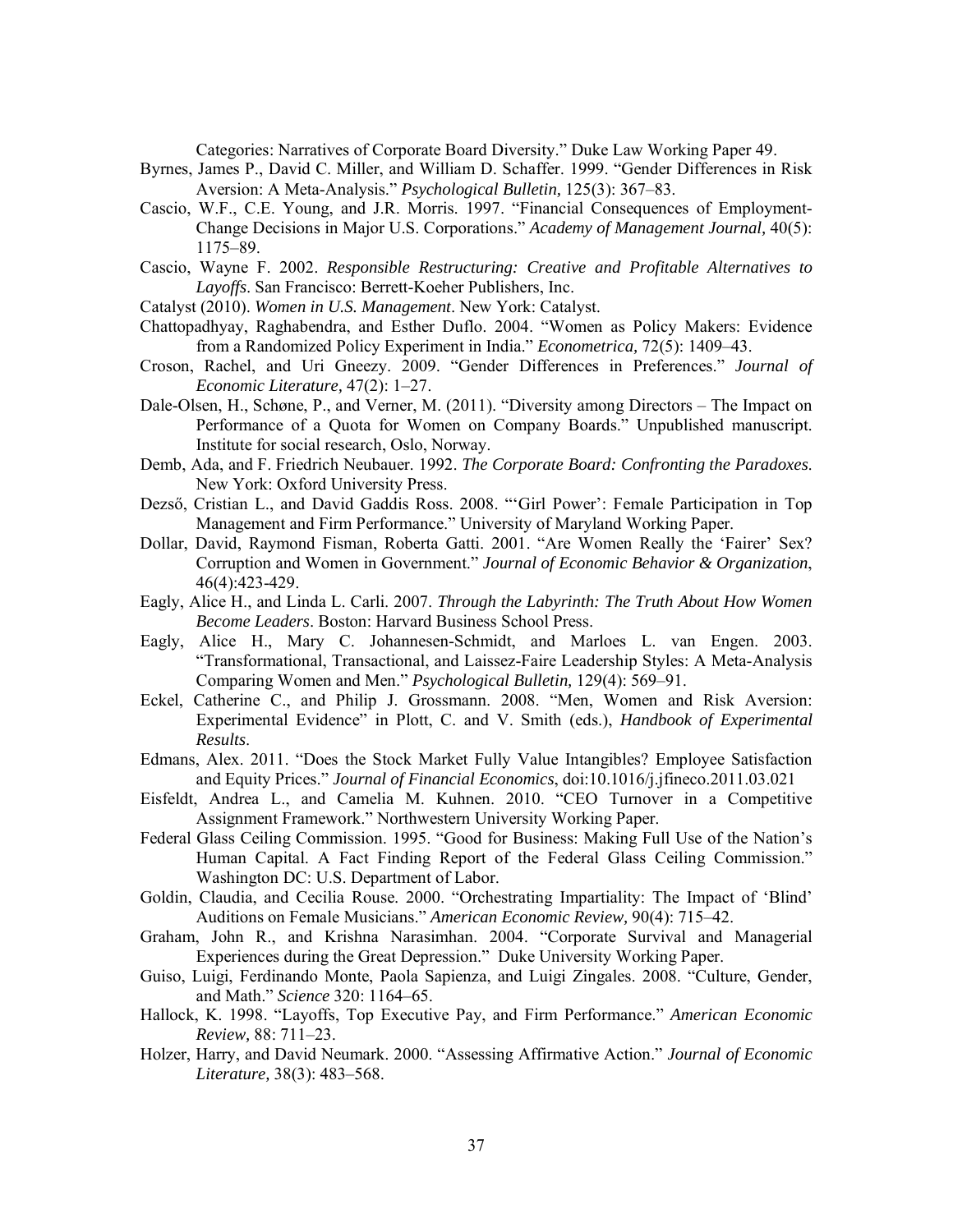- Ibarra, Herminia. 1992. "Homophily and Differential Returns: Sex Differences in Network Structure and Access in an Advertising Firm." *Administrative Science Quarterly,* 37(3): 422–47.
- International Survey Research. 2004. *Motivating Men and Women at Work: Relationships vs. Rewards*. Chicago: International Survey Research.
- Jamieson, Kathleen H. 1995. *Beyond the Double Bind: Women and Leadership*, Oxford University Press: New York.
- Katz, Lawrence F. 1986. "Efficiency Wage Theories: A Partial Evaluation." *NBER Macroeconomics Annual,* 1: 235–76.
- Kunze, Astrid. 2011. "Why Are So Few Women on Top Ranks?" Norwegian School of Economics (NHH) Working Paper.
- Koenig, Anne M., Alice H. Eagly, Abigail A. Mitchell, and Tiina Ristikari. (2011, in press). "Are Leader Stereotypes Masculine? A Meta-Analysis of Three Research Paradigms." *Psychological Bulletin*.
- La Porta, Rafael, and Florencio López-de-Silanes. 1999. "The Benefits of Privatization: Evidence from Mexico." *Quarterly Journal of Economics,* 114: 1193–242.
- Levi, Maurice, Kai Li, and Feng Zhang. 2010. "Deal or No Deal: Hormones and the M&A Game." *Management Science,* 56(9): 1462–82*.*
- Lin, K.C., and M.S. Rozeff. 1993. "Capital Market Behavior and Operational Announcements of Layoffs, Operational Closings, and Pay Cuts." *Review of Quantitative Finance and Accounting,* 3: 29–45.
- MacAvoy, Paul W., and Ira M. Millstein. 1999. "The Active Board of Directors and Its Effect on the Performance of the Large Publicly Traded Corporation." *Journal of Applied Corporate Finance*, 11(4): 8–20.
- Mace, Myles L. 1971. *Directors: Myth and Reality*. Boston: Harvard Business School Press.
- Malmendier, Ulrike, Geoffrey Tate, and Jonathan Yan. 2011. "Overconfidence and Early-life Experiences: The Effect of Managerial Traits on Corporate Financial Policies." *Journal of Finance*, 66(5): 1687–733.
- Marini, Margaret Mooney. 1990. "Sex and Gender: What Do We Know?" *Sociological Forum,* 5: 95–120.
- Marquis, Christopher, and Matthew Lee. 2011. "Who Is Governing Whom? Senior Managers, Governance and the Structure of Generosity in Large U.S. Firms." HBS Working Paper.
- Matsa, David A., and Amalia R. Miller. 2011a. "Chipping Away at the Glass Ceiling: Gender Spillovers in Corporate Leadership." *American Economic Review,* 101(3): 635–39.
- Matsa, David A., and Amalia R. Miller. 2011b. "Layoff Decisions at Women-Owned Businesses." Northwestern University Working Paper.
- Megginson, William L., and Jeffry M. Netter. 2001. "From State to Market: A Survey of Empirical Studies of Privatization." *Journal of Economic Literature,* 39: 321–89.
- Miller, Amalia R. 2011. "The Effects of Motherhood Timing on Career Path." *Journal of Population Economics,* 24(3): 1071–100.
- Nygaard, Knut. 2011. "Forced board changes: Evidence from Norway." Norwegian School of Economics and Business Administration Discussion Paper Sam 5/2011.
- Offermann, Lynne R., and Cheryl Beil. 1992. "Achievement Styles of Women Leaders and Their Peers: Toward an Understanding of Women and Leadership." *Psychology of Women Quarterly*, 16(1): 37–56.
- Parson, Donald O. 1972. "Specific Human Capital: An Application to Quit Rates and Layoff Rates*." Journal of Political Economy*, 80(6): 1120–43.
- Palmon, O., H.L. Sun, and A.P. Tang. 1997. "Layoff Announcements: Stock Market Impact and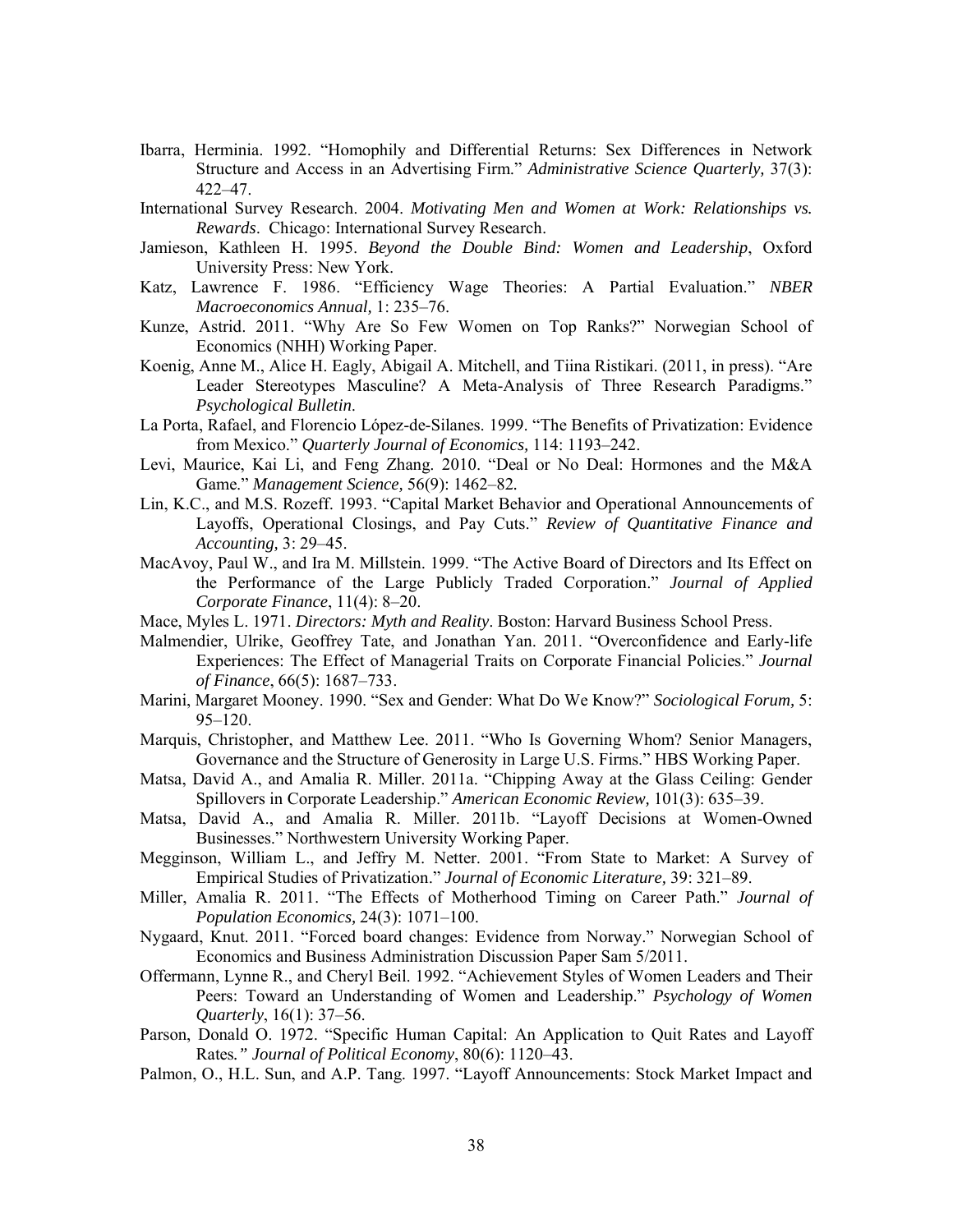Financial Performance." *Financial Management,* 26: 54–68.

- Pande, Rohini. 2003. "Can Mandated Political Representation Provide Disadvantaged Minorities Policy Influence? Theory and Evidence from India." *American Economic Review,* 93(4): 1132–51.
- Pinto Ribeiro, S., S. Memghinello, and K. D. Backer (2010), The ORBIS database: Responding to the need for Firm-level Micro-Data in the OECD, OECD Working Papers 2010/01.
- Post, Corinne, Noushi Rahman, and Emily Rubow. 2011. "Green Governance: Boards of Directors' Composition and Environmental Corporate Social Responsibility." *Business & Society,* 50(1): 189–223.
- Reiersen, Hedvig B., and Beate Sjåfjell. 2010. "Report from Norway: Gender Equality in the Board Room." European Company Law. SSRN Working Paper No. 1139604.
- Rosener, Judy B. 1990. "Ways Women Lead." *Harvard Business Review,* 68(6): 119–25.
- Rubinstein, Ariel. 2006. "A Sceptic's Comment on the Study of Economics." *Economic Journal*, 116: C1–C9.
- Ryan, Michelle K., and S. Alexander Haslam. 2005. "The Glass Cliff: Evidence that Women are Over-Represented in Precarious Leadership Positions." *British Journal of Management,* 16(2): 81–90.
- Sapienza, Paola, Luigi Zingales, and Dario Maestripieri. 2009. "Gender Differences in Financial Risk Aversion and Career Choices are Affected by Testosterone." *Proceedings of the National Academy of Sciences,* 106(36): 15268–73.
- Schwartz, Shalom H. 1992. "Universals in the Content and Structure of Values: Theoretical Advances and Empirical Tests in 20 Countries" in M.P. Zana (ed.), *Advances in Experimental Social Psychology*. New York: Academic Press.
- Silverman, Irwin W. 2003. "Gender Differences in Delay of Gratification: A Meta-Analysis." *Sex Roles,* 49 (9–10): 451–63.
- Smith, Jeffrey A., and Petra Todd. 2005. "Does Matching Overcome LaLonde's Critique of Nonexperimental Estimators?" *Journal of Econometrics,* 125: 305–53.
- Sraer, David, and David Thesmar. 2007. "Performance and Behavior of Family Firms: Evidence from the French Stock Market." *Journal of the European Economic Association,* 5(4): 709–51.
- Wolfers, Justin. 2006. "Diagnosing Discrimination: Stock Returns and CEO and Gender." *Journal of the European Economic Association,* 4(2–3): 531–41.
- Worrell, D.L., and V.M. Sharma. 1991. "Layoff Announcements and Stockholder Wealth." *Academy of Management Journal,* 34: 662–78.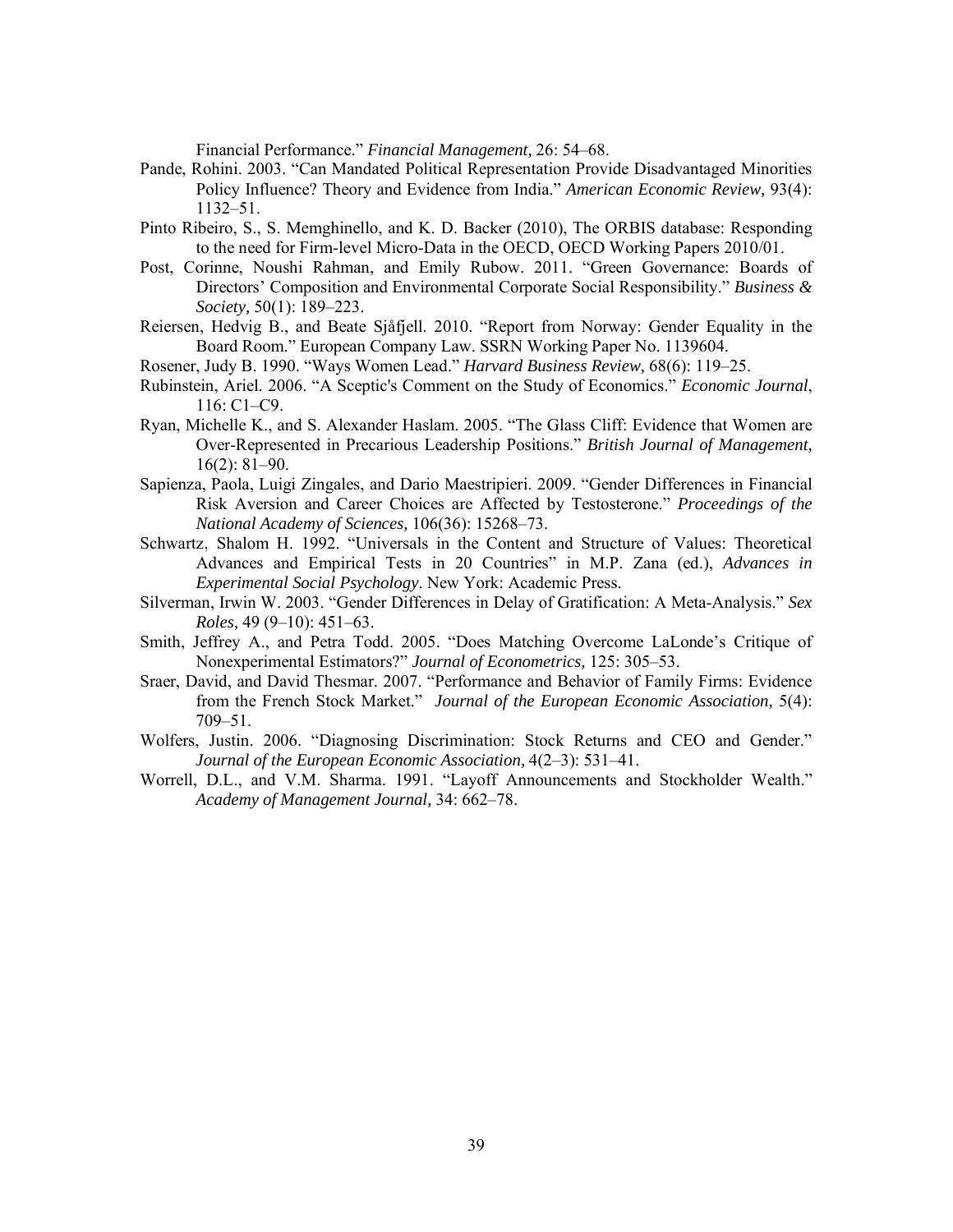|                                                |        | Norway   | Other Scandinavian Countries |          |
|------------------------------------------------|--------|----------|------------------------------|----------|
|                                                | Listed | Unlisted | Listed                       | Unlisted |
| Assets ( $\epsilon$ millions)                  |        |          |                              |          |
| Mean                                           | 836    | 470      | 780                          | 485      |
| Median                                         | 104    | 95       | 74                           | 92       |
| St dev                                         | 2,213  | 1,097    | 2,215                        | 1,137    |
| Employment                                     |        |          |                              |          |
| Mean                                           | 2,024  | 796      | 2,634                        | 1,620    |
| Median                                         | 302    | 96       | 310                          | 319      |
| St dev                                         | 5,433  | 2,469    | 6,017                        | 4,198    |
| Operating profit / Assets                      |        |          |                              |          |
| Mean                                           | 0.034  | 0.071    | 0.043                        | 0.053    |
| Median                                         | 0.061  | 0.063    | 0.068                        | 0.058    |
| St dev                                         | 0.175  | 0.097    | 0.160                        | 0.104    |
| Labor cost / Assets                            |        |          |                              |          |
| Mean                                           | 0.220  | 0.252    | 0.283                        | 0.250    |
| Median                                         | 0.187  | 0.194    | 0.236                        | 0.202    |
| St dev                                         | 0.189  | 0.245    | 0.225                        | 0.229    |
| Debt / Assets                                  |        |          |                              |          |
| Mean                                           | 0.190  | 0.146    | 0.139                        | 0.153    |
| Median                                         | 0.157  | 0.011    | 0.080                        | 0.042    |
| St dev                                         | 0.176  | 0.201    | 0.150                        | 0.207    |
| <b>Industry Share</b>                          |        |          |                              |          |
| Agriculture, hunting, and fishing              | 4.8    | 4.0      | 0.0                          | 4.8      |
| Mining                                         | 1.0    | 1.0      | 0.8                          | 1.0      |
| Manufacturing                                  | 37.5   | 36.7     | 42.3                         | 36.5     |
| Electricity, gas, and water supply             | 2.9    | 3.7      | 2.9                          | 3.7      |
| Construction                                   | 2.9    | 2.3      | 2.9                          | 2.3      |
| Wholesale and retail trade                     | 9.6    | 11.0     | 9.8                          | 10.4     |
| Transport, storage, and communication          | 18.3   | 18.5     | 18.3                         | 17.3     |
| Real estate, renting, and business activities  | 22.1   | 21.9     | 22.1                         | 22.7     |
| Other community, social, and personal services | 1.0    | 1.0      | 1.0                          | 1.4      |
| Observations                                   | 104    | 520      | 520                          | 520      |
| Number of distinct firms                       | 104    | 396      | 293                          | 414      |

**Table 1. Summary statistics for publicly listed companies in Norway and matched comparison companies, 2006**

*Notes:* This table reports summary statistics in 2006 for publicly listed companies in Norway and three sets of matched comparison companies. Each set of comparison firms consists of the five most similar firms, based on assets, operating profits, labor costs, and industry in 2006 (matched with replacement using Abadie et al.'s (2004) matching algorithm and inverse variance weighting). Variables are winsorized at the 1 percent tails.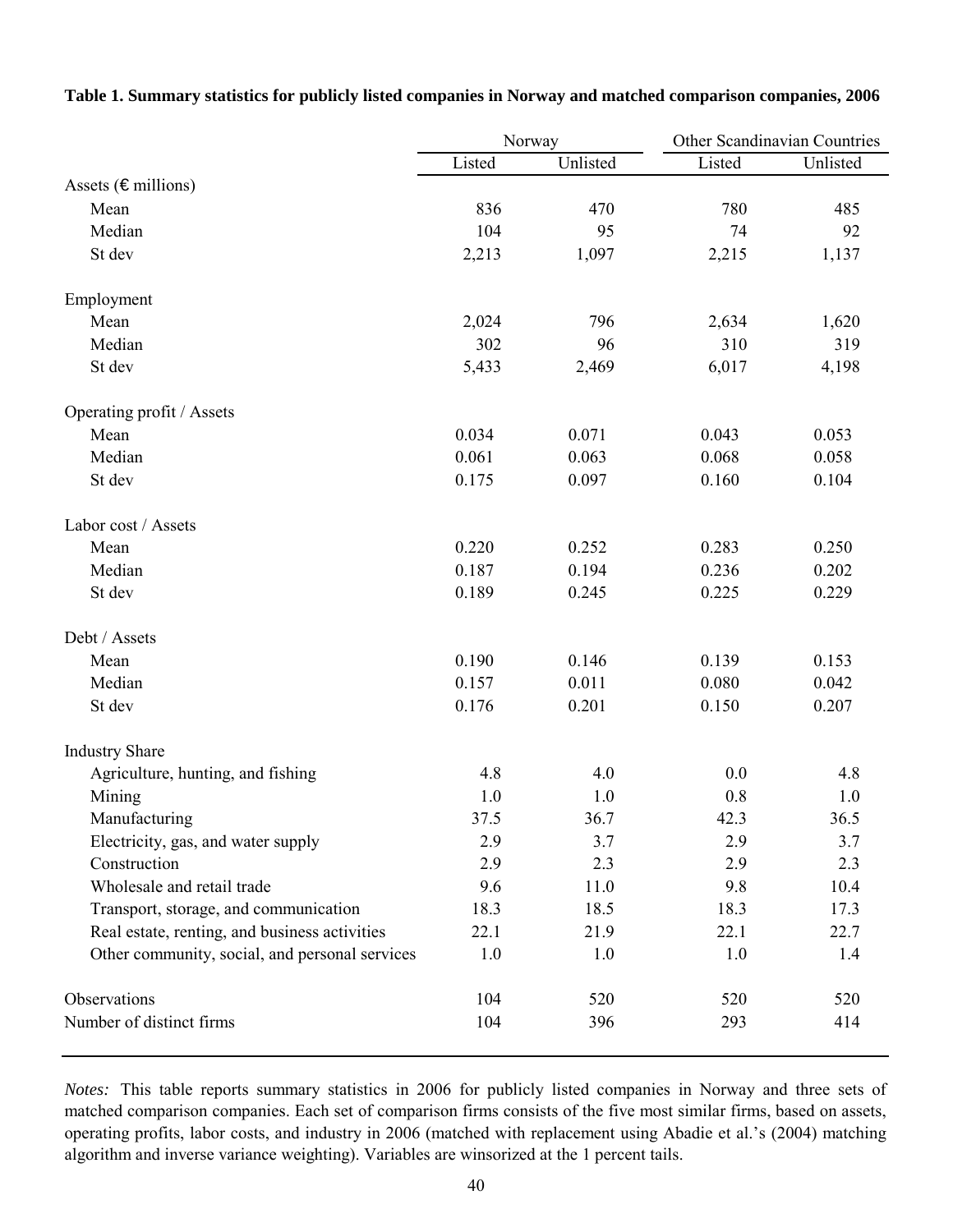|               | Share female,<br>2009 | Change in share female,<br>2006-2009 |
|---------------|-----------------------|--------------------------------------|
|               |                       |                                      |
| Norway*Listed | $0.199***$            | $0.166***$                           |
|               | [0.019]               | [0.021]                              |
| Norway        | $-0.005$              | $-0.004$                             |
|               | [0.010]               | [0.010]                              |
| Listed        | $-0.057***$           | $-0.006$                             |
|               | [0.010]               | [0.010]                              |
| Observations  | 1,660                 | 1,660                                |
| $R^2$         | 0.081                 | 0.052                                |
|               |                       |                                      |

# **Table 2. Change in gender representation on corporate boards**

*Notes:* This table reports coefficient estimates and standard errors (in brackets) from regressions of different dependent variables on indicators for whether the firm is in Norway, whether the firm is listed, and whether the firm is both in Norway and listed. Norwegian listed firms were affected by the gender representation law. Each observation is a firm, and the sample includes all listed companies in Norway and the matched set of control firms, described in Table 1, with nonmissing data. \*\*\* p<0.01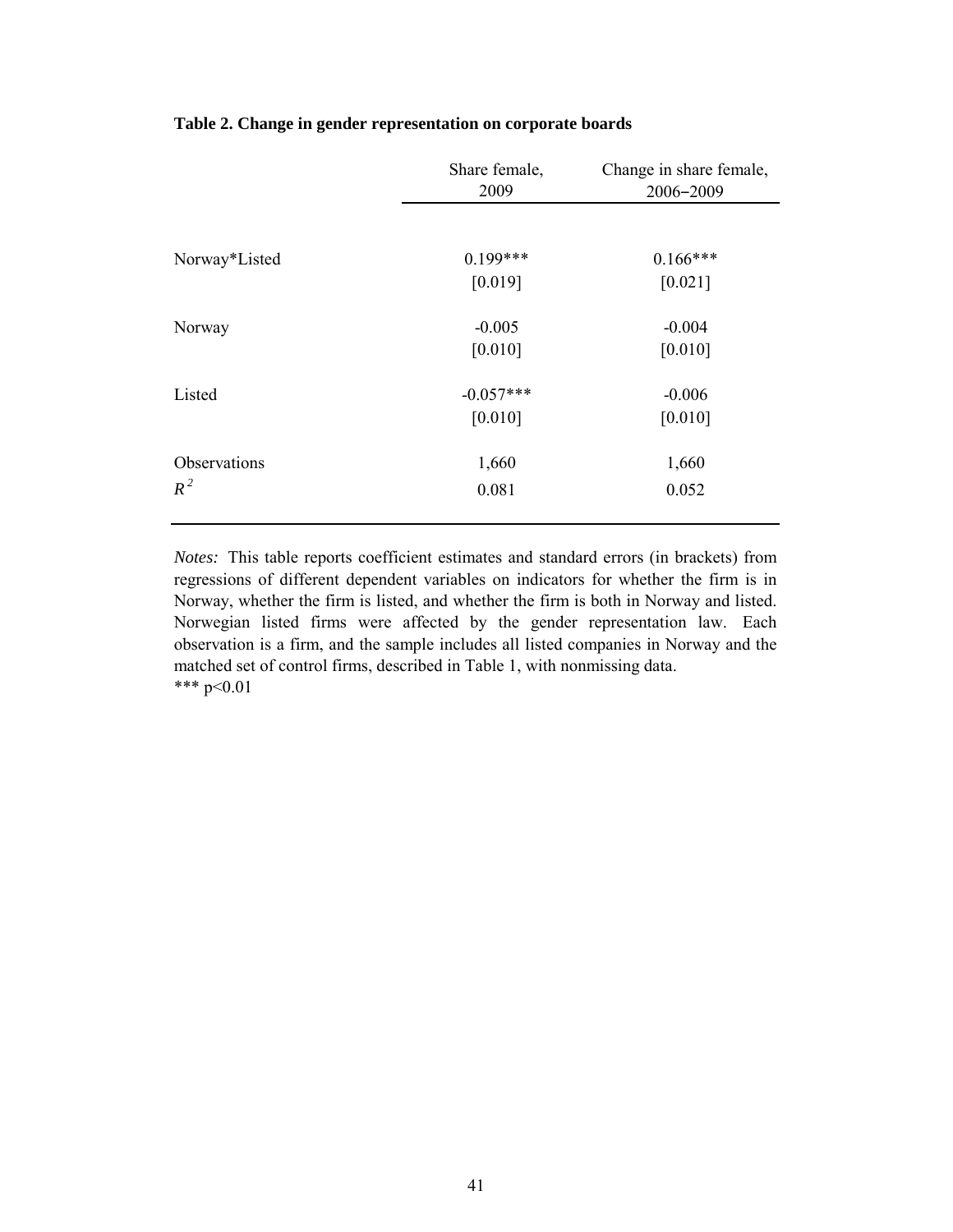## **Table 3. Changes in operating profits / assets**

|                                                                    | DD: Within Norway by Listed |                       | DD: Within Listed by Norway |                       | DDD: By Norway and Listed |                       |
|--------------------------------------------------------------------|-----------------------------|-----------------------|-----------------------------|-----------------------|---------------------------|-----------------------|
|                                                                    | $\left(1\right)$            | (2)                   | (3)                         | (4)                   | (5)                       | (6)                   |
| Norway*Listed*Post-2006                                            |                             |                       |                             |                       | $-0.041**$<br>[0.016]     | $-0.040**$<br>[0.017] |
| Norway*Post-2006                                                   |                             |                       | $-0.034**$<br>[0.015]       | $-0.034**$<br>[0.014] | 0.010<br>[0.007]          | 0.010<br>[0.007]      |
| Listed*Post-2006                                                   | $-0.027**$<br>[0.011]       | $-0.027**$<br>[0.011] |                             |                       | 0.015<br>[0.012]          | 0.014<br>[0.012]      |
| Controls for board size $&$ average<br>number of other board seats |                             | X                     |                             | X                     |                           | X                     |
| Observations                                                       | 3,116                       | 3,116                 | 3,460                       | 3,460                 | 8,901                     | 8,901                 |
| Number of firms                                                    | 610                         | 610                   | 596                         | 596                   | 1,620                     | 1,620                 |
| $R^2$                                                              | 0.05                        | 0.05                  | 0.10                        | 0.10                  | 0.05                      | 0.05                  |

*Notes:* This table summarizes the results from firm-panel regressions of firms' profitability (operating profits divided by assets) on variables indicating whether a firm is affected by the gender representation law and a set of controls. Results are reported using three different samples of comparison firms to provide different counterfactuals for what would have happened to listed, Norwegian firms (the affected group) absent the reform: columns 1 and 2 use unlisted, Norwegian firms; columns 3 and 4 use listed, non-Norwegian firms; and columns 5 and 6 use both sets of comparison firms in a triple-difference specification. Controls in all regressions include firm and year fixed effects and industry-specific time trends. Where indicated, controls also include board size and the average number of other board seats. Standard errors, adjusted for clustering at the firm level, are reported in brackets. The panel covers firms from 2003 through 2009 but is not balanced because of missing data. \*\* *p* <0.05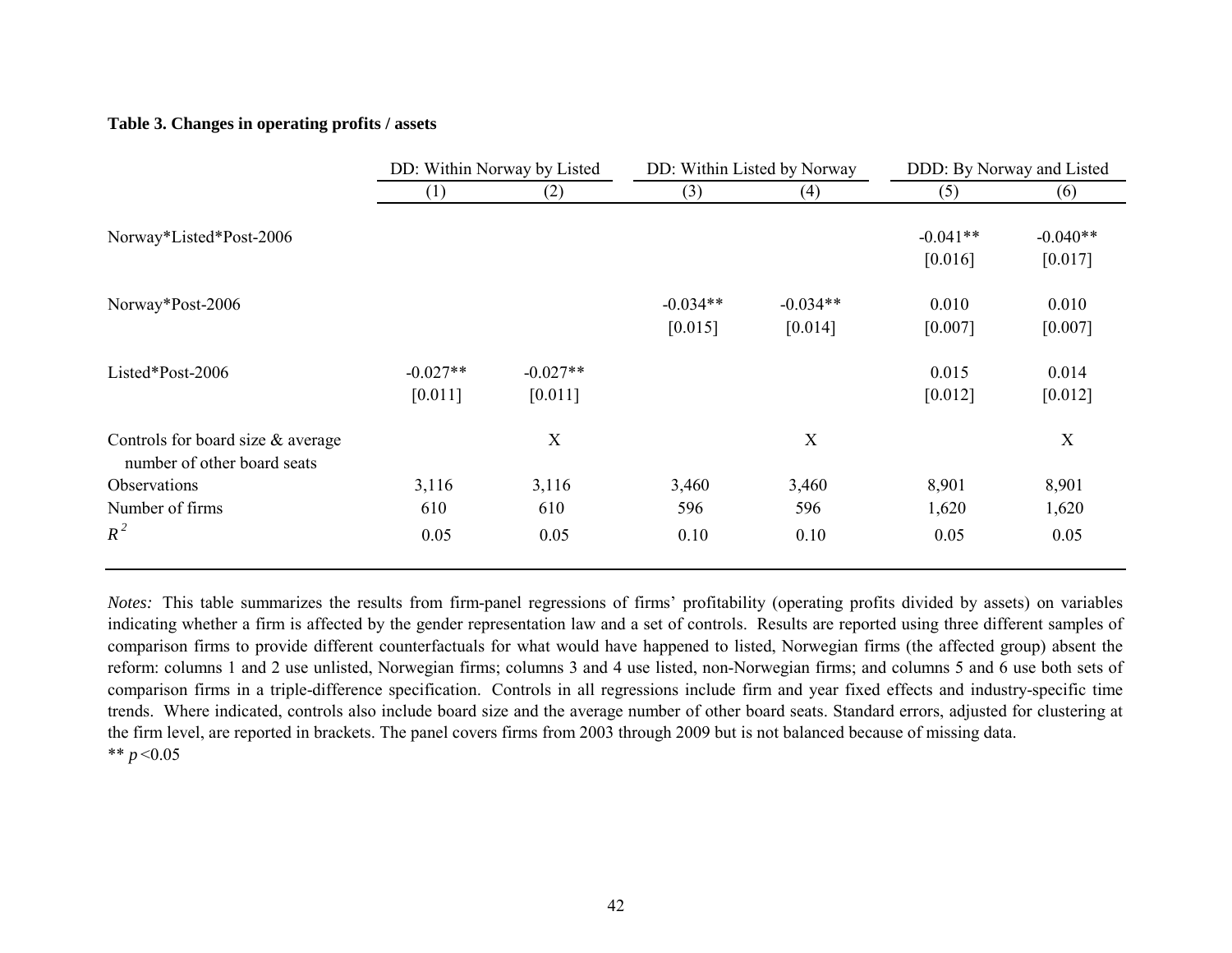# **Table 4. Breaking down the change in operating profit / assets, DDD specification**

|                                                                  | Operating profit /<br>Assets                           | Revenue /<br>Assets | Labor costs /<br>Assets | Other costs /<br>Assets |
|------------------------------------------------------------------|--------------------------------------------------------|---------------------|-------------------------|-------------------------|
|                                                                  | Panel A. Main results                                  |                     |                         |                         |
| Norway*Listed*Post-2006                                          | $-0.041**$                                             | $-0.009$            | $0.041**$               | $-0.010$                |
|                                                                  | [0.016]                                                | [0.057]             | [0.017]                 | [0.049]                 |
| Observations                                                     | 8,901                                                  | 8,901               | 8,901                   | 8,901                   |
| Number of firms                                                  | 1,620                                                  | 1,620               | 1,620                   | 1,620                   |
| $R^2$                                                            | 0.05                                                   | 0.01                | 0.02                    | 0.01                    |
|                                                                  | Panel B. With controls for other board characteristics |                     |                         |                         |
| Norway*Listed*Post-2006                                          | $-0.040**$                                             | $-0.007$            | $0.042**$               | $-0.009$                |
|                                                                  | [0.017]                                                | [0.057]             | [0.017]                 | [0.050]                 |
| Controls for board size & average<br>number of other board seats | X                                                      | X                   | X                       | X                       |
| Observations                                                     | 8,901                                                  | 8,901               | 8,901                   | 8,901                   |
| Number of firms                                                  | 1,620                                                  | 1,620               | 1,620                   | 1,620                   |
| $R^2$                                                            | 0.01                                                   | 0.05                | 0.01                    | 0.03                    |

*Notes:* This table summarizes the results from firm-panel regressions of firms' profits, revenues, labor costs, and other costs (each divided by assets) on an indicator for whether the firm is affected by the gender representation law using the tripledifference framework reported in Table 3, columns 5 and 6. All regressions include controls for firm and year fixed effects, industry-specific time trends, and the appropriate pairwise interactions. Standard errors, adjusted for clustering at the firm level, are reported in brackets.

\*\* *p* <0.05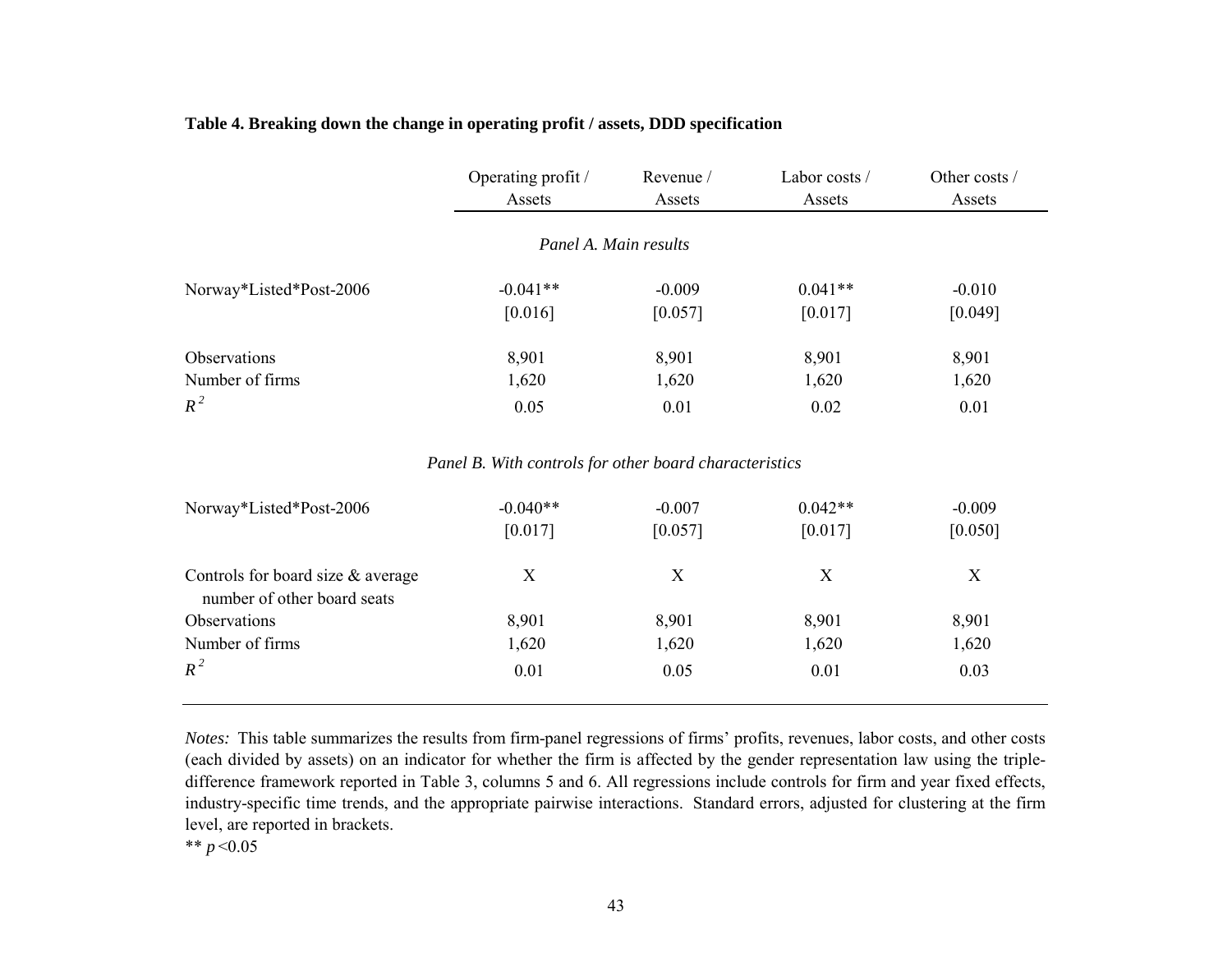### **Table 5. Changes in employment and labor costs**

|                                                                                                                  | Log employment |             |                                      | Log labor costs |             |            |  |
|------------------------------------------------------------------------------------------------------------------|----------------|-------------|--------------------------------------|-----------------|-------------|------------|--|
|                                                                                                                  | (1)            | (2)         | (3)                                  | (4)             | (5)         | (6)        |  |
|                                                                                                                  |                |             | Panel A. DD: Within Norway by Listed |                 |             |            |  |
| Listed*Post-2006                                                                                                 | $0.468***$     | $0.374***$  | $0.464***$                           | $0.165***$      | $0.194***$  | $0.169***$ |  |
|                                                                                                                  | [0.077]        | [0.075]     | [0.076]                              | [0.047]         | [0.064]     | [0.047]    |  |
| Observations                                                                                                     | 2,369          | 1,612       | 2,369                                | 2,369           | 5,984       | 2,369      |  |
| Number of firms                                                                                                  | 520            | 351         | 520                                  | 520             | 351         | 520        |  |
| $R^2$                                                                                                            | 0.20           | 0.25        | 0.20                                 | 0.32            | 0.17        | 0.33       |  |
|                                                                                                                  |                |             | Panel B. DD: Within Listed by Norway |                 |             |            |  |
| Norway*Post-2006                                                                                                 | $0.276***$     | $0.297***$  | $0.292***$                           | $0.260***$      | $0.253***$  | $0.284***$ |  |
|                                                                                                                  | [0.083]        | [0.072]     | [0.082]                              | [0.071]         | [0.061]     | [0.070]    |  |
| Observations                                                                                                     | 3,324          | 2,639       | 3,324                                | 3,324           | 2,639       | 3,324      |  |
| Number of firms                                                                                                  | 583            | 482         | 583                                  | 583             | 482         | 583        |  |
| $R^2$                                                                                                            | 0.22           | 0.24        | 0.23                                 | 0.22            | 0.17        | 0.23       |  |
|                                                                                                                  |                |             | Panel C. DDD: By Norway and Listed   |                 |             |            |  |
| Norway*Listed*Post-2006                                                                                          | $0.310***$     | $0.295***$  | $0.307***$                           | $0.153*$        | $0.128*$    | $0.144*$   |  |
|                                                                                                                  | [0.091]        | [0.081]     | [0.091]                              | [0.082]         | [0.076]     | [0.084]    |  |
| Observations                                                                                                     | 7,811          | 5,984       | 7,811                                | 7,811           | 5,984       | 7,811      |  |
| Number of firms                                                                                                  | 1,517          | 1,181       | 1,517                                | 1,517           | 1,181       | 1,517      |  |
| $R^2$                                                                                                            | 0.15           | 0.17        | 0.15                                 | 0.24            | 0.21        | 0.24       |  |
| Controls for board size & average<br>number of other board seats<br>Limit to firms with at least 50<br>employees |                | $\mathbf X$ | $\mathbf X$                          |                 | $\mathbf X$ | X          |  |

*Notes:* This table summarizes the results from firm-panel regressions of firms' log employment and log labor costs on variables indicating whether a firm is affected by the gender representation law and a set of controls. Results are reported using the three different samples of comparison firms reported in Table 3. Controls in all regressions include firm and year fixed effects, industryspecific time trends, and the appropriate pairwise interactions. Standard errors, adjusted for clustering at the firm level, are reported in brackets.

\*\*\* *p* <0.01, \* *p* <0.1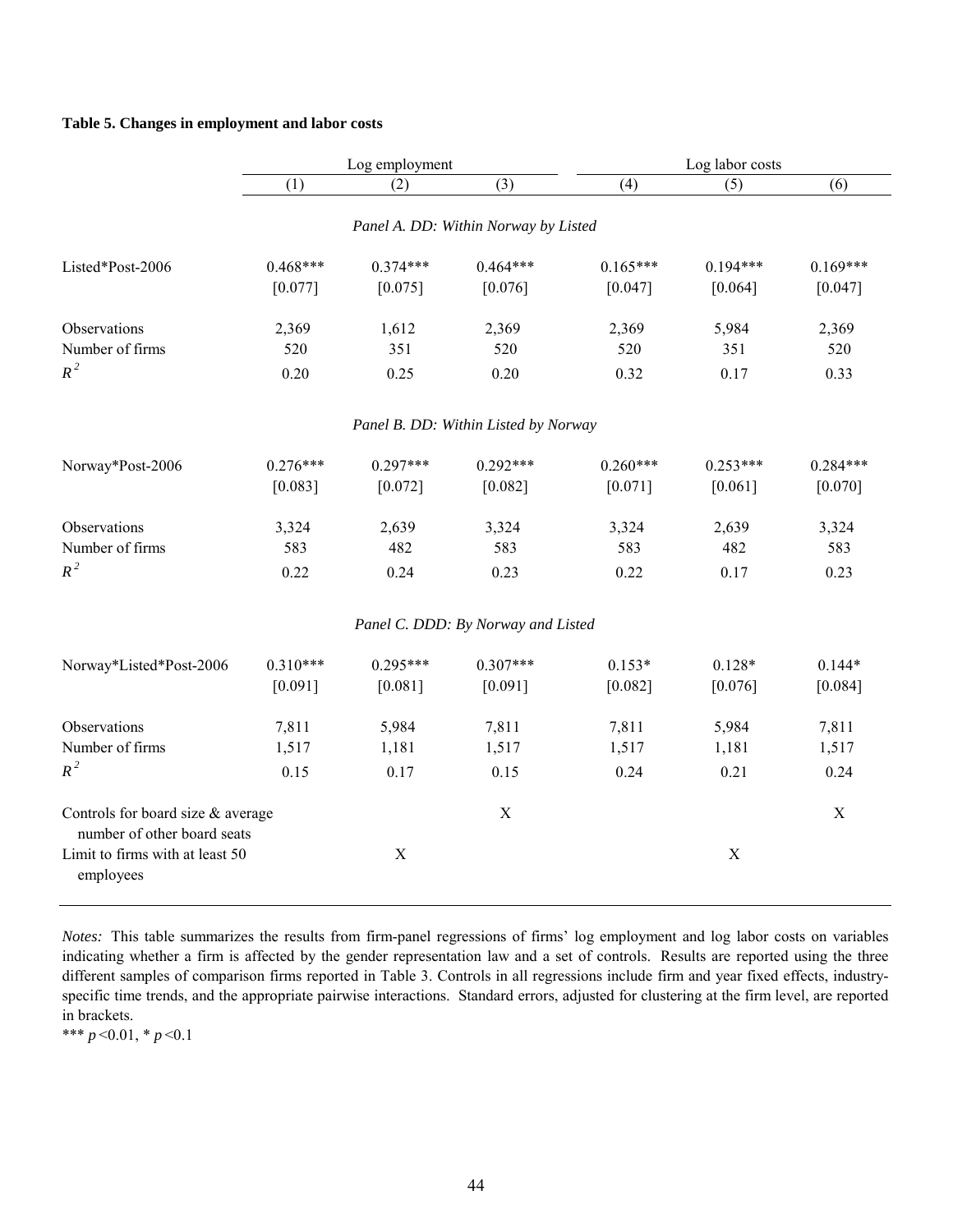# **Table 6. Year-to-year changes in employment, DDD specification**

|                                                                  | Downsizing: Annual decrease in employment |                        |                                                        | Expansion: Annual increase in employment |                        |                        |
|------------------------------------------------------------------|-------------------------------------------|------------------------|--------------------------------------------------------|------------------------------------------|------------------------|------------------------|
|                                                                  | $>1\%$                                    | $> 3\%$                | $> 5\%$                                                | $> 1\%$                                  | $> 3\%$                | $> 5\%$                |
| Mean of dependent variable                                       | 0.32                                      | 0.25                   | 0.20                                                   | 0.55                                     | 0.48                   | 0.42                   |
|                                                                  |                                           |                        | Panel A. Main results                                  |                                          |                        |                        |
| Norway*Listed*Post-2006                                          | $-0.252***$<br>[0.065]                    | $-0.204***$<br>[0.063] | $-0.130**$<br>[0.060]                                  | 0.080<br>[0.071]                         | 0.098<br>$[0.072]$     | 0.110<br>$[0.072]$     |
| Observations<br>Number of firms<br>$R^2$                         | 6,872<br>1,347<br>0.04                    | 6,872<br>1,347<br>0.04 | 6,872<br>1,347<br>0.03                                 | 6,872<br>1,347<br>0.03                   | 6,872<br>1,347<br>0.03 | 6,872<br>1,347<br>0.03 |
|                                                                  |                                           |                        | Panel B. With controls for other board characteristics |                                          |                        |                        |
| Norway*Listed*Post-2006                                          | $-0.250***$<br>[0.066]                    | $-0.193***$<br>[0.062] | $-0.121**$<br>[0.060]                                  | 0.074<br>$[0.072]$                       | 0.089<br>$[0.073]$     | 0.117<br>[0.073]       |
| Controls for board size & average<br>number of other board seats | X                                         | X                      | $\mathbf X$                                            | X                                        | X                      | X                      |
| Observations<br>Number of firms<br>$R^2$                         | 6,872<br>1,347<br>0.04                    | 6,872<br>1,347<br>0.04 | 6,872<br>1,347<br>0.03                                 | 6,872<br>1,347<br>0.03                   | 6,872<br>1,347<br>0.03 | 6,872<br>1,347<br>0.03 |

*Notes:* This table summarizes the results from firm-panel regressions of various measures of net changes in firms' employment on an indicator for whether the firm is affected by the gender representation law using the triple-difference framework reported in Table 3, columns 5 and 6. All regressions include controls for firm and year fixed effects, industry-specific time trends, and the appropriate pairwise interactions. Standard errors, adjusted for clustering at the firm level, are reported in brackets.

\*\*\* *p* < 0.01, \*\* *p* < 0.05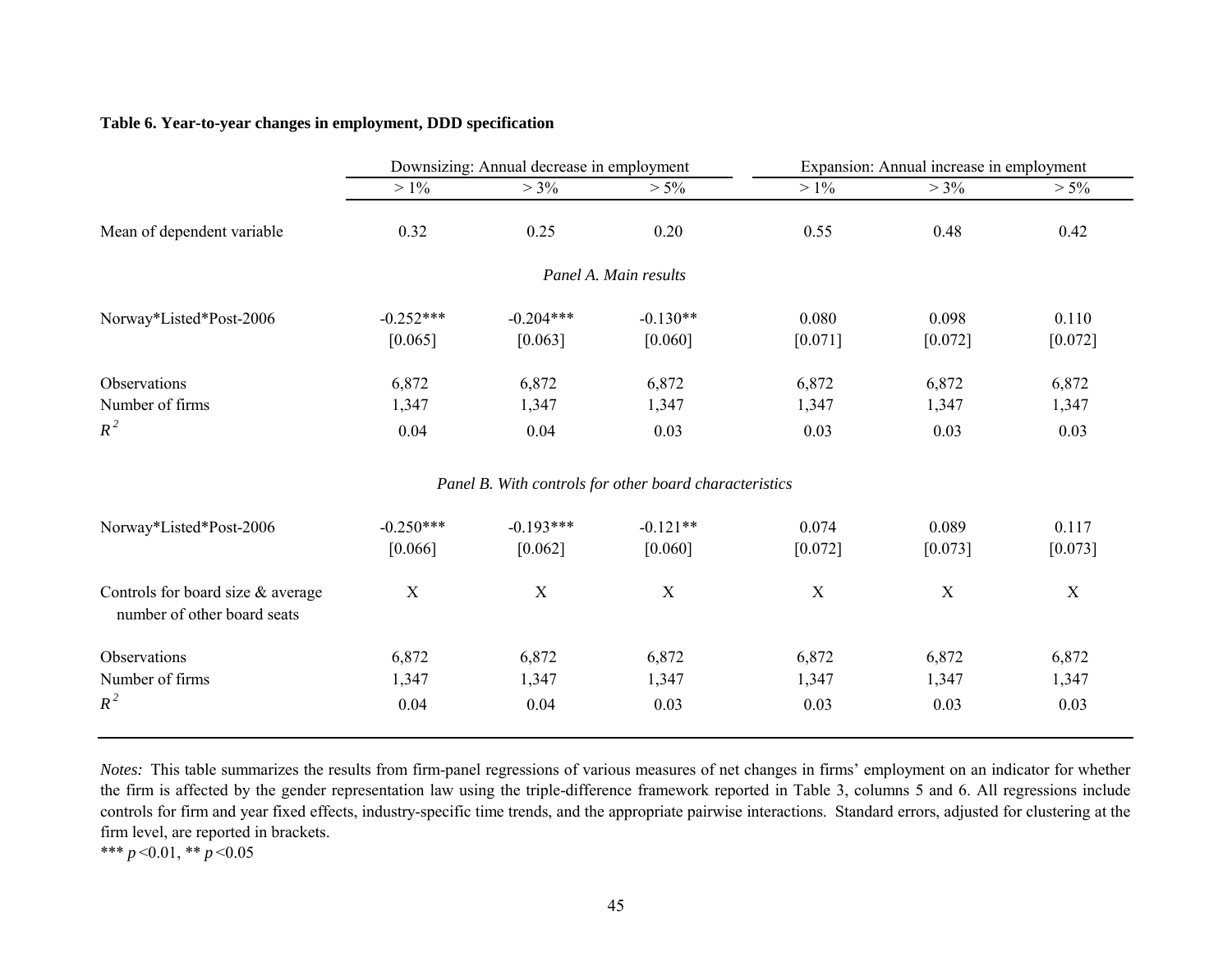# **Table 7. Analysis of pre-existing trends, DDD specification**

|                         | Operating profit /<br>Assets | Log<br>employment | Log<br>labor costs | Decrease in<br>employment<br>$> 3\%$ |
|-------------------------|------------------------------|-------------------|--------------------|--------------------------------------|
| Norway*Listed*Post 2003 | $-0.010$                     | $-0.165$          | 0.107              | 0.124                                |
|                         | [0.021]                      | [0.126]           | [0.120]            | [0.076]                              |
| Norway*Listed*Post-2006 | $-0.040**$                   | $0.307***$        | $0.190**$          | $-0.166**$                           |
|                         | [0.017]                      | [0.093]           | [0.092]            | [0.070]                              |
| Observations            | 11,403                       | 10,063            | 10,063             | 8,266                                |
| Number of firms         | 1,463                        | 1,347             | 1,347              | 1,116                                |
| $R^2$                   | 0.06                         | 0.11              | 0.24               | 0.03                                 |

*Notes:* This table tests for pre-existing trends. Results are reported from firm-panel regressions of firms' profitability (operating profits divided by assets), log employment, log labor costs, and layoffs (net decreases in employment of more than 3 percent) using the triple-difference framework reported in Table 3, column 5. The sample is extended back to 1999, and the specification includes a placebo indicator for listed, Norwegian firms after 2003. All regressions include controls for firm and year fixed effects, industryspecific time trends, and the appropriate pairwise interactions. Standard errors, adjusted for clustering at the firm level, are reported in brackets.

\*\*\* *p* <0.01, \*\* *p* <0.05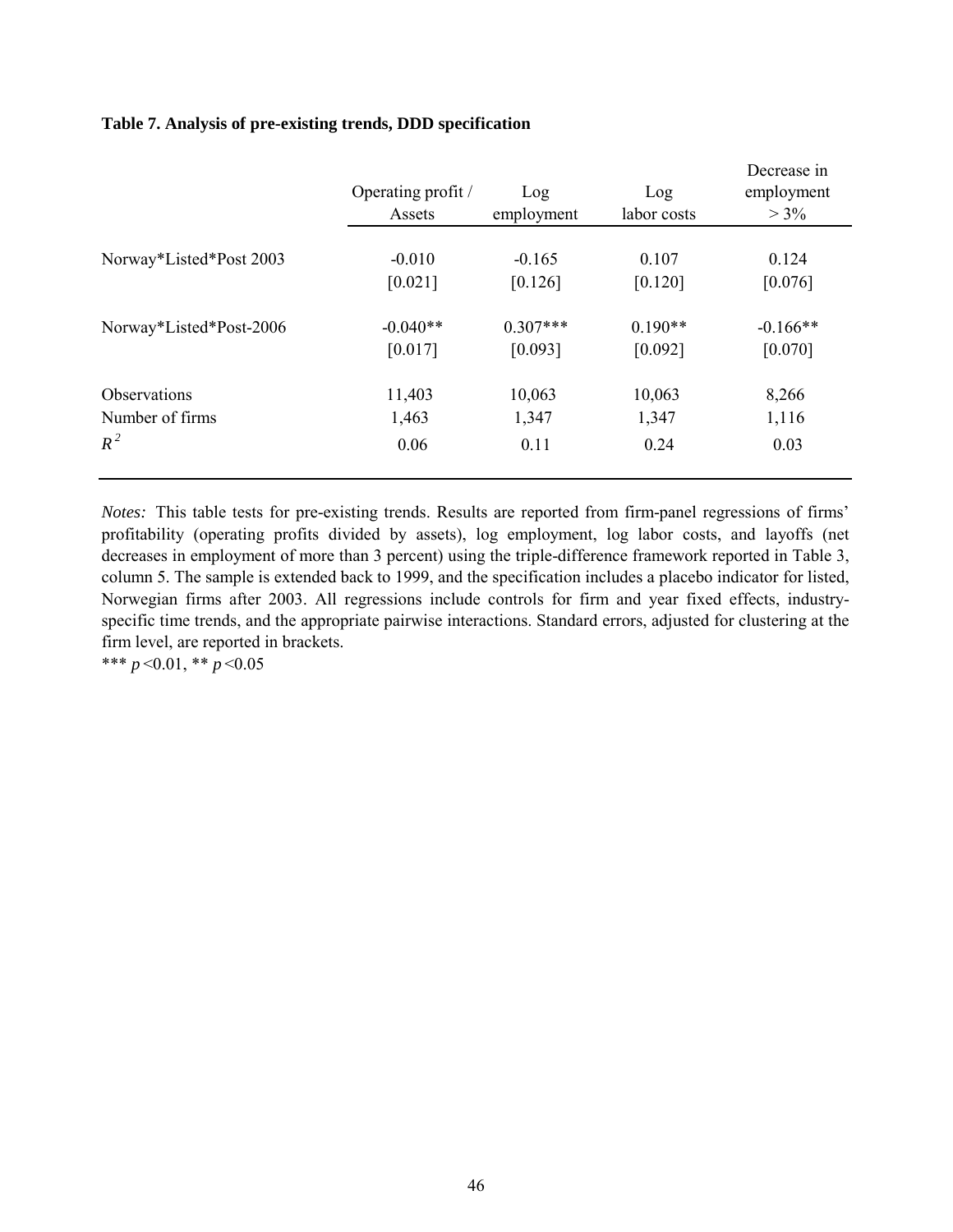|                              | Operating profit /<br>Assets              | Log<br>employment         | Log<br>labor costs | Decrease in<br>employment<br>$> 3\%$ |
|------------------------------|-------------------------------------------|---------------------------|--------------------|--------------------------------------|
|                              | Panel A. Sample of Listed Firms in Norway |                           |                    |                                      |
| Post-2006*No Women in 2006   | $-0.042**$                                | $0.729***$                | $0.718***$         | $-0.037$                             |
|                              | [0.019]                                   | [0.134]                   | [0.097]            | [0.064]                              |
| Post-2006*Some Women in 2006 | 0.003                                     | $0.487***$                | $0.515***$         | $-0.102**$                           |
|                              | [0.010]                                   | [0.082]                   | [0.077]            | [0.046]                              |
| Observations                 | 554                                       | 519                       | 519                | 469                                  |
| Number of firms              | 100                                       | 95                        | 95                 | 90                                   |
| $R^2$                        | 0.02                                      | 0.26                      | 0.29               | 0.01                                 |
|                              |                                           | Panel B. DDD: Full Sample |                    |                                      |
| Post-2006*Norway*Listed      | $-0.045*$                                 | $0.456***$                | $0.247**$          | $-0.239**$                           |
| *No Women in 2006            | [0.026]                                   | [0.150]                   | [0.124]            | [0.094]                              |
| Post-2006*Norway*Listed      | $-0.027$                                  | $0.301**$                 | $0.225*$           | $-0.196**$                           |
| *Some Women in 2006          | [0.019]                                   | [0.117]                   | [0.116]            | [0.087]                              |
| Observations                 | 8,901                                     | 7,811                     | 7,811              | 6,872                                |
| Number of firms              | 1,620                                     | 1,517                     | 1,517              | 1,347                                |
| $R^2$                        | 0.004                                     | 0.12                      | 0.14               | 0.02                                 |

## **Table 8. Heterogenous effects based on distance from compliance**

*Notes:* This table tests for heterogeneous effects based on distance to compliance when the law was adopted in 2006. Results are reported from firm-panel regressions of firms' profitability (operating profits divided by assets), log employment, log labor costs, and layoffs (net decreases in employment of more than 3 percent) on an indicator for whether the firm is affected by the gender representation law interacted with whether the firm's board contained any women in 2006, as well as a set of controls. Results are reported using two different specifications. Panel A limits the sample to affected firms and estimates raw, differential effects of the law based on whether the firm's board contained any women in 2006, with firm fixed effects but without any controls for baseline time trends. Panel B uses the full sample and the tripledifference framework reported in Table 3, columns 5 and 6, augmented with a fourth difference based on whether the firm's board contained any women in 2006. These regressions include controls for firm and year fixed effects, industry-specific time trends, and the appropriate pairwise interactions. Standard errors, adjusted for clustering at the firm level, are reported in brackets.

\*\*\*  $p<0.01$ , \*\*  $p<0.05$ , \*  $p<0.1$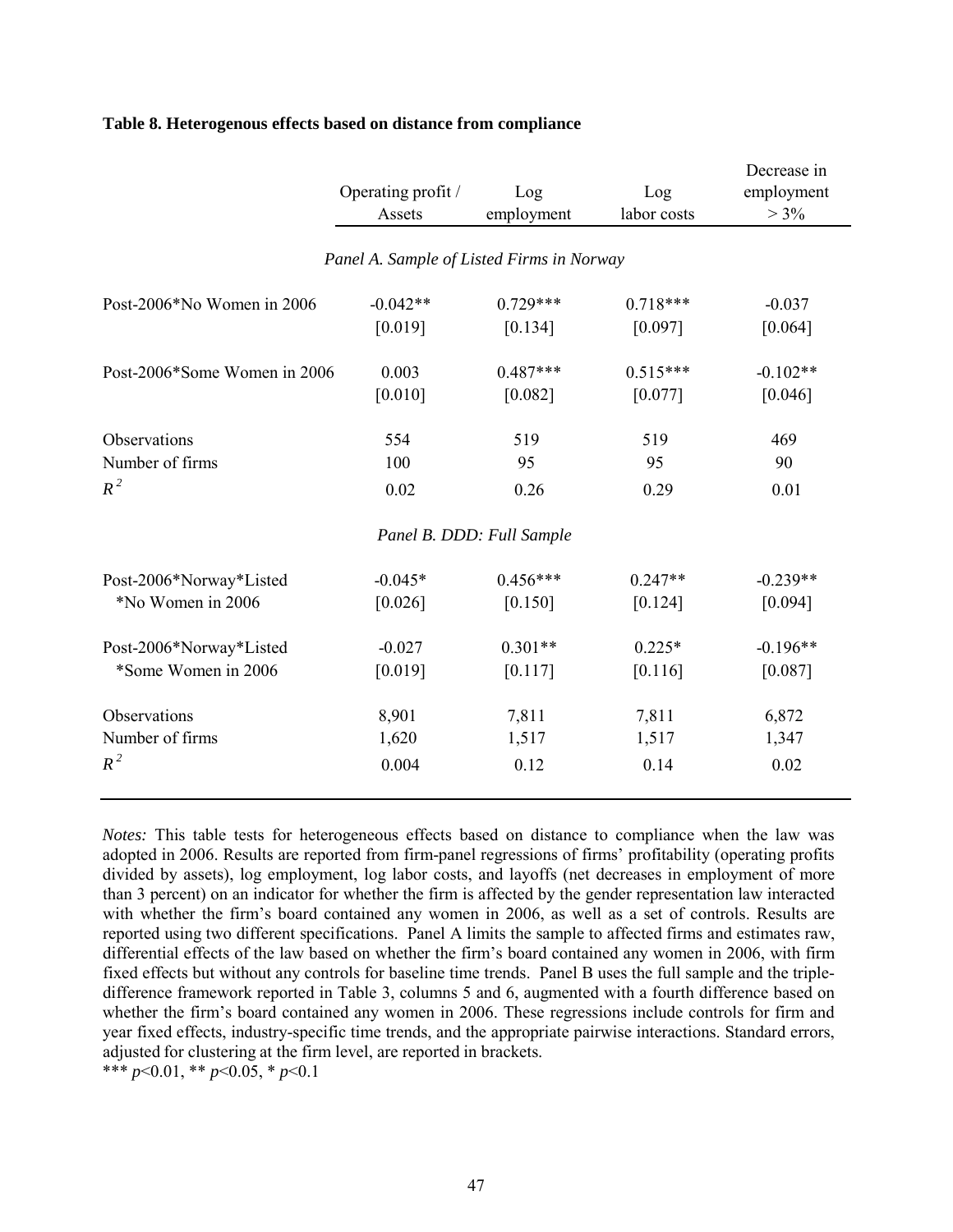|                           | Operating profit /<br>Assets                                 | Log<br>employment | Log<br>labor costs | Decrease in<br>employment<br>$> 3\%$ |
|---------------------------|--------------------------------------------------------------|-------------------|--------------------|--------------------------------------|
|                           | Panel A. Differential Effects by Average Director Age        |                   |                    |                                      |
| Norway*Listed*Post-2006   | $-0.030*$                                                    | $0.342***$        | 0.174              | $-0.210***$                          |
| *High Director Age        | [0.017]                                                      | [0.124]           | [0.108]            | [0.069]                              |
| Norway*Listed*Post-2006   | $-0.052**$                                                   | $0.272***$        | 0.127              | $-0.197**$                           |
| *Low Director Age         | [0.022]                                                      | [0.105]           | [0.093]            | [0.078]                              |
| Observations              | 8,898                                                        | 7,808             | 7,808              | 6,869                                |
| Number of firms           | 1,617                                                        | 1,514             | 1,514              | 1,344                                |
| $R^2$                     | 0.05                                                         | 0.15              | 0.24               | 0.04                                 |
|                           | Panel B. Differential Effects by Average Director Experience |                   |                    |                                      |
| Norway*Listed*Post-2006   | $-0.036*$                                                    | $0.279**$         | 0.084              | $-0.220***$                          |
| *High Director Experience | [0.018]                                                      | [0.129]           | [0.110]            | [0.077]                              |
| Norway*Listed*Post-2006   | $-0.045**$                                                   | $0.336***$        | $0.212**$          | $-0.190***$                          |
| *Low Director Experience  | [0.020]                                                      | [0.107]           | [0.096]            | [0.069]                              |
| Observations              | 8,898                                                        | 7,808             | 7,808              | 6,869                                |
| Number of firms           | 1,617                                                        | 1,514             | 1,514              | 1,344                                |
| $R^2$                     | 0.05                                                         | 0.15              | 0.24               | 0.04                                 |

# **Table 9. Differential effects of the quota by director age and exeperience in 2009, DDD specification**

*Notes:* This table tests for heterogeneous effects based on average director age and experience at affected firms in 2009. Results are reported from firm-panel regressions of firms' profitability (operating profits divided by assets), log employment, log labor costs, and layoffs (net decreases in employment of more than 3 percent) on an indicator for whether the firm is affected by the gender representation law interacted with the board age (in Panel A) or experience (in Panel B) indicator, as well as a set of controls for firm and year fixed effects, industry-specific time trends, and the appropriate pairwise interactions. High director age means that average age is equal to or above the median of 51. High experience means that at least one-quarter of directors have CEO experience (the median share). Standard errors, adjusted for clustering at the firm level, are reported in brackets.

\*\*\* *p*<0.01, \*\* *p*<0.05, \* *p*<0.1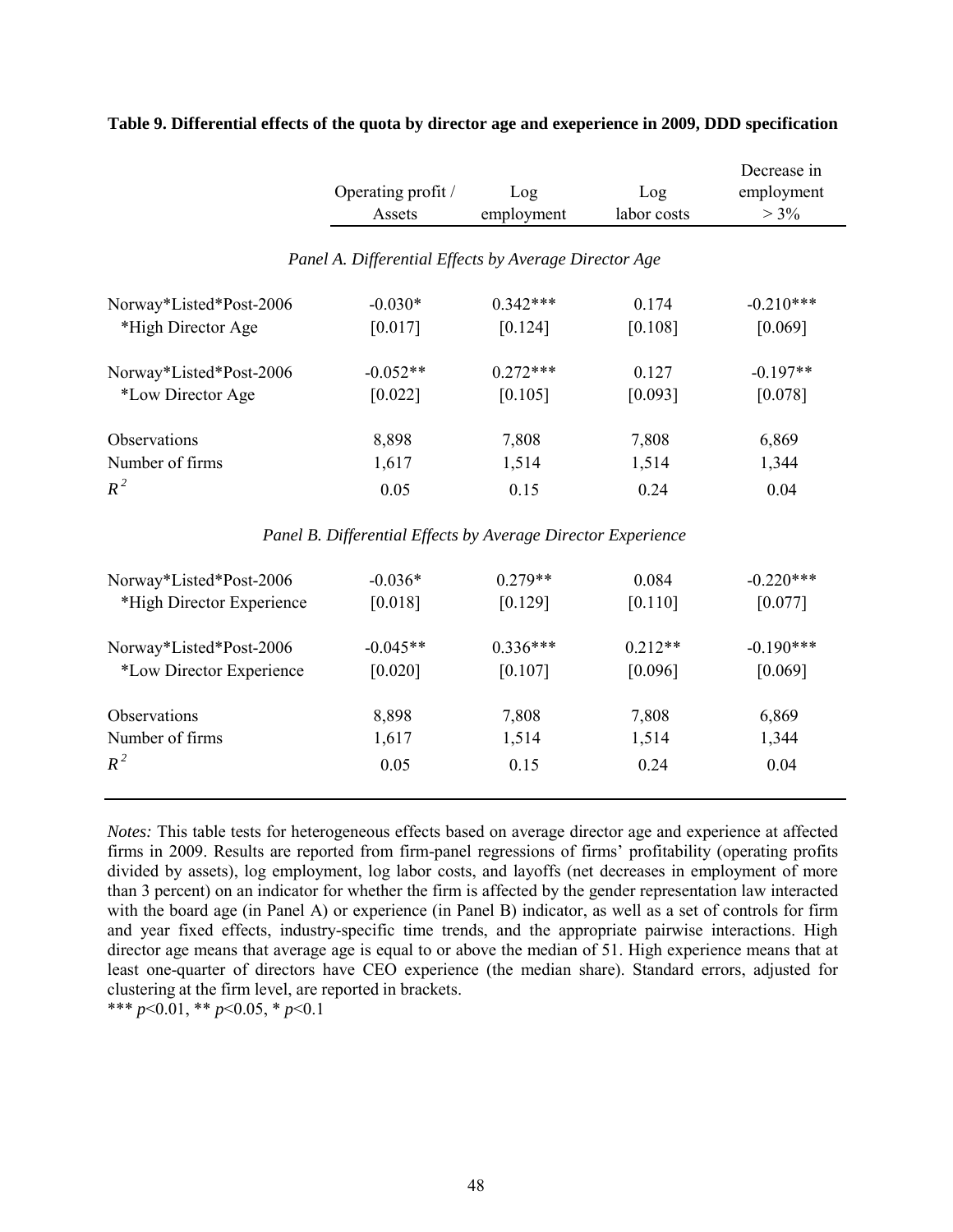|                           | Merger or Acquisition | Joint Venture | <b>Minority Stake</b> |
|---------------------------|-----------------------|---------------|-----------------------|
|                           |                       |               |                       |
| Norway                    |                       |               |                       |
| Before quota              | 0.442                 | 0.058         | 0.154                 |
| After quota               | 0.452                 | 0.096         | 0.183                 |
| Change in Norway          | 0.010                 | 0.038         | 0.029                 |
| Other countries           |                       |               |                       |
| Before quota              | 0.468                 | 0.031         | 0.116                 |
| After quota               | 0.478                 | 0.051         | 0.089                 |
| Change in other countries | 0.010                 | 0.020         | $-0.027$              |
| Difference-in-difference  | $-0.001$              | 0.018         | 0.056                 |
|                           | [0.081]               | [0.035]       | [0.052]               |
|                           |                       |               |                       |

# **Table 10. M&A activity among listed firms before and after the quota**

*Notes:* This table reports the shares of listed companies that undertook a merger or acquisition, entered a joint venture, or invested a minority stake in another company at least once during the three-year periods before (2003–2005) and after (2007–2009) the quota was adopted. Statisics are listed separately for companies in Norway and companies in other Scandinavian countries.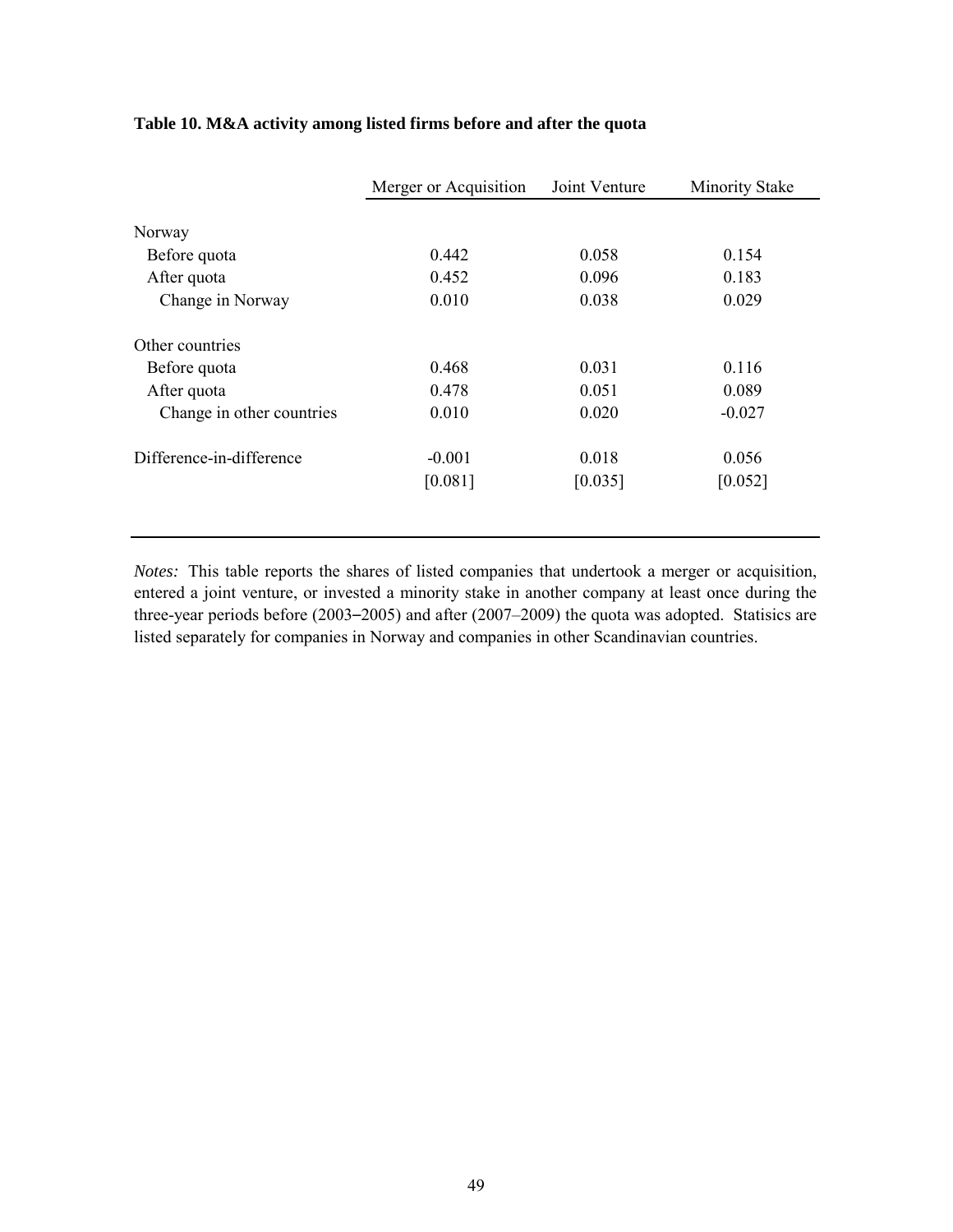# **Table 11. Changes in debt / assets**

|                                                                  | DD: Within Norway by Listed |                  | DD: Within Listed by Norway |                     | DDD: By Norway and Listed |                     |
|------------------------------------------------------------------|-----------------------------|------------------|-----------------------------|---------------------|---------------------------|---------------------|
|                                                                  | $\left(1\right)$            | (2)              | (3)                         | (4)                 | (5)                       | (6)                 |
| Norway*Listed*Post-2006                                          |                             |                  |                             |                     | $-0.010$<br>[0.020]       | $-0.008$<br>[0.020] |
| Norway*Post-2006                                                 |                             |                  | $-0.003$<br>[0.017]         | $-0.003$<br>[0.017] | 0.002<br>[0.008]          | 0.000<br>[0.009]    |
| Listed*Post-2006                                                 | 0.002<br>[0.015]            | 0.001<br>[0.015] |                             |                     | 0.005<br>[0.009]          | 0.003<br>[0.010]    |
| Controls for board size & average<br>number of other board seats |                             | X                |                             | X                   |                           | X                   |
| Observations                                                     | 2,814                       | 2,814            | 3,414                       | 3,414               | 8,521                     | 8,521               |
| Number of firms                                                  | 606                         | 606              | 592                         | 592                 | 1,612                     | 1,612               |
| $R^2$                                                            | 0.07                        | 0.07             | 0.08                        | 0.08                | 0.03                      | 0.03                |

*Notes:* This table summarizes the results from firm-panel regressions of firms' financial leverage (total debt divided by assets) on variables indicating whether a firm is affected by the gender representation law and a set of controls. Results are reported using the three different samples of comparison firms reported in Table 3. Controls in all regressions include firm and year fixed effects and industry-specific time trends. Standard errors, adjusted for clustering at the firm level, are reported in brackets.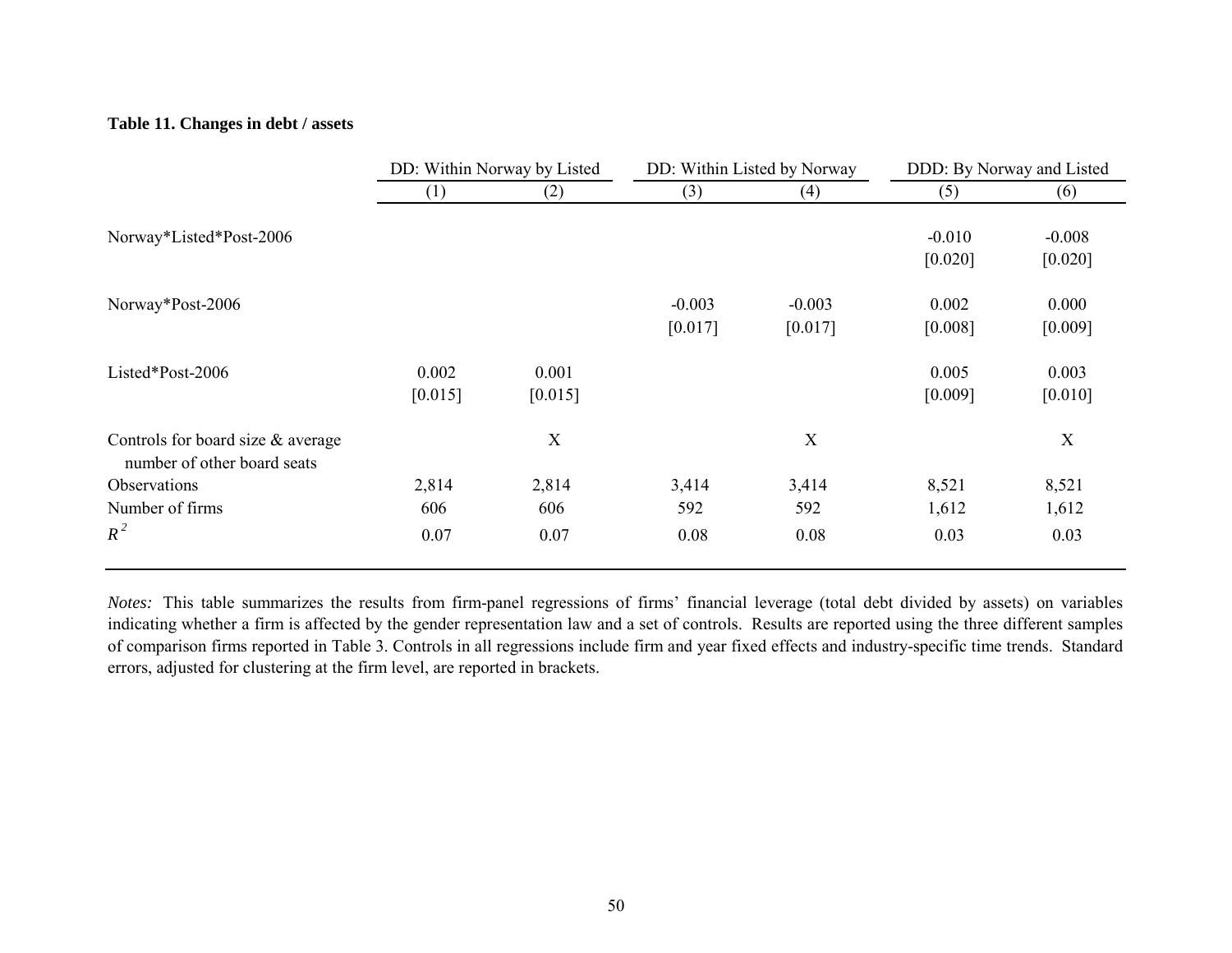|                                                                              |                                                      |            |             | Decrease in |
|------------------------------------------------------------------------------|------------------------------------------------------|------------|-------------|-------------|
|                                                                              | Operating profit /                                   | Log        | Log         | employment  |
|                                                                              | Assets                                               | employment | labor costs | $> 3\%$     |
|                                                                              | Panel A. Full Sample                                 |            |             |             |
| Norway*Listed*Post-2006*CEO Change                                           | $-0.060**$                                           | $0.385***$ | $0.241*$    | $-0.251***$ |
|                                                                              | [0.027]                                              | [0.138]    | [0.131]     | [0.083]     |
| Norway*Listed*Post-2006*No Change                                            | $-0.030*$                                            | $0.269**$  | 0.105       | $-0.179***$ |
|                                                                              | [0.016]                                              | [0.106]    | [0.088]     | [0.068]     |
| Observations                                                                 | 8,901                                                | 7,811      | 7,811       | 6,872       |
| Number of firms                                                              | 1,620                                                | 1,517      | 1,517       | 1,347       |
| $R^2$                                                                        | 0.05                                                 | 0.16       | 0.24        | 0.04        |
|                                                                              | Panel B. Full Sample Controlling for all CEO Changes |            |             |             |
| Norway*Listed*Post-2006*CEO Change                                           | $-0.058**$                                           | $0.384***$ | $0.250*$    | $-0.271***$ |
|                                                                              | [0.028]                                              | [0.140]    | [0.133]     | [0.085]     |
| Norway*Listed*Post-2006*No Change                                            | $-0.031*$                                            | $0.270**$  | 0.101       | $-0.170**$  |
|                                                                              | [0.016]                                              | [0.106]    | [0.089]     | [0.068]     |
| Observations                                                                 | 8,901                                                | 7,811      | 7,811       | 6,872       |
| Number of firms                                                              | 1,620                                                | 1,517      | 1,517       | 1,347       |
| $R^2$                                                                        | 0.05                                                 | 0.16       | 0.24        | 0.04        |
| Panel C. Sample of CEO Changes Unrelated to Performance and Matched Controls |                                                      |            |             |             |
| Norway*Listed*Post-2006                                                      | $-0.062$                                             | $0.533**$  | $0.457**$   | $-0.218*$   |
|                                                                              | [0.040]                                              | [0.230]    | [0.224]     | $[0.121]$   |
| Observations                                                                 | 1,307                                                | 1,152      | 1,152       | 1,019       |
| Number of firms                                                              | 238                                                  | 224        | 224         | 202         |
| $R^2$                                                                        | 0.04                                                 | 0.16       | 0.24        | 0.05        |
|                                                                              |                                                      |            |             |             |

#### **Table 12. Heterogeneous effects based on CEO change, DDD specification**

*Notes:* Panel A reports separate estimates of the impact of quotas for Norwegian listed firms whose CEO changed between December 2005 and December 2007 and those whose CEO did not change. Results are reported from firmpanel regressions using the triple-difference framework reported in Table 3, column 5. Controls in all regressions include firm and year fixed effects, industry-specific time trends, and the appropriate pairwise interactions. To ensure that the proper counterfactual is estimated, the CEO change and No change variables are defined for the matched controls based on the status of their matched listed firm, not their own realized value. Panel B adds a control for CEO changes at unaffected, as well as affected, firms. In Panel C, the sample is restricted to affected firms with a CEO change that was classified as unrelated to firm performance based on firms' disclosures and press accounts, and these firms' matched controls. Standard errors, adjusted for clustering at the firm level, are reported in brackets.

\*\*\* p<0.01, \*\* p<0.05, \* p<0.1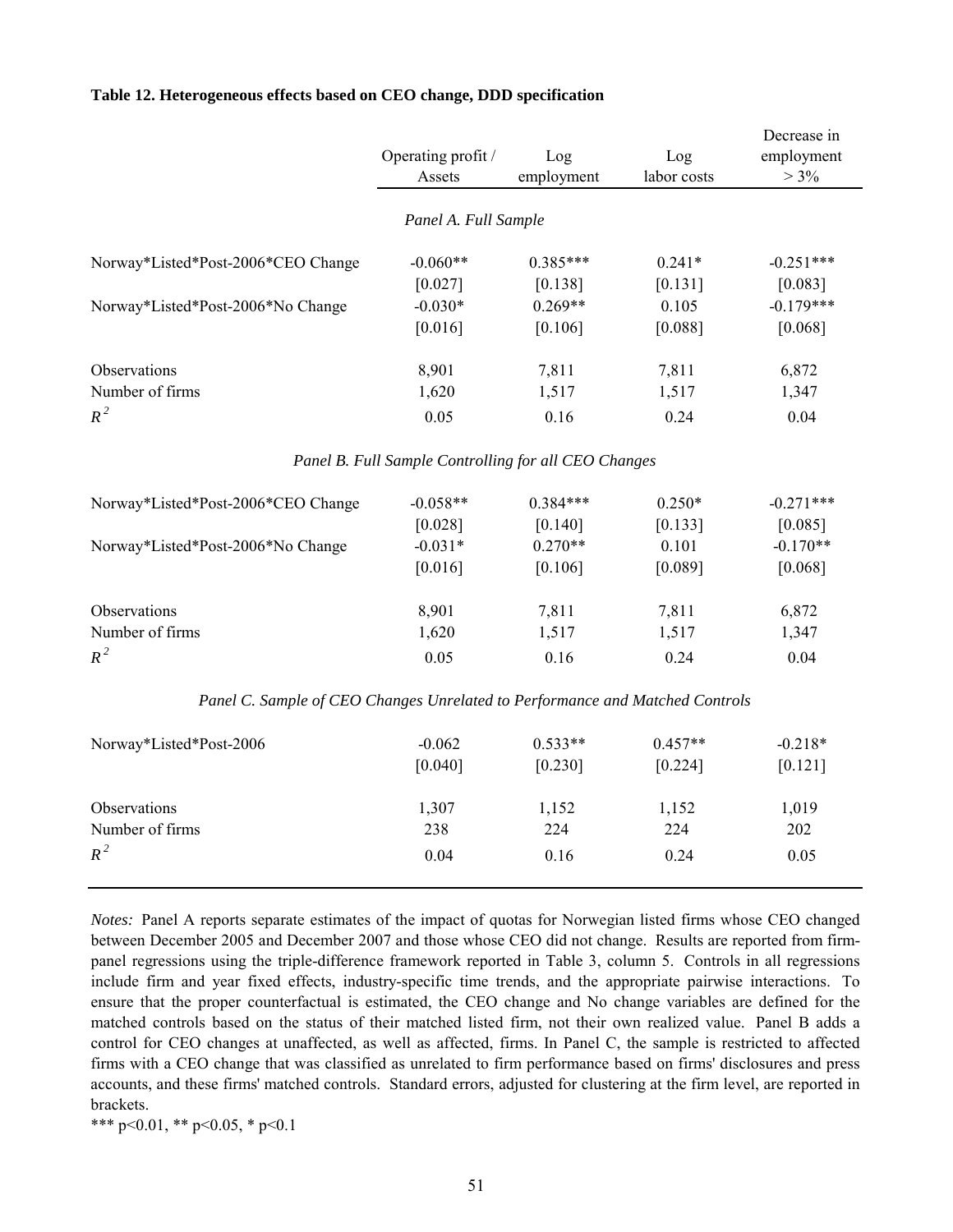## **ONLINE APPENDIX**

## **Appendix A.** Overview of Changes to Labor Law from the 2005 Working Environment Act

This appendix details changes in Norwegian labor law brought on by the 2005 Working Environment Act. Our goal in developing this inventory of the Act was to ascertain whether the Act implemented any changes that (1) would have affected large and small companies differentially or (2) regulated layoffs or the termination of employment. It is important to note that both laws equally apply to public and private companies operating in Norway and apply whether or not a company has shares listed on an exchange.

Section I lists all provisions of the Working Environment Act that are contingent on the number of a firm's employees. Section II lists all provisions of the Working Environment Act that regulate the termination of employment. Both sections organize provisions based on whether they experienced major changes, minor changes, or no changes when the law was updated in 2005. Although there were some changes to specific provisions, none of the changes would predict a decrease in layoffs among firms affected by the board member gender quota.

The 2005 Working Environment Act (No. 62) updated the 1977 law (Act No. 4) as amended in 1995. Specific references to sections of the laws are provided in this document.

I. PROVISIONS CONTINGENT ON THE NUMBER OF EMPLOYEES

### **Summary**

The Working Environment Act contains a few provisions that are contingent on the number of employees. None of these provisions changed in 2005, except for the new requirement for employer consultations. The requirement for employer consultations was completely new in the 2005 law but applied equally to public and private companies and whether or not the company has shares listed on an exchange. The new requirement could raise the costs of negative economic shocks if consulting workers leads the most productive workers to seek alternative employment, but keeping workers informed could also increase productivity if the consultations lead to higher employee morale. Either way, the effect is likely modest and pertains equally to firms that are affected and unaffected by the gender quota. Indeed, the results presented in the paper are virtually unchanged if we restrict the sample to firms employing more than 50 employees (ensuring that all Norwegian firms are subjected to the consultation requirement).

### **Major Changes**

### *Employer consultations*:

This provision is a novel element in the updated law. Firms that regularly employ at least 50 employees are obligated to provide information to workers about the firm's economic prospects, how these prospects would affect its workforce, and the like. In an effort to maintain confidentiality, the provision allows the employers to retain some information in consultations with their employees.

*Section references for prior version of law*: N/A *Section references for updated version of law*: 8-1; 8-2; 8-3.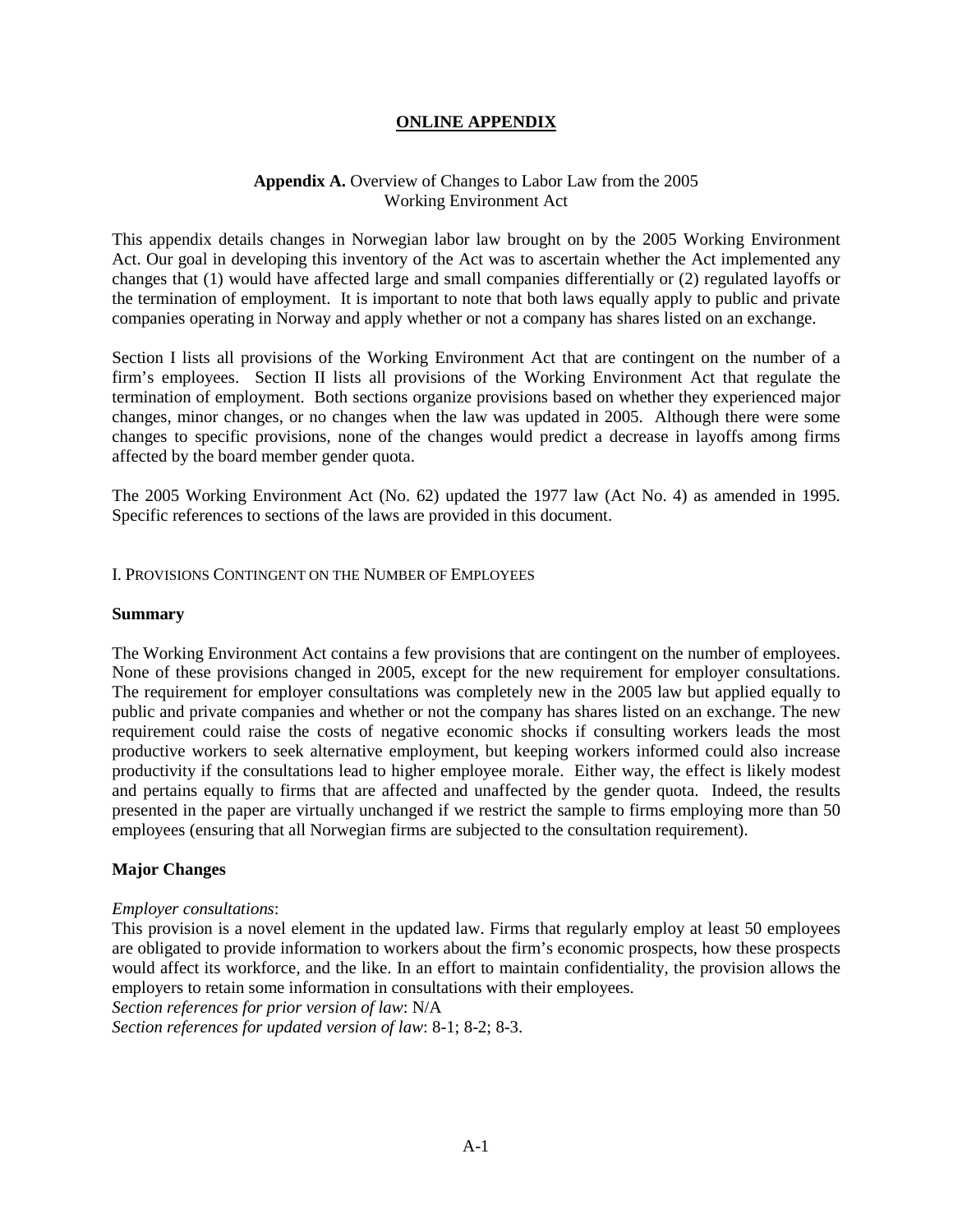## **No Changes**

## *Collective Redundancies*:

Collective redundancies are defined as the termination of ten or more employees within a 30-day period, excluding terminations for cause. Firms' responsibilities to provide consultation and expert advice to employees in connection with collective redundancies did not change with the law, neither did the conditions employers must follow, such as calling consultations as early as possible and giving a very detailed notice, including the grounds for redundancies. Notice must also be forwarded to the Public Employment Service and employees' elected representatives may comment on the notification directly to the Public Employment Service. Collective redundancies may not come into effect earlier than 30 days after the Public Employment Service has been notified, and the Public Employment Service may extend this waiting period.

*Section references for prior version of law*: 56A. *Section references for updated version of law*: 15-2.

## *More than one employer/Duties of employer to workers other than own employees:*

This provision pertains to work environment standards for contract workers or self-employed persons who perform tasks in connection with an employer's activities. If there are more than ten employees simultaneously employed at a workplace and there is no principal employer, then it is to be agreed in writing which employer is in charge of coordinating work environment standards or else the Labor Inspection Authority will decide.

*Section references for prior version of law*: 15. *Section references for updated version of law*: 2-2.

## *Electing safety officials***:**

Workforces of ten or more employees are required to elect a safety representative. At firms with fewer than ten employees, parties may agree in writing to another arrangement or to not have a safety representative (although this agreement may be vacated by the Labor Inspection Authority). Workforces of more than ten employees may have more than one representative. The number of safety representatives should proportional to the number of workers and the type of work performed.

*Section references for prior version of law*: 25-1; 25-2.

*Section references for updated version of law*: 6-1.

# *Working Environment Committees*:

Working environment committees are concerned with planning and maintaining safe and healthy work environment standards. Firms that employ at least 50 workers must have a working environment committee representing the employers, employees, and safety and health staff. Firms that employ between 20 and 50 employees may form a working environment committee when agreed by the parties. The Labor Inspection Authority may also require a working environment committee for firms with fewer than 50 employees, based on the conditions of work.

*Section references for prior version of law*: 23; 24. *Section references for updated version of law*: 7-1.

# *Staff rules*:

Industrial enterprises, commercial enterprises, and offices employing more than ten people require work rules for those who are not in a managerial or a supervisory position. These rules dictate various guidelines for workers, such as rules of behavior in a workplace and conditions for dismissal. The Ministry may make exceptions to this requirement.

*Section references for prior version of law*: 69.

*Section references for updated version of law*: 14-16.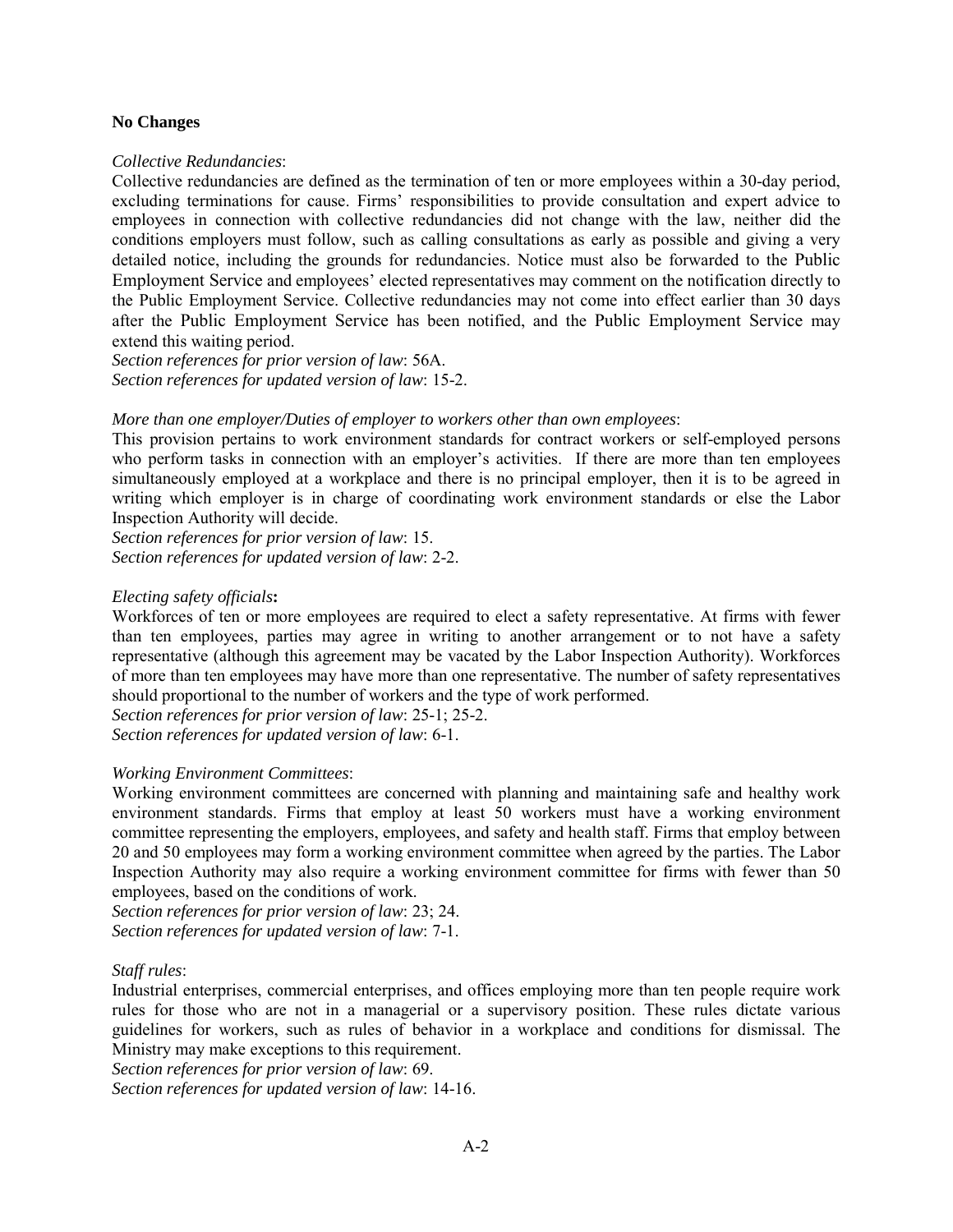## II. PROVISIONS CONCERNING EMPLOYMENT TERMINATION

## **Summary**

The Working Environment Act regulates employment termination, but these regulations changed little when the law was updated in 2005. The few adjustments mostly affected the time allotted for certain types of leave. Other details of law were also clarified. The biggest change was a new provision that allows for employee suspension while serious breaches of contract are being investigated. This change is discussed below in the context of summary dismissal (i.e., termination for cause). None of these changes can explain the reduction in layoffs found in the paper.

# **Major Changes**

# *Summary dismissal*:

An employer may summarily dismiss an employee if he or she commits a gross breach of duty or other serious breach of his or her employment contract. The new law does *not* change the employee's rights when he or she receives a dismissal notice (see "Notices of Termination" below). The new law also does *not* change the consequences, should the notice be found to be invalid. The new law does, however, add an additional provision allowing the employer to suspend an employee suspected of misdoings that may lead to summary dismissal, while the matter is investigated. During the suspension period, the employee receives the salary he or she earned on the date of suspension and retains the rights as one dismissed by notice. Before the law change, immediate summary dismissal was explicitly allowed.

*Section references for prior version of law*: 61; 66.

*Section references for updated version of law*: 15-13; 15-14; 15-11; 17-3; 17-4.

# *Protection against dismissal during sickness*:

According to the new law, those absent (wholly and partly) because of illness or an accident are protected from dismissal following the first 12 months of the sickness, assuming that there are no other apparent reasons for dismissal. The previous law was more complicated; most employees were only protected for the first 6 months after illness or accident, but those who had been employed for at least five consecutive years or had an illness/accident that was due to the work were protected for 12 months. There was no change to the requirement for medical certification when the employer calls for it.

*Section references for prior version of law*: 61; 64.

*Section references for updated version of law*: 15-8; 17-5.

# **Minor Changes**

# *Concerning lay judges*:

Courts dealing with dismissal disputes have a panel of lay judges with "a broad knowledge of industrial life." The previous law required that two-fifths of the judges be employers and two-fifths be employees. The new law calls for a similar split but requires that the judges be appointed by recommendation of the employers' organization and by recommendation of the employees' organization, instead of necessarily being employers and employees themselves. The new law also excludes the requirement that the panel consist of ten judges or "a higher number divisible by five."

*Section references for prior version of law*: 61B. *Section references for updated version of law*: 17-6.

# *Temporary employment*:

Under both laws, temporary employment is only allowed when it is required by the nature of the work, when the employee is a trainee or a temporary replacement, when the employee is the chief executive, or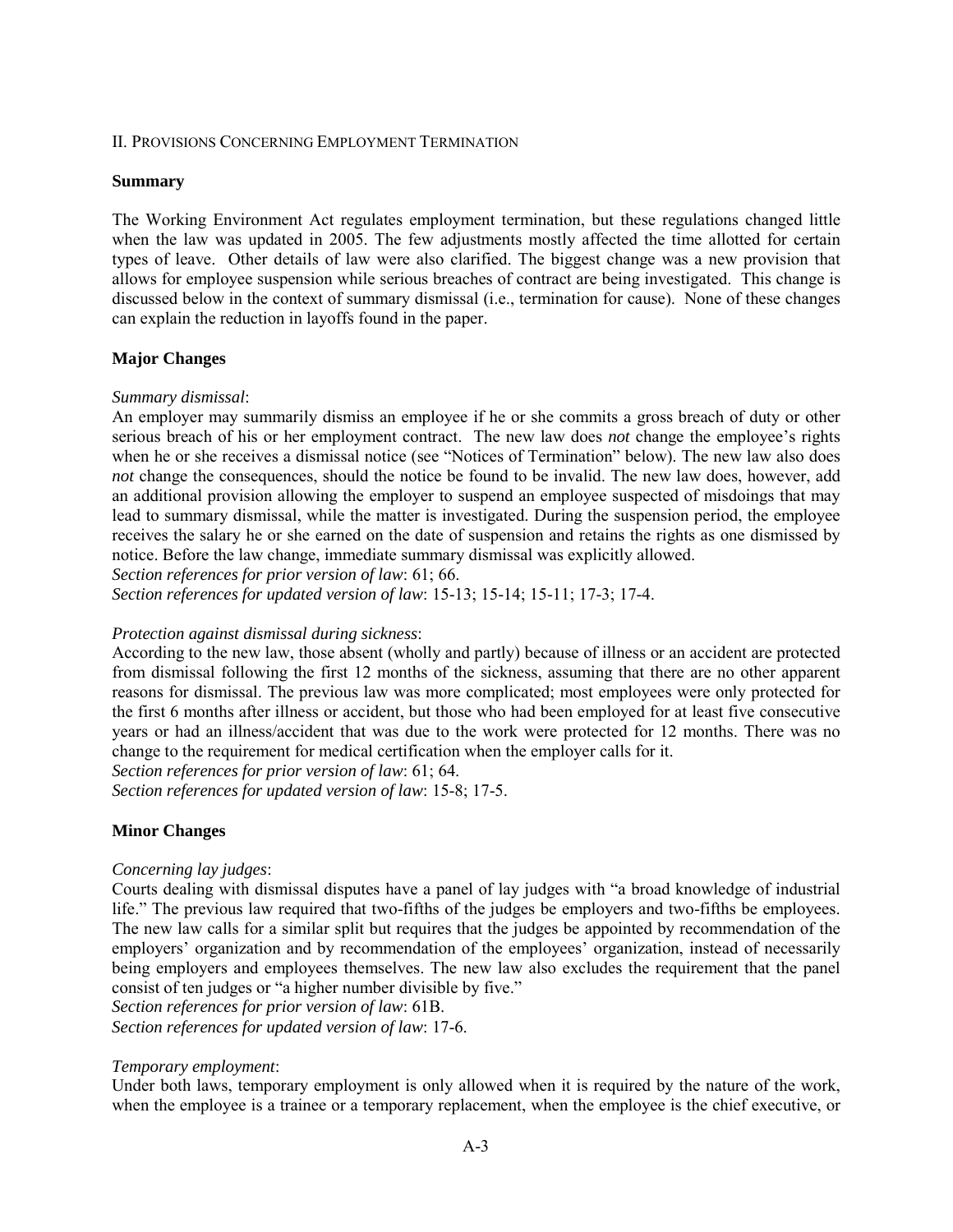when the person is employed in a labor market scheme coordinated by the Public Employment Service. The new law also allows temporary contracts (1) for employees in organized sports and (2) when agreed to by national unions for work related to art, research, or sport. There was *no* change to the time limits for giving notice. The new law, however, subjects those temporarily employed for more than four consecutive years to provisions regulating the termination of employment relationships; this does not apply to trainees, those employed in labor market schemes coordinated by the Public Employment Service, and those employees in organized sports.

*Section references for prior version of law*: 58A; 61. *Section references for updated version of law*: 14-9; 14-10; 14-11.

### *Protection against dismissal during military service*:

Those in compulsory or voluntary military service or similar public services are protected from dismissal for a certain time period. The new law increased the time period from 14 to 24 months. Employees are required to notify their employers if they wish to return to work after completing military service. The new law increases the notice that returning employees must give employers from 14 days to one month. *Section references for prior version of law*: 61; 65A.

*Section references for updated version of law*: 12-12; 15-10; 17-3; 17-4; 17-5.

#### *Protection against dismissal during partial leave of absence*:

Leaves of absence for maternity or adoption may be taken as partial leaves of absence, whereby the employee reduces working hours per week and receives a corresponding partial claim for maternity benefits if agreed to by the employee and employer. The newer law allows greater flexibility in possible arrangements for partial leaves, including fewer restrictions on the amount of the reduction in working hours and the removal of a requirement that the minimum period for partial leave be 12 weeks.

*Section references for prior version of law*: 31A; 61; 65.

*Section references for updated version of law*: 12-6; 12-7; 15-9; 17-3; 17-4; 17-5.

## *Protection against dismissal for care of young children*:

The new law modestly increased the right to leave to care for dependent children. Under both regimes, an employee is allowed ten days per year to care for a sick child or 15 days if the employee has more than one child, ending with the calendar year of the child's  $12<sup>th</sup>$  birthday. This allowance is increased to 20 days per year if the child is chronically ill or disabled, and the new law extended this allowance through the calendar year of the child's  $18<sup>th</sup>$  birthday (instead of the calendar year of the child's  $16<sup>th</sup>$  birthday under the previous law). The new law also allows employees leave for medical exams and for when a child needs constant attention at home. Whereas employees were previously allowed leave to care for seriously ill children up to age 16 if hospitalization was required, the new law allows leave to care for seriously ill children up to age 18, even if hospitalization is not required, and in the case of required hospitalizations up to age 12, even if the child is not suffering from serious illness. The new law also maintains the right to a leave of absence to attend health care training in the case of chronic illness or disability. Both laws also allow an employee who has sole or nearly sole responsibility for a child double the leave, and the new also allows half of those days to be transferred from a mother or father to a person with whom the employee lives and does not have responsibility for his or her own children.

*Section references for prior version of law*: 61; 65; 33A.

*Section references for updated version of law*: 12-9; 17-3; 17-4; 17-5.

# *Chief Executive*:

The chief executive may contract with a firm to settle termination disputes through arbitration. The new law also allows the chief executive to agree in advance to waive his or her rights in the event of termination in exchange for compensation upon termination.

*Section references for prior version of law*: 61D.

*Section references for updated version of law*: 15-16.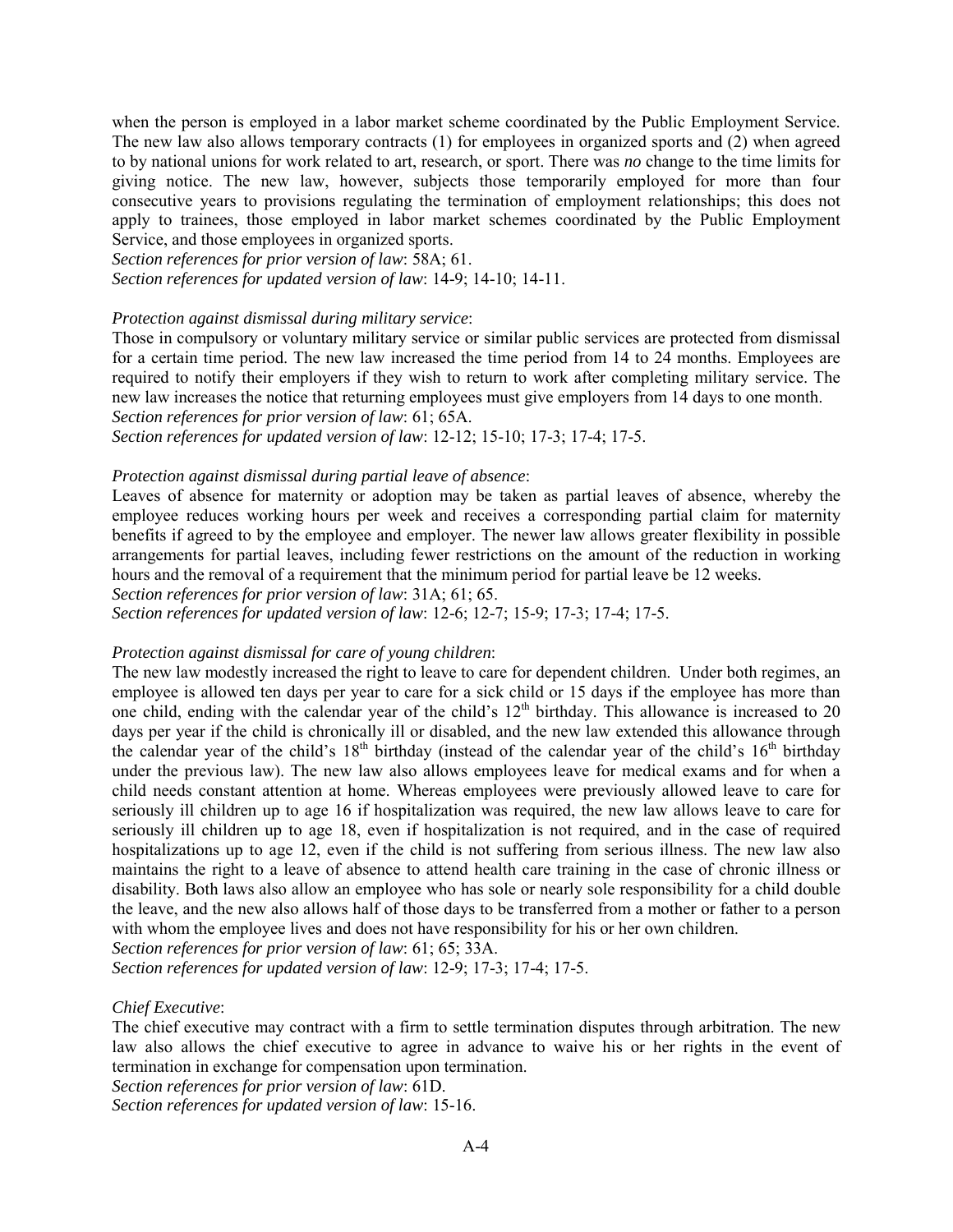## *Preferential claim to reinstatement*:

After termination due to lack of work, an employee has a preferential claim to new employment at the same firm, unless the employee is unqualified for the work. This applies to those who have been employed for at least 12 months of the previous two years, including most temporary employees. The new law maintains the same time limits for preferential claims and the same conditions with respect to an employers' bankruptcy. The new law extends to part-time employees a preferential claim to new full-time positions, if they are qualified.

*Section references for prior version of law*: 67. *Section references for updated version of law*: 14-2; 14-3; 14-4.

## *Periods of Notice*:

The employer and the employee must give at least one month's notice, unless otherwise stated in writing or in a collective bargaining agreement. If employed for at least five consecutive years, either party must give two months' notice; similarly, if employed for at least ten consecutive years, either party must give three months' notice. Different notice periods apply when a worker is employed for at least ten consecutive years and over a certain age: notice must be at least four months in advance if the employee is at least 50, five months if at least 55, and six months if at least 60. In these cases, the employee may terminate employment with three months' notice. Collective bargaining agreements or other wage agreements may not reduce the notice requirements for any workers employed for at least five consecutive years. The only change under the new law is that the Ministry is allowed to issue regulations that would shorter periods of notice for employees in labor market schemes, such as those coordinated by the Public Employment Service.

*Section references for prior version of law*: 58. *Section references for updated version of law*: 15-3.

# **No Changes**

### *Notices of Termination*:

Before making a decision to dismiss an employee with notice, an employer must discuss the matter with the employee and his or her representative, unless the employee does not want to or it is not practically possible. Notices must be written and contain information about the employee's rights, time limits for legal proceedings, the name of employer, preferential rights to reinstatement (if applicable), and the grounds for dismissal (if requested by the employee). If these requirements are not fulfilled and the employee brings legal action within four months of receiving notice, the notice, unless under special circumstances, will be invalid. If the notice is invalid, the employee may be entitled to compensation.

*Section references for prior version of law*: 57.

*Section references for updated version of law*: 15-1; 15-4; 15-5.

*Disputes concerning unwarranted notice of termination*:

The new law made *no* changes to these provisions, which specify various time limits for negotiations, initiating legal proceedings, etc.

*Section references for prior version of law*: 61; 61A; 61C.

*Section references for updated version of law*: 17-1; 17-3; 17-4; 17-7.

*Termination due to unforeseeable occurrences*:

If employees must be laid off due to accidents, natural disasters, or other unforeseeable events, the time limit for giving notice may be reduced to 14 days.

*Section references for prior version of law*: 59.

*Section references for updated version of law*: 15-3-10.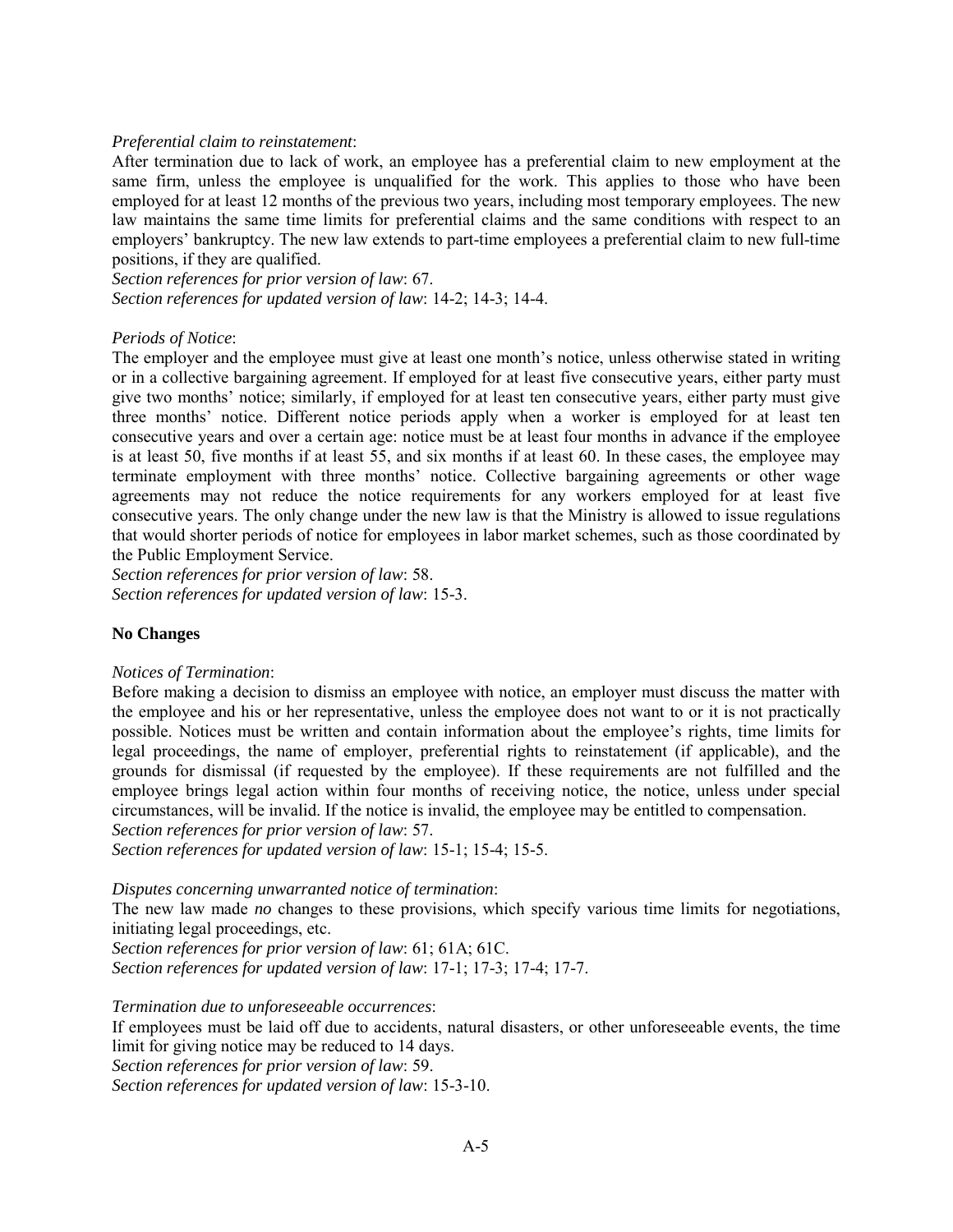## *Protection against unwarranted notice of termination*:

Employees are expressly protected from dismissal in three specific circumstances: (1) if an employee is laid off on grounds of "curtailed operations or rationalization measures" but is able to contribute in other ways; (2) if an employee is laid off because of outsourcing ordinary operations to a third party, unless it is essential to the health of the business; or (3) if an employee is dismissed because of his or her age before age 70.

*Section references for prior version of law*: 60. *Section references for updated version of law*: 15-7.

## *Protection against dismissal during and after pregnancy or adoption*:

Pregnant women are protected from termination if no other reason for dismissal is apparent. Pregnant women and new mothers are allowed certain leaves, including leave for prenatal examinations, twelve weeks of leave during pregnancy, and six weeks of required maternity leave after birth. The father (or another person assisting the mother if the parents do not live together) is allowed two weeks of leave to help the mother in childbirth-related activities. The mother and father/assistant are jointly allowed 12 months in total for maternity and pregnancy leaves. Both are each entitled to up to 12 additional months for each child if taken immediately after the first 12 month leave, unless they initially took a partial leave of absence (see "Protection against dismissal during partial leave of absence" above). An employee who is the sole caretaker of a child may take up to two years of additional leave (instead of the additional 12 months). Adoptive and foster parents are also entitled to parental leaves of absence when taking over responsibility for care of the child, as long as the child is younger than 15 years and not a stepchild. For more protections, see also the section "Protection against dismissal for care of young children" in this report. Times allowed for leaves of absences during and after pregnancy were *not* changed by the new law.

*Section references for prior version of law*: 31; 65. *Section references for updated version of law*: 12-1; 12-2; 12-3; 12-4; 12-5; 12-7; 15-9.

### *Right to remain in post*:

An employee may remain in his or her post during legal disputes concerning termination, unless a court rules otherwise. This right does not apply to disputes regarding summary dismissal, dismissal during a trial period, or contract or temporary workers, unless a court rules otherwise. This right also does not apply to those employed in labor market schemes coordinated by the Public Employment Service who are dismissed under certain conditions.

*Section references for prior version of law*: 58A; 61-4; 63; 66. *Section references for updated version of law*: 15-11.

### *Consequences of unfair dismissal*:

If a court deems a dismissal illegal, the employee should retain employment and may be awarded compensation by the court. However, after weighing the interests of both parties, a court may decide that the employment shall be terminated if finding it to be "clearly unreasonable" that employment should continue.

*Section references for prior version of law*: 62. *Section references for updated version of law*: 15-12.

### *Concerning trial periods*:

If a notice is given to those working for a trial period, the grounds for notice must be regarding a lack of proficiency, suitability, or reliability. The provision only applies if notice is given before the trial period expires. Except in certain cases, the trial period must be shorter than six months. An employer may extend the trial period if an employee has been absent with prior notice.

*Section references for prior version of law*: 63.

*Section references for updated version of law*: 15-6.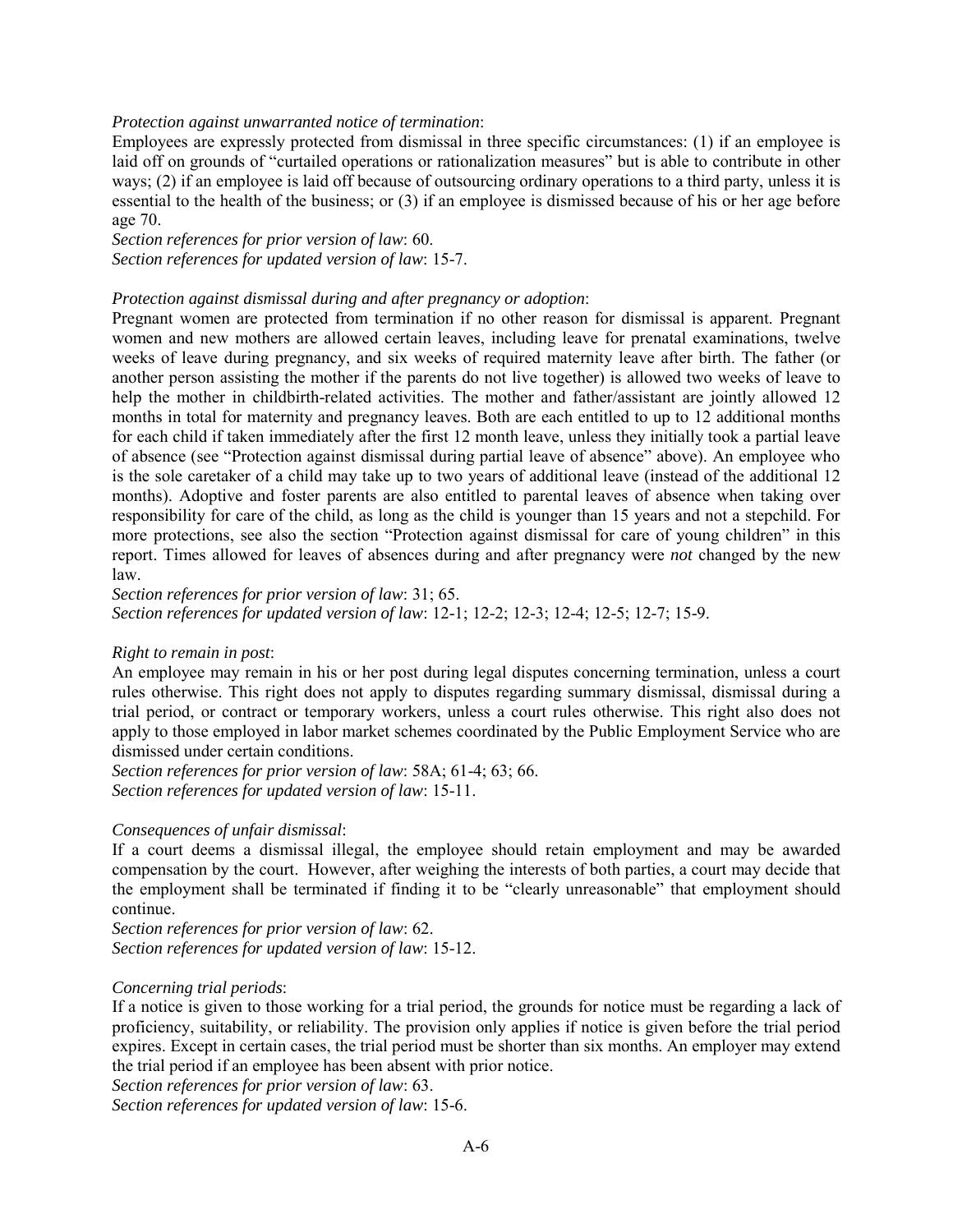# *References*:

A dismissed employee has a right to a reference from the employer, which states the employee's name, date of birth, nature of work, and duration. Those summarily dismissed are also entitled to references, but their employers may state that the employee was summarily dismissed without giving the reasons for the dismissal.

*Section references for prior version of law*: 68. *Section references for updated version of law*: 15-15.

## *Provisions concerning labor disputes*:

These regulations concerning dismissal do not apply to labor disputes under certain acts (Labor Disputes Act and Civil Service Disputes Act). The Ministry may decide to what extent the regulations concerning termination apply to public servants.

*Section references for prior version of law*: 56. *Section references for updated version of law*: 1-2; 15-17.

# *Staff rules*:

Industrial enterprises, commercial enterprises, and offices employing more than ten people require work rules for those who are not in a managerial or a supervisory position. These rules dictate various guidelines for workers, such as rules of behavior in a workplace and conditions for dismissal. The Ministry may make exceptions to this requirement.

*Section references for prior version of law*: 69.

*Section references for updated version of law*: 14-16.

*Protection against dismissal concerning transfer of ownership*:

In the case of a transfer of ownership from one employer to another, employees may not be dismissed solely because of the transfer.

*Section references for prior version of law*: 73C. *Section references for updated version of law*: 16-4.

### *Collective Redundancies*:

Collective redundancies are defined as the termination of ten or more employees within a 30-day period, excluding terminations for cause. Firms' responsibilities to provide consultation and expert advice to employees in connection with collective redundancies did not change with the law, neither did the conditions employers must follow, such as calling consultations as early as possible and giving a very detailed notice, including the grounds for redundancies. Notice must also be forwarded to the Public Employment Service and employees' elected representatives may comment on the notification directly to the Public Employment Service. Collective redundancies may not come into effect earlier than 30 days after the Public Employment Service has been notified, and the Public Employment Service may extend this waiting period.

*Section references for prior version of law*: 56A. *Section references for updated version of law*: 15-2.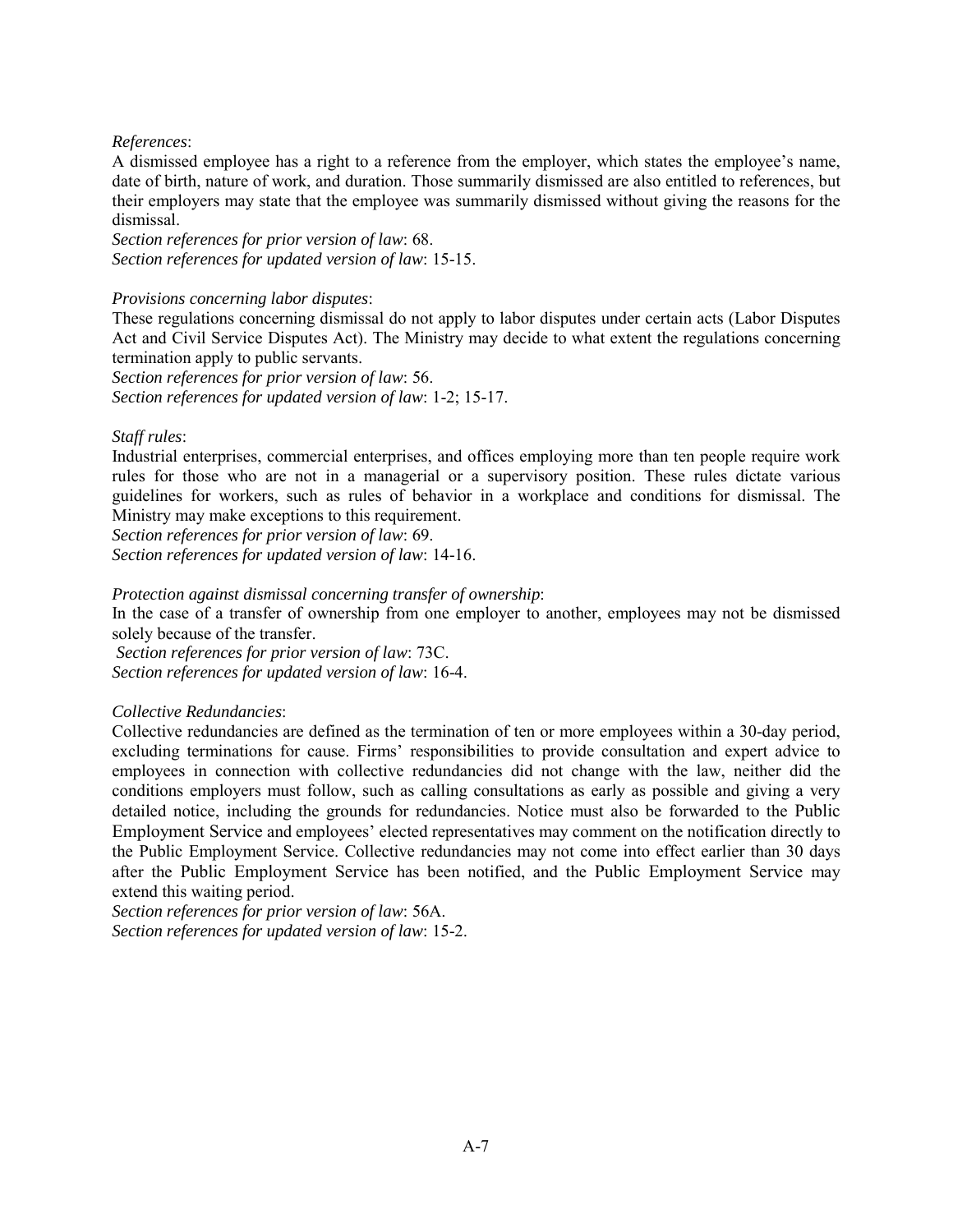

**Appendix Figure A1. Average director age among publicly listed companies in Norway, 2002–2009.** This figure plots summary statistics for the average age of male directors, female directors, and all directors among publicly listed companies in Norway. Averages of these values across firms are presented with 95 percent confidence intervals (across companies for each year).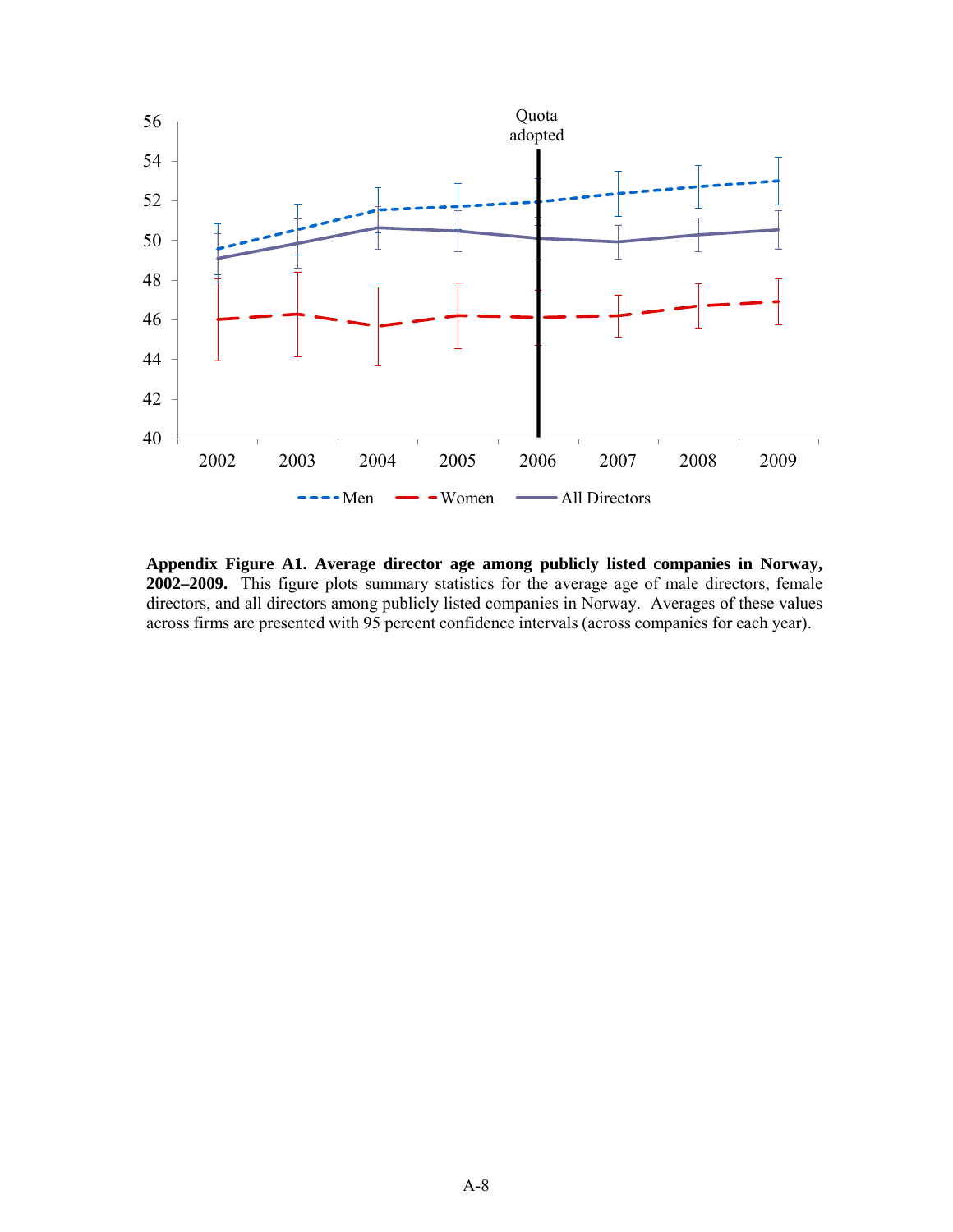

**Appendix Figure A2. Average director CEO experience among public listed companies in Norway, 2001–2009.** This figure plots summary statistics for the average percent of directors who are currently a CEO or have any current or previous CEO experience among publicly listed companies in Norway. Source: Ahern and Dittmar (2011), Table 2.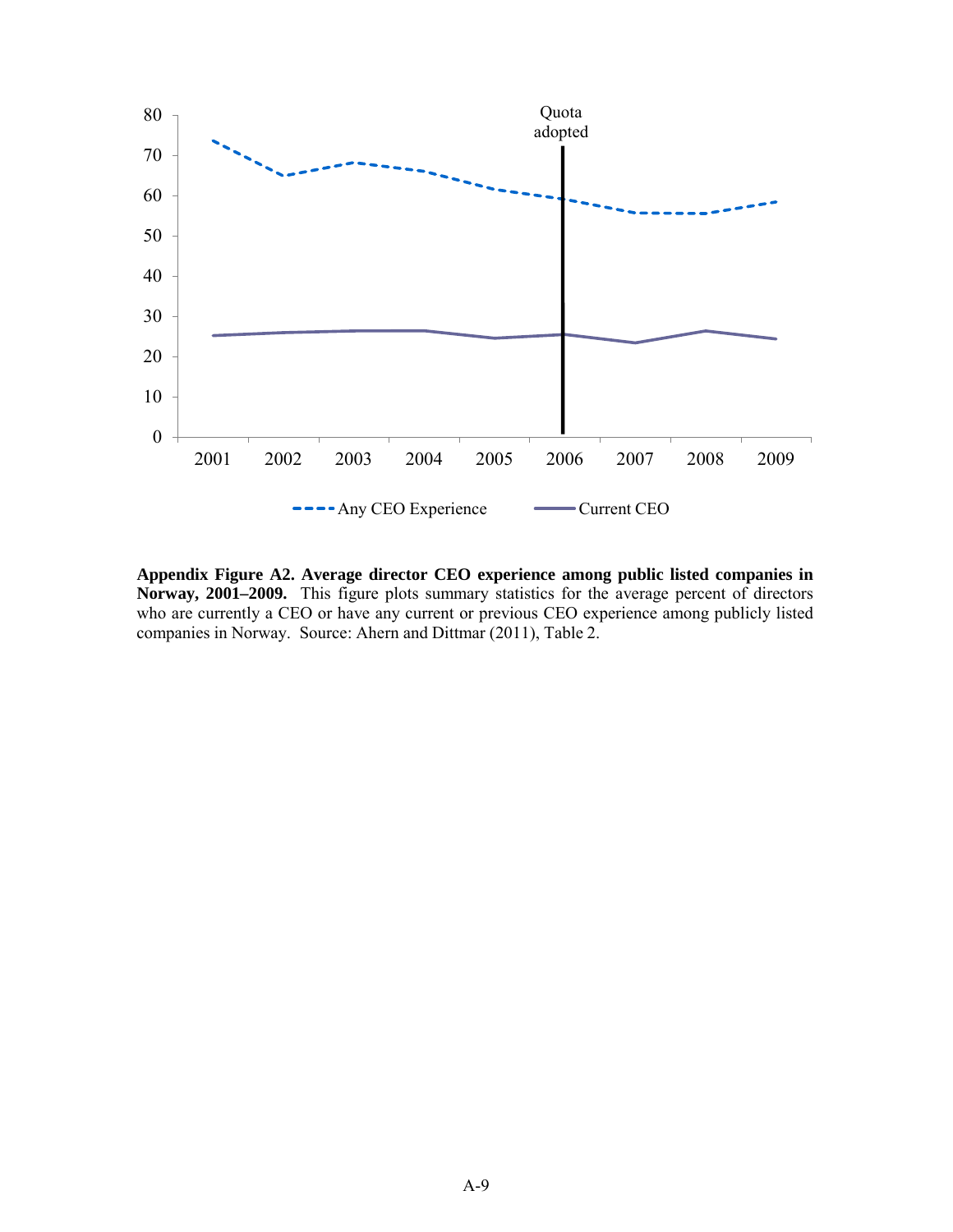

**Appendix Figure A3. Differential values and risk attitudes of female directors, relative to male directors at the same firm, Sweden 2005.** Average differences and 95 percent confidence intervals are reported. Estimates are from Adams and Funk (2009, Table 4). Raw value scores range between one and six, with higher numbers reflecting a higher importance of the value dimension. The dependent variables are first demeaned with respec<sup>t</sup> to the individual's average response in order to reflect the respondent's relative value priorities. Specifications control for age and firm fixed effects.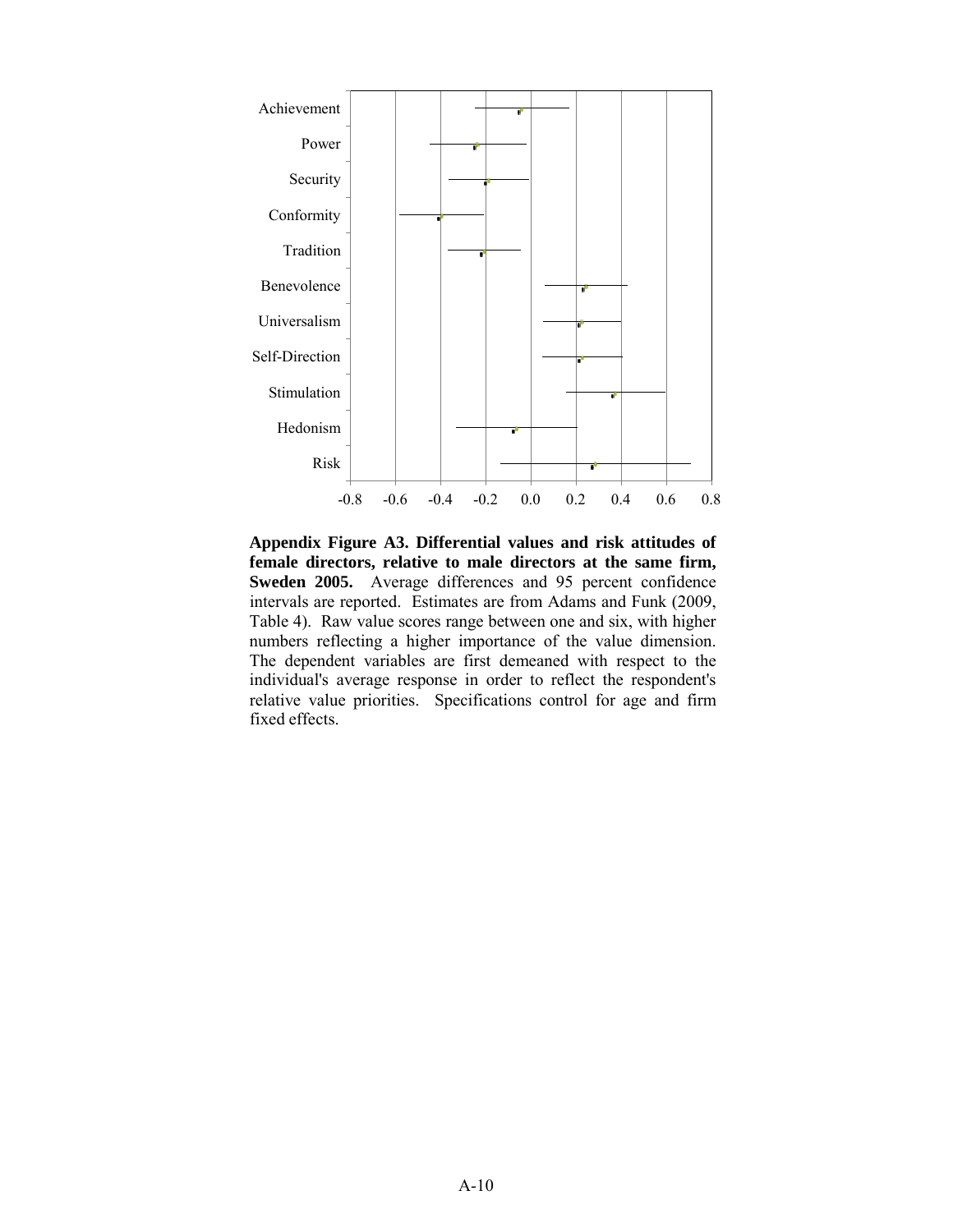|                         | Operating<br>profit / Assets | Log<br>employment | Log<br>labor costs | Decrease in<br>employment<br>$> 3\%$ |
|-------------------------|------------------------------|-------------------|--------------------|--------------------------------------|
| Norway*Listed*Post-2006 | $-0.038**$                   | $0.310***$        | $0.151*$           | $-0.208***$                          |
|                         | [0.016]                      | [0.090]           | [0.082]            | [0.063]                              |
| <b>Observations</b>     | 8,901                        | 7,811             | 7,811              | 6,872                                |
| Number of firms         | 1,620                        | 1,517             | 1,517              | 1,347                                |
| $R^2$                   | 0.05                         | 0.16              | 0.24               | 0.04                                 |

# **Table A1. Robustness check: Controlling for accounting standard, DDD specification**

*Notes:* This table tests whether the results presented above are robust to including indicator variables for accounting standard (local GAAP or IFARS, compared with missing). Results are reported from firm-panel regressions of firms' profitability (operating profits divided by assets), log employment, log labor costs, and layoffs (net decreases in employment of more than 3 percent) on variables indicating whether a firm is affected by the gender representation law and a set of controls. Results are reported using the triple-difference framework reported in Table 3, column 5. Controls in all regressions include firm and year fixed effects, industry-specific time trends, and the appropriate pairwise interactions. Standard errors, adjusted for clustering at the firm level, are reported in brackets. \*\*\* *p* <0.01, \*\* *p* <0.05, \* *p* <0.1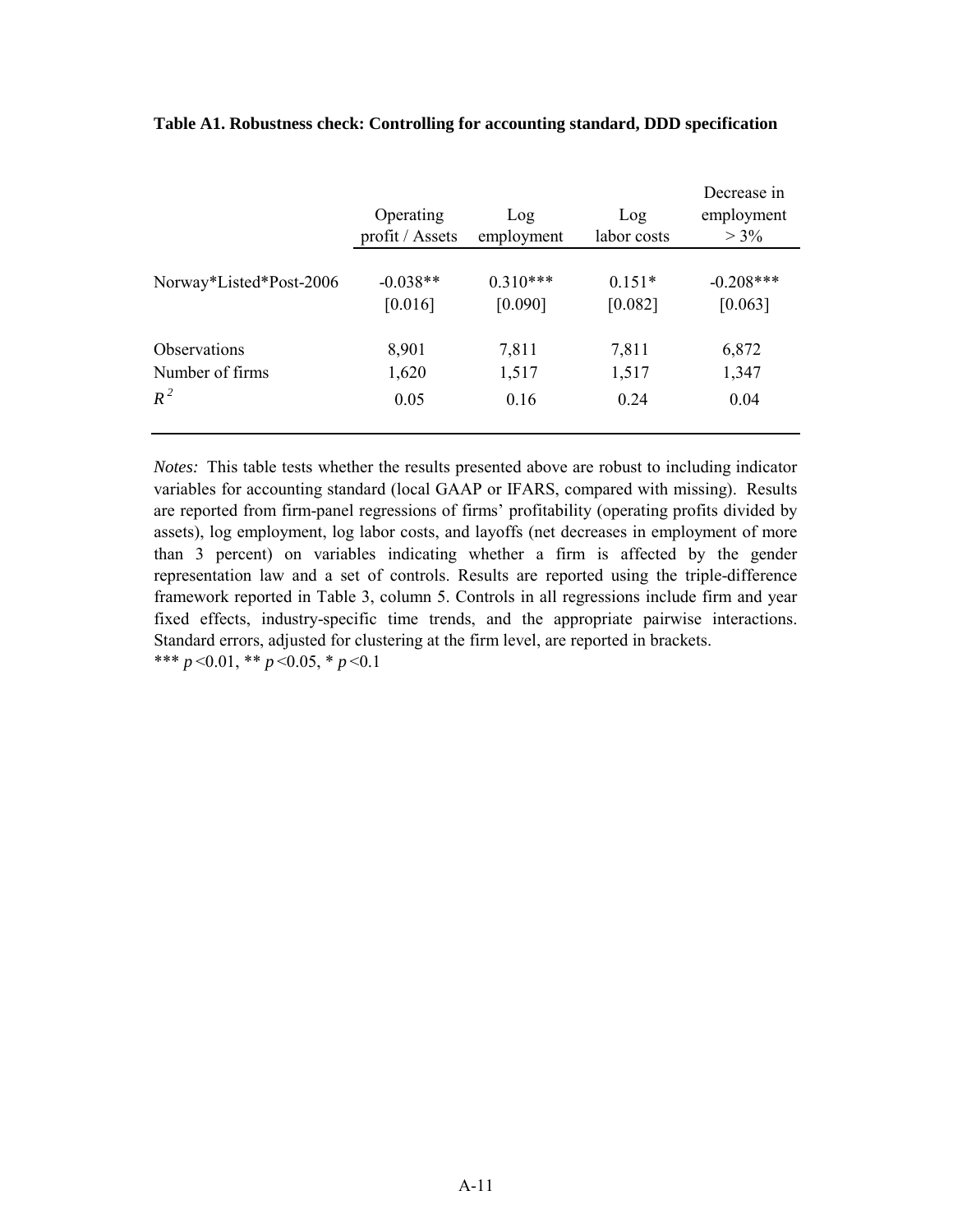|                         | Operating profit /                                   | Log        | Log         | Decrease in<br>employment |  |
|-------------------------|------------------------------------------------------|------------|-------------|---------------------------|--|
|                         | Assets                                               | employment | labor costs | $> 3\%$                   |  |
|                         | Panel A. Include unlisted companies in treated group |            |             |                           |  |
| Norway*Listed*Post-2006 | $-0.026*$                                            | $0.231***$ | $0.137*$    | $-0.123**$                |  |
|                         | [0.015]                                              | [0.077]    | [0.074]     | [0.056]                   |  |
| Observations            | 15,928                                               | 13,837     | 13,837      | 11,768                    |  |
| Number of firms         | 2,967                                                | 2,751      | 2,751       | 2,327                     |  |
| $R^2$                   | 0.03                                                 | 0.12       | 0.21        | 0.03                      |  |
|                         | Panel B. Full sample of control firms                |            |             |                           |  |
| Norway*Listed*Post-2006 | $-0.023**$                                           | $0.398***$ | $0.270***$  | $-0.174***$               |  |
|                         | [0.012]                                              | [0.077]    | [0.070]     | [0.043]                   |  |
| Observations            | 88,779                                               | 74,422     | 74,422      | 65,340                    |  |
| Number of firms         | 17,053                                               | 15,379     | 15,379      | 13,979                    |  |
| $R^2$                   | 0.02                                                 | 0.10       | 0.26        | 0.02                      |  |
|                         | Panel C. Limit sample to close matches               |            |             |                           |  |
| Norway*Listed*Post-2006 | $-0.041***$                                          | $0.308***$ | $0.175*$    | $-0.218***$               |  |
|                         | [0.016]                                              | [0.090]    | [0.092]     | [0.063]                   |  |
| Observations            | 7,822                                                | 6,928      | 6,928       | 6,080                     |  |
| Number of firms         | 1,418                                                | 1,339      | 1,339       | 1,185                     |  |
| $R^2$                   | 0.05                                                 | 0.15       | 0.20        | 0.04                      |  |
|                         |                                                      |            |             |                           |  |

## **Table A2. Robustness to alternative samples, DDD specification**

*Notes:* This table tests whether the results presented above are robust to alternate sample selections and controls. Panel A uses all potential comparison firms (private Norwegian and other public and private Scandinavian firms). Panel B includes unlisted, public limited Norwegian firms in the affected group. Panel C limits the matched sample to those within five units of distance and drops the two affected companies with no close matches. Results are reported from firm-panel regressions of firms' profitability (operating profits divided by assets), log employment, log labor costs, and layoffs (net decreases in employment of more than 3 percent) on variables indicating whether a firm is affected by the gender representation law and a set of controls. Results are reported using the triple-difference framework reported in Table 3, column 5. Controls in all regressions include firm and year fixed effects, industry-specific time trends, and the appropriate pairwise interactions. Standard errors, adjusted for clustering at the firm level, are reported in brackets.

\*\*\* *p* <0.01, \*\* *p* <0.05, \* *p* <0.1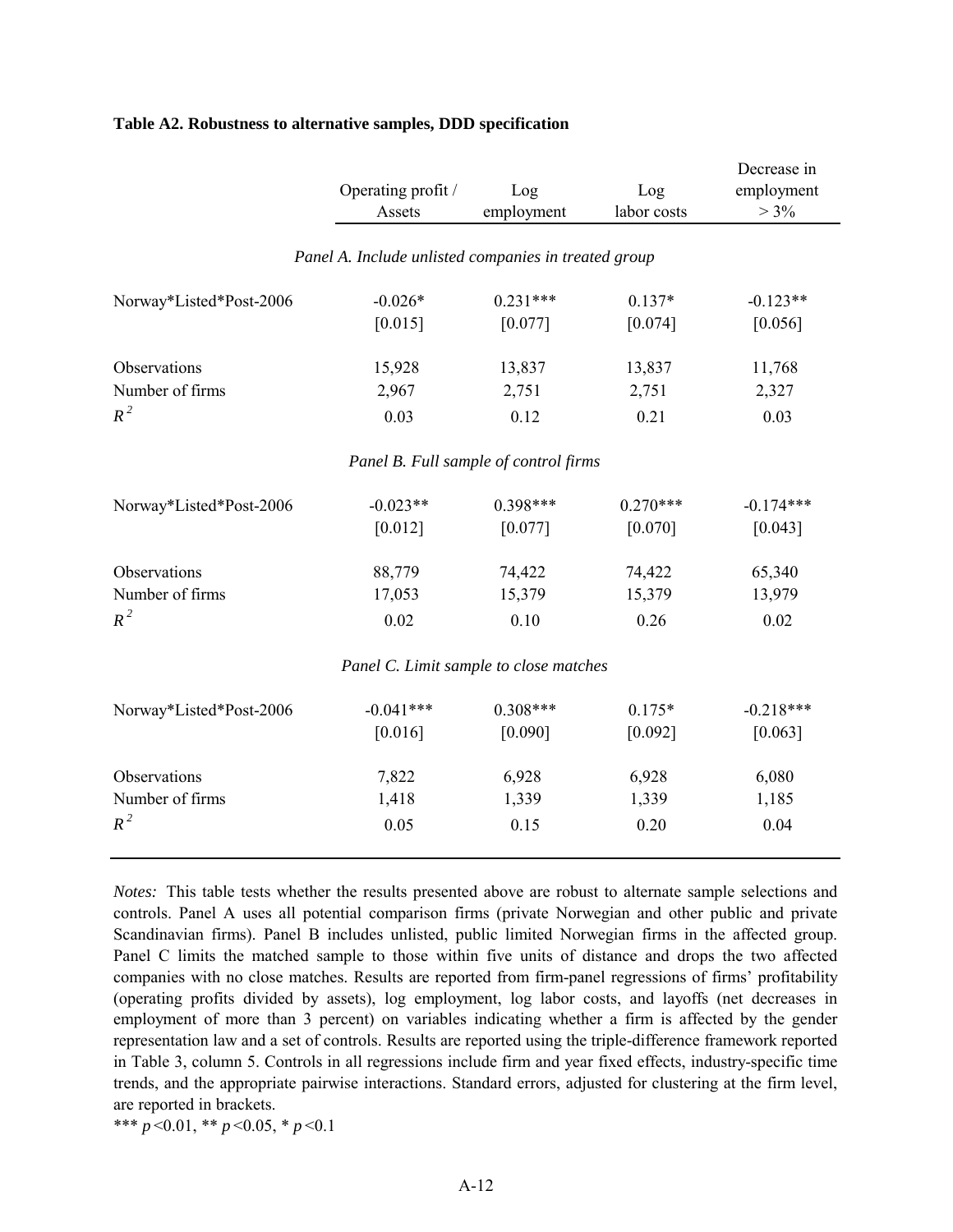# **Table A3. Alternative measure of performance**

|                                                                  |                                | <b>Operating Profits / Sales</b>              |            |  |  |  |  |
|------------------------------------------------------------------|--------------------------------|-----------------------------------------------|------------|--|--|--|--|
|                                                                  | (1)                            | (2)                                           | (3)        |  |  |  |  |
|                                                                  | DD: Within<br>Norway by Listed | DD: Within Listed DDD: By Norway<br>by Norway | and Listed |  |  |  |  |
| Norway*Listed*Post-2006                                          |                                |                                               | $-0.151**$ |  |  |  |  |
|                                                                  |                                |                                               | [0.074]    |  |  |  |  |
| Norway*Post-2006                                                 |                                | $-0.149**$                                    | 0.029      |  |  |  |  |
|                                                                  |                                | [0.073]                                       | [0.018]    |  |  |  |  |
| Listed*Post-2006                                                 | $-0.116*$                      |                                               | 0.043      |  |  |  |  |
|                                                                  | [0.064]                        |                                               | [0.035]    |  |  |  |  |
| Controls for board size & average<br>number of other board seats | X                              | X                                             | X          |  |  |  |  |
| Observations                                                     | 2,680                          | 3,411                                         | 8,430      |  |  |  |  |
| Number of firms                                                  | 579                            | 587                                           | 1,582      |  |  |  |  |
| $R^2$                                                            | 0.02                           | 0.03                                          | 0.02       |  |  |  |  |

*Notes:* This table summarizes the results from firm-panel regressions of firms' profitability (operating profits divided by sales) on variables indicating whether a firm is affected by the gender representation law and a set of controls. Results are reported using three different samples of comparison firms to provide different counterfactuals for what would have happened to listed, Norwegian firms (the affected group) absent the reform: column 1 uses unlisted, Norwegian firms; column 2 uses listed, non-Norweigan firms; and column 3 uses both sets of comparison firms in a triple-difference specification. Controls in all regressions include firm and year fixed effects, industry-specific time trends, board size, and the average number of other board seats. Standard errors, adjusted for clustering at the firm level, are reported in brackets. The panel covers firms from 2003 through 2009 but is not balanced because of missing data. \*\*  $p$  < 0.05, \*  $p$  < 0.1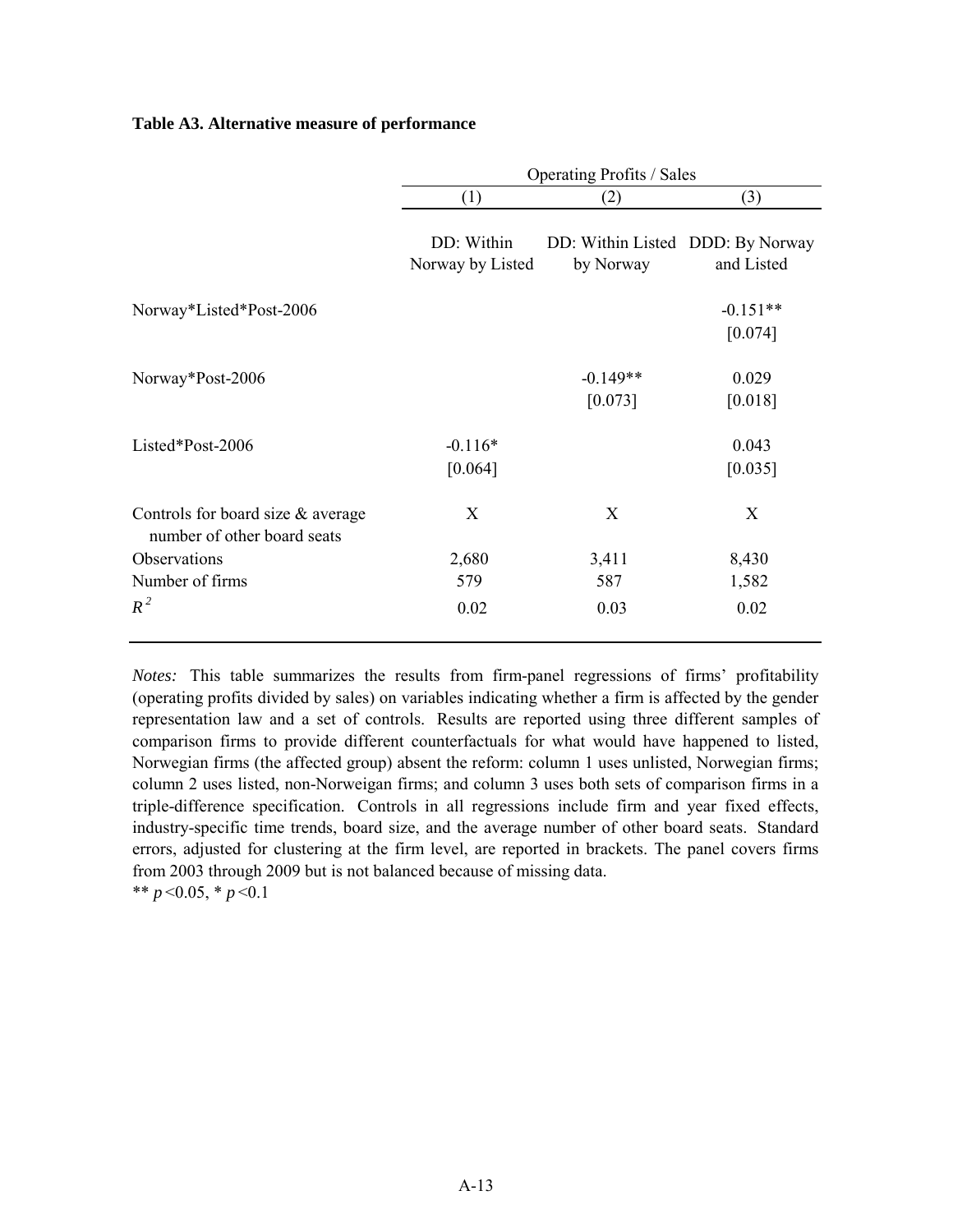|                         | Operating profit /<br>Assets | Log<br>employment | Log<br>labor costs | Decrease in<br>employment<br>$> 3\%$ |
|-------------------------|------------------------------|-------------------|--------------------|--------------------------------------|
| Norway*Listed*Post-2006 | $-0.044**$                   | $0.287***$        | $0.206*$           | $-0.167**$                           |
|                         | [0.022]                      | [0.111]           | [0.110]            | [0.075]                              |
| <b>Observations</b>     | 6,079                        | 5,346             | 5,346              | 4,657                                |
| Number of firms         | 1,113                        | 1,042             | 1,042              | 915                                  |
| $R^2$                   | 0.05                         | 0.17              | 0.22               | 0.05                                 |

# **Table A4. Robustness check: Excluding firms with any government ownership, DDD specification**

*Notes:* This table tests whether the results presented above are robust to the exclusion of 32 listed, Norwegian firms that had any direct or indirect government ownership and their matched control firms. Results are reported from firm-panel regressions of firms' profitability (operating profits divided by assets), log employment, log labor costs, and layoffs (net decreases in employment of more than 3 percent) on variables indicating whether a firm is affected by the gender representation law and a set of controls. Results are reported using the triple-difference framework reported in Table 3, column 5. Controls in all regressions include firm and year fixed effects, industry-specific time trends, and the appropriate pairwise interactions. Standard errors, adjusted for clustering at the firm level, are reported in brackets. \*\*\* *p* <0.01, \*\* *p* <0.05, \* *p* <0.1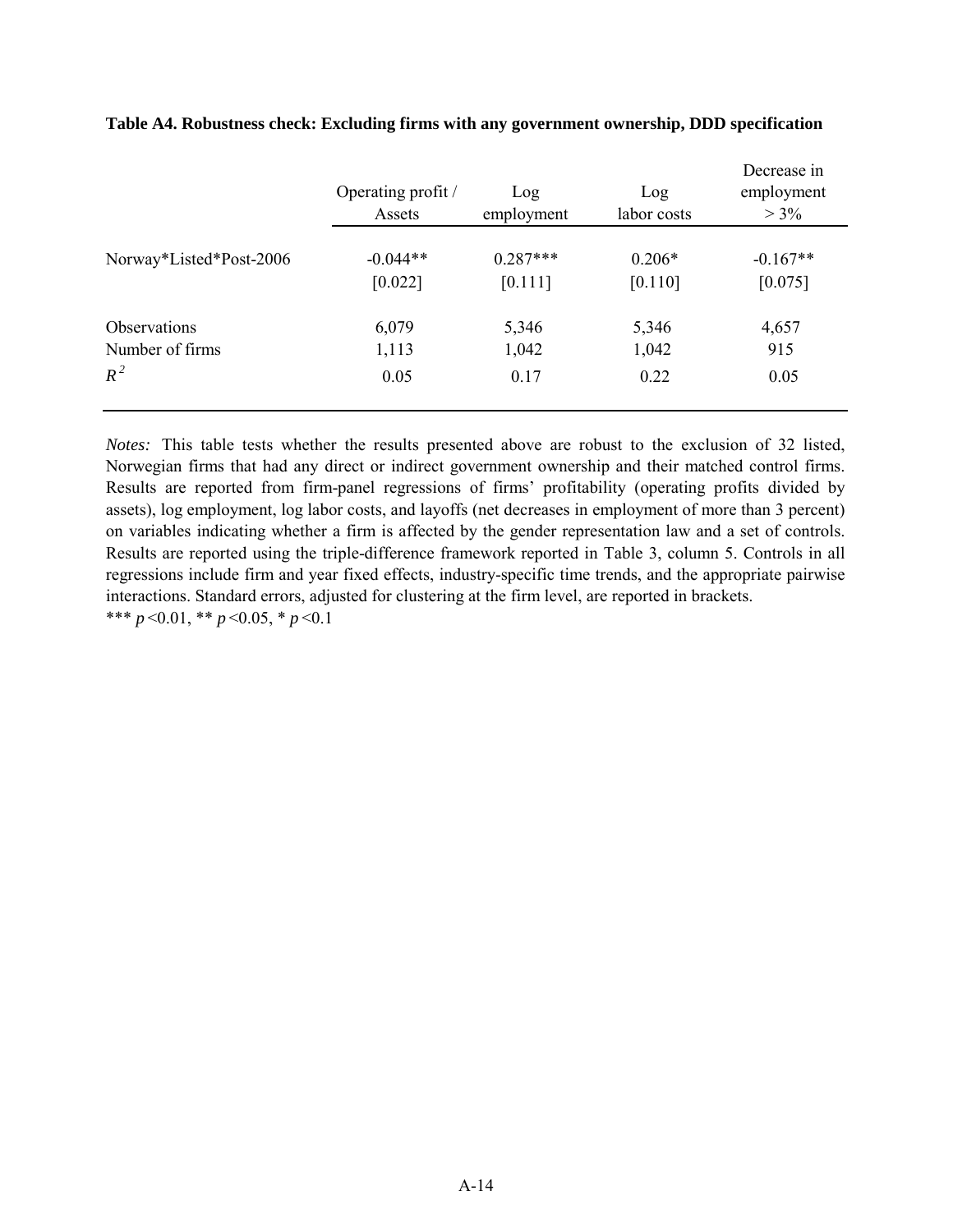|                         | Operating profit /<br>Assets | Log<br>employment | Log<br>labor costs | Decrease in<br>employment<br>$> 3\%$ |
|-------------------------|------------------------------|-------------------|--------------------|--------------------------------------|
| Norway*Listed*Post-2000 | 0.022                        | 0.098             | 0.058              | $-0.003$                             |
|                         | [0.022]                      | [0.083]           | [0.085]            | [0.069]                              |
| Observations            | 7,463                        | 6,821             | 6,821              | 5,455                                |
| Number of firms         | 878                          | 825               | 825                | 619                                  |
| $R^2$                   | 0.04                         | 0.04              | 0.12               | 0.04                                 |

# **Table A5. Falsification check in the pre-quota period, DDD specification**

*Notes:* As a falsification test, this table analyzes whether public Norwegian firms displayed a similar differential response to the previous global recession. Results are reported from firm-panel regressions of firms' profitability (operating profits divided by assets), log employment, log labor costs, and layoffs (net decreases in employment of more than 3 percent) on variables indicating whether a firm is Norwegian, listed, and in the recession period, as well as a set of controls. Results are reported using a triple-difference framework similar to the regression reported in Table 3, column 5, except for the different time period. Controls in all regressions include firm and year fixed effects, industry-specific time trends, and the appropriate pairwise interactions. Standard errors, adjusted for clustering at the firm level, are reported in brackets.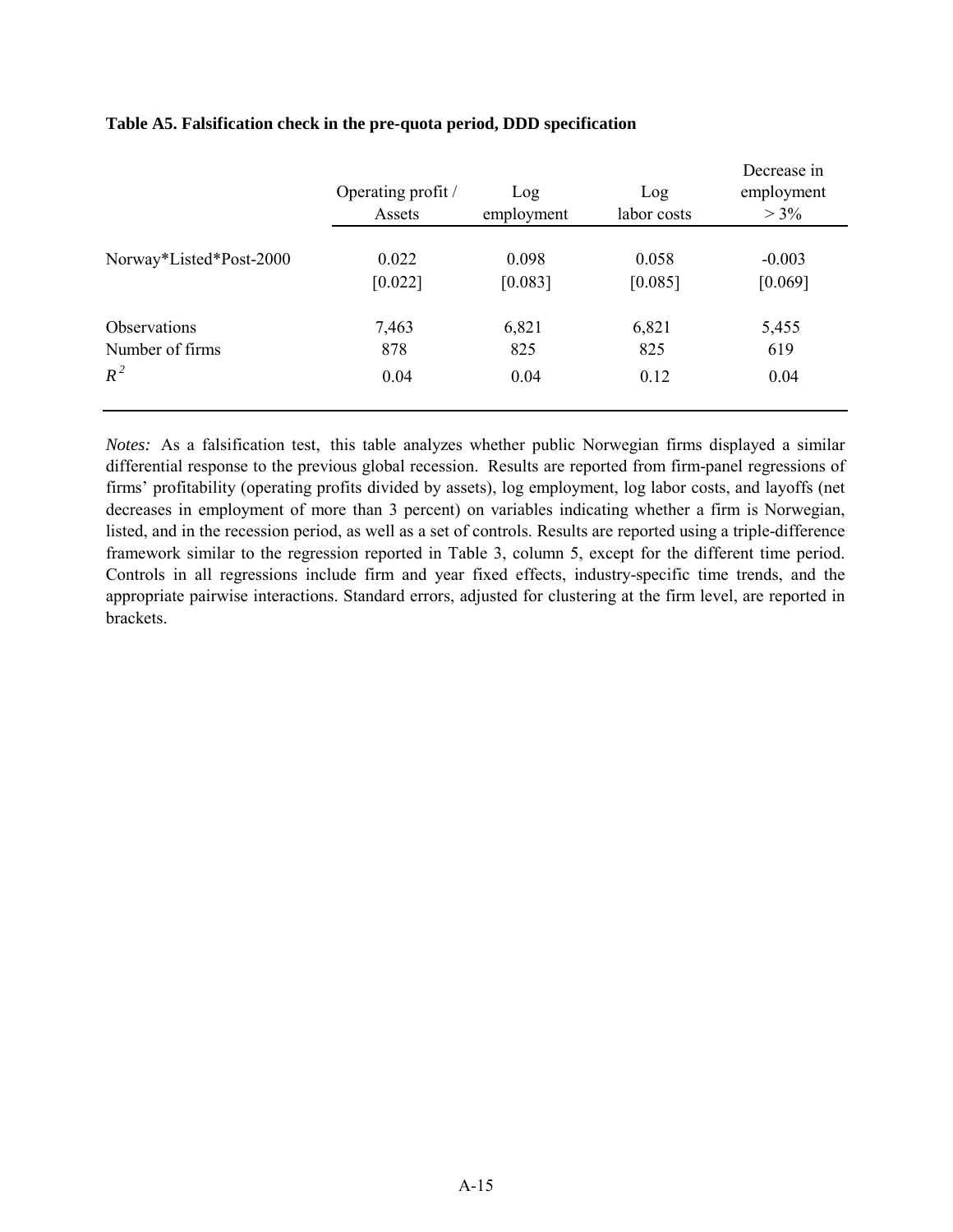|                     | Operating profit /<br>Assets | Log<br>employment | Log<br>labor costs | Decrease in<br>employment<br>$> 3\%$ |
|---------------------|------------------------------|-------------------|--------------------|--------------------------------------|
| Listed*Post-2006    | $-0.025**$                   | $0.465***$        | $0.301***$         | $-0.273***$                          |
|                     | [0.011]                      | [0.076]           | [0.067]            | [0.050]                              |
| <b>Observations</b> | 3,111                        | 2,365             | 2,365              | 1,864                                |
| Number of firms     | 610                          | 520               | 520                | 413                                  |
| $R^2$               | 0.06                         | 0.21              | 0.33               | 0.08                                 |

# **Table A6. Controlling for board member age and turnover, within-Norway specification**

*Notes:* This table tests whether the results presented above are robust to controlling for average board member age and turnover using data from the Norway business register. Results are reported from firmpanel regressions of firms' profitability (operating profits divided by assets), log employment, log labor costs, and layoffs (net decreases in employment of more than 3 percent) on variables indicating whether a firm is affected by the gender representation law and a set of controls. Results are reported using the within-Norway difference-in-difference framework reported in Table 3, column 1. Controls in all regressions include average board member age, board size, the average number of other board seats, and the share of new directors (i.e., those who were not directors at the same firm in the previous year) in addition to firm and year fixed effects and industry-specific time trends. Standard errors, adjusted for clustering at the firm level, are reported in brackets.

\*\*\* *p* <0.01, \*\* *p* <0.05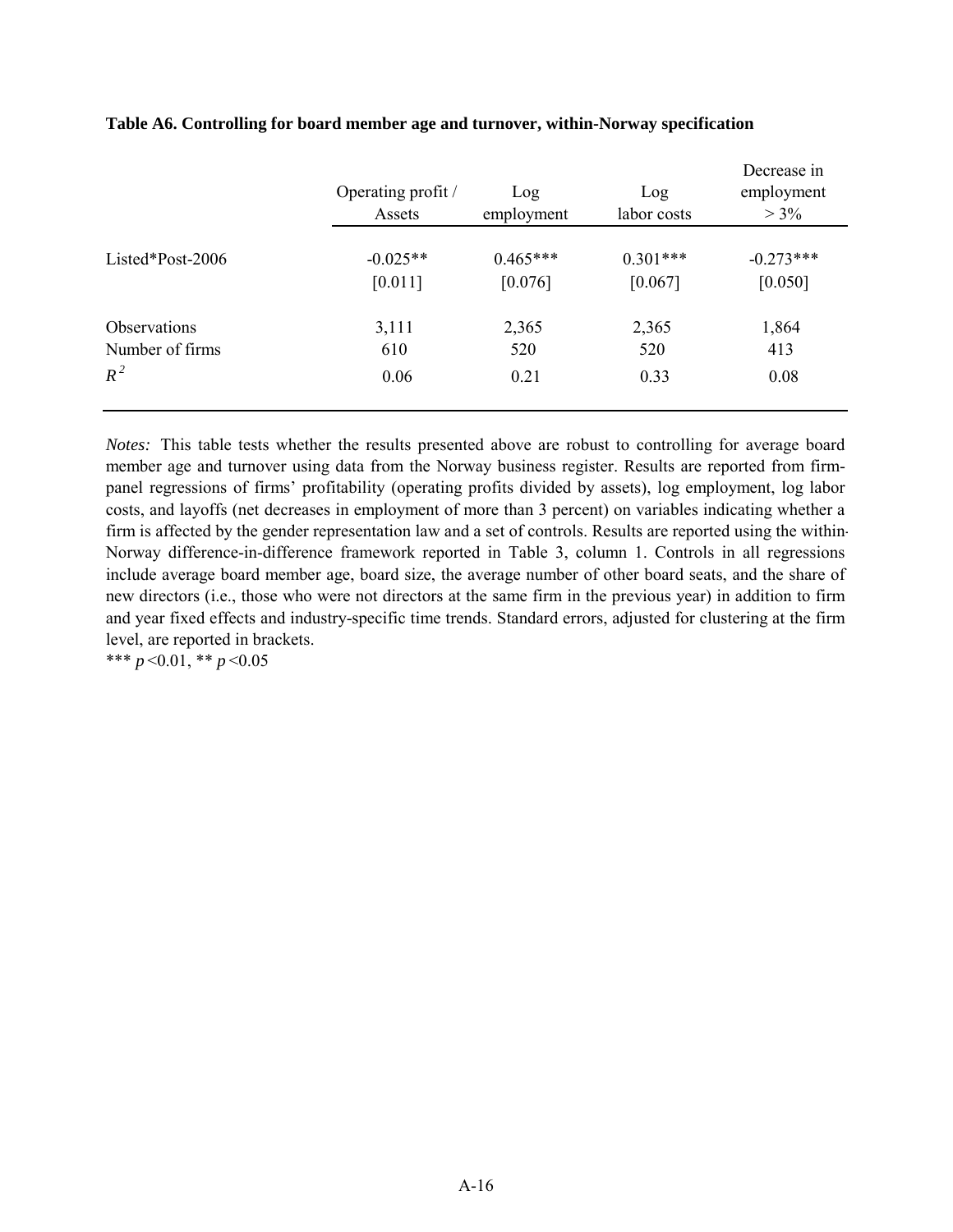## **Table A7. Board member characteristics by gender and tenure, 2009**

|                                |                   |                   |                             | Female board members     |                         | Male board members          |                          |                         |                             |
|--------------------------------|-------------------|-------------------|-----------------------------|--------------------------|-------------------------|-----------------------------|--------------------------|-------------------------|-----------------------------|
|                                | Male              | Female            | $P$ -value of<br>difference | Appointed<br>before 2006 | Appointed<br>since 2006 | $P$ -value of<br>difference | Appointed<br>before 2006 | Appointed<br>since 2006 | $P$ -value of<br>difference |
|                                |                   |                   |                             |                          |                         |                             |                          |                         |                             |
| Professional experience<br>Age | 54.135<br>[0.594] | 48.902<br>[0.636] | < 0.001                     | 51.211<br>[1.227]        | 48.139<br>[0.731]       | 0.035                       | 56.717<br>[0.796]        | 52.166<br>[0.816]       | < 0.001                     |
| CEO                            | 0.314<br>[0.026]  | 0.170<br>[0.026]  | < 0.001                     | 0.220<br>[0.059]         | 0.154<br>[0.029]        | 0.319                       | 0.268<br>[0.038]         | 0.347<br>[0.035]        | 0.123                       |
| <b>CFO</b>                     | 0.064<br>[0.014]  | 0.044<br>[0.014]  | 0.302                       | 0.060<br>[0.034]         | 0.039<br>[0.015]        | 0.565                       | 0.058<br>[0.020]         | 0.068<br>[0.018]        | 0.700                       |
| Other current board positions  | 0.638<br>[0.064]  | 0.858<br>[0.099]  | 0.064                       | 1.060<br>[0.248]         | 0.795<br>[0.105]        | 0.329                       | 0.558<br>[0.086]         | 0.696<br>[0.092]        | 0.272                       |
| Other previous board positions | 0.900<br>[0.093]  | 0.714<br>[0.098]  | 0.170                       | 1.020<br>[0.232]         | 0.621<br>[0.106]        | 0.123                       | 0.949<br>[0.135]         | 0.864<br>[0.126]        | 0.645                       |
| Education                      |                   |                   |                             |                          |                         |                             |                          |                         |                             |
| <b>MBA</b>                     | 0.158<br>[0.020]  | 0.130<br>[0.023]  | 0.360                       | 0.100<br>[0.043]         | 0.139<br>[0.028]        | 0.444                       | 0.151<br>[0.031]         | 0.163<br>[0.027]        | 0.767                       |
| Other masters' degree          | 0.176<br>[0.021]  | 0.188<br>[0.027]  | 0.744                       | 0.200<br>[0.057]         | 0.184<br>[0.031]        | 0.801                       | 0.166<br>[0.032]         | 0.184<br>[0.028]        | 0.659                       |
| PhD                            | 0.030<br>[0.010]  | 0.048<br>[0.015]  | 0.317                       | 0.020<br>[0.020]         | 0.057<br>[0.019]        | 0.177                       | 0.022<br>[0.012]         | 0.037<br>[0.014]        | 0.409                       |
| Role on board                  |                   |                   |                             |                          |                         |                             |                          |                         |                             |
| Audit committee                | 0.319<br>[0.057]  | 0.633<br>[0.090]  | 0.004                       | 0.556<br>[0.176]         | 0.667<br>[0.105]        | 0.596                       | 0.324<br>[0.081]         | 0.314<br>[0.080]        | 0.936                       |
| Compensation committee         | 0.377<br>[0.059]  | 0.467<br>[0.093]  | 0.416                       | 0.444<br>[0.176]         | 0.476<br>[0.112]        | 0.881                       | 0.324<br>[0.081]         | 0.429<br>[0.085]        | 0.375                       |
| Nominating committee           | 0.145<br>[0.043]  | 0.033<br>[0.033]  | 0.042                       | 0.000<br>[0.000]         | 0.048<br>[0.048]        | 0.329                       | 0.206<br>[0.070]         | 0.086<br>[0.048]        | 0.164                       |
| Committee chair                | 0.290<br>[0.055]  | 0.167<br>[0.069]  | 0.168                       | 0.333<br>[0.167]         | 0.095<br>[0.066]        | 0.212                       | 0.353<br>$[0.083]$       | 0.229<br>$[0.072]$      | 0.263                       |
| Employee representative        | 0.209<br>[0.022]  | 0.133<br>[0.023]  | 0.019                       | 0.100<br>[0.028]         | 0.143<br>[0.043]        | 0.403                       | 0.158<br>$[0.031]$       | 0.246<br>[0.031]        | 0.047                       |
|                                |                   |                   |                             |                          |                         |                             |                          |                         |                             |